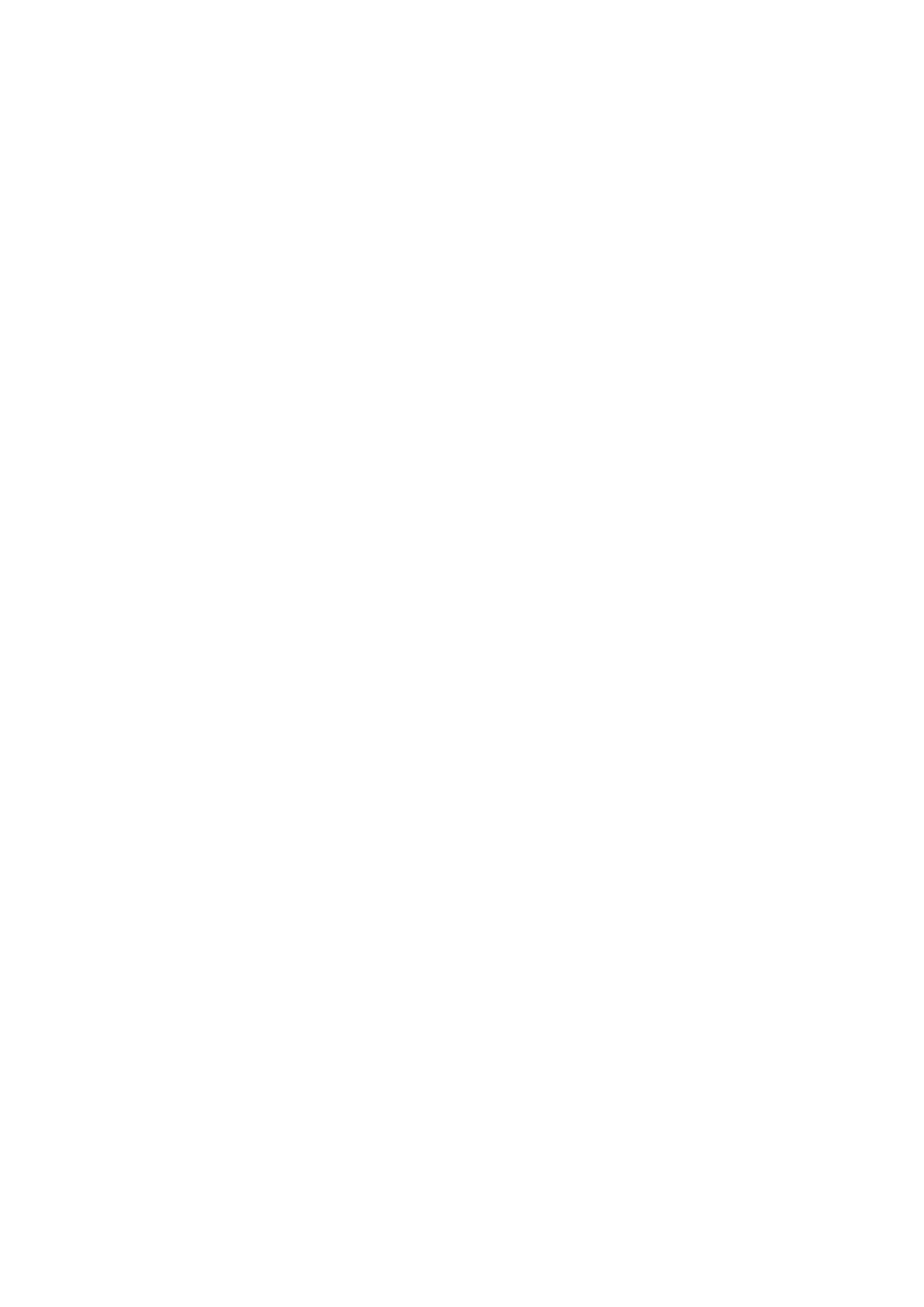# **UNITED STATES SECURITIES AND EXCHANGE COMMISSION WASHINGTON, D.C. 20549**

# **FORM 10-Q**

# ☑ **QUARTERLY REPORT PURSUANT TO SECTION 13 OR 15(d) OF THE SECURITIES EXCHANGE ACT OF 1934**

**For the quarterly period ended September 30, 2006**

**OR**

# o **TRANSITION REPORT PURSUANT TO SECTION 13 OR 15(d) OF THE SECURITIES EXCHANGE ACT OF 1934**

**Commission File Number: 001-31648**

# **EURONET WORLDWIDE, INC.**

**(Exact name of the registrant as specified in its charter)**

**Delaware 74-2806888 (State or other jurisdiction (I.R.S. employer of incorporation or organization) identification no.)**

# **4601 COLLEGE BOULEVARD, SUITE 300 LEAWOOD, KANSAS 66211 (Address of principal executive offices)**

**(913) 327-4200**

**(Registrant's telephone number, including area code)**

Indicate by check mark whether the registrant (1) has filed all reports required to be filed by Section 13 or 15(d) of the Securities Exchange Act of 1934 during the preceding 12 months (or for such shorter period that the registrant was required to file such reports), and (2) has been subject to such filing requirements for the past 90 days. Yes  $\boxtimes$  No o

Indicate by check mark whether the registrant is a large accelerated filer, an accelerated filer, or a non-accelerated filer. See definition of ''accelerated filer and large accelerated filer'' in Rule 12b-2 of the Exchange Act. (Check one):

Indicate by check mark whether the registrant is a shell company (as defined in Rule 12b-2 of the Exchange Act). Yes o No  $\Box$ 

# **APPLICABLE ONLY TO CORPORATE ISSUERS:**

The number of shares of the issuer's common stock, \$0.02 par value, outstanding as of October 31, 2006 was 37,281,342 shares.

Large accelerated filer ☑ Accelerated filer o Non-accelerated filer o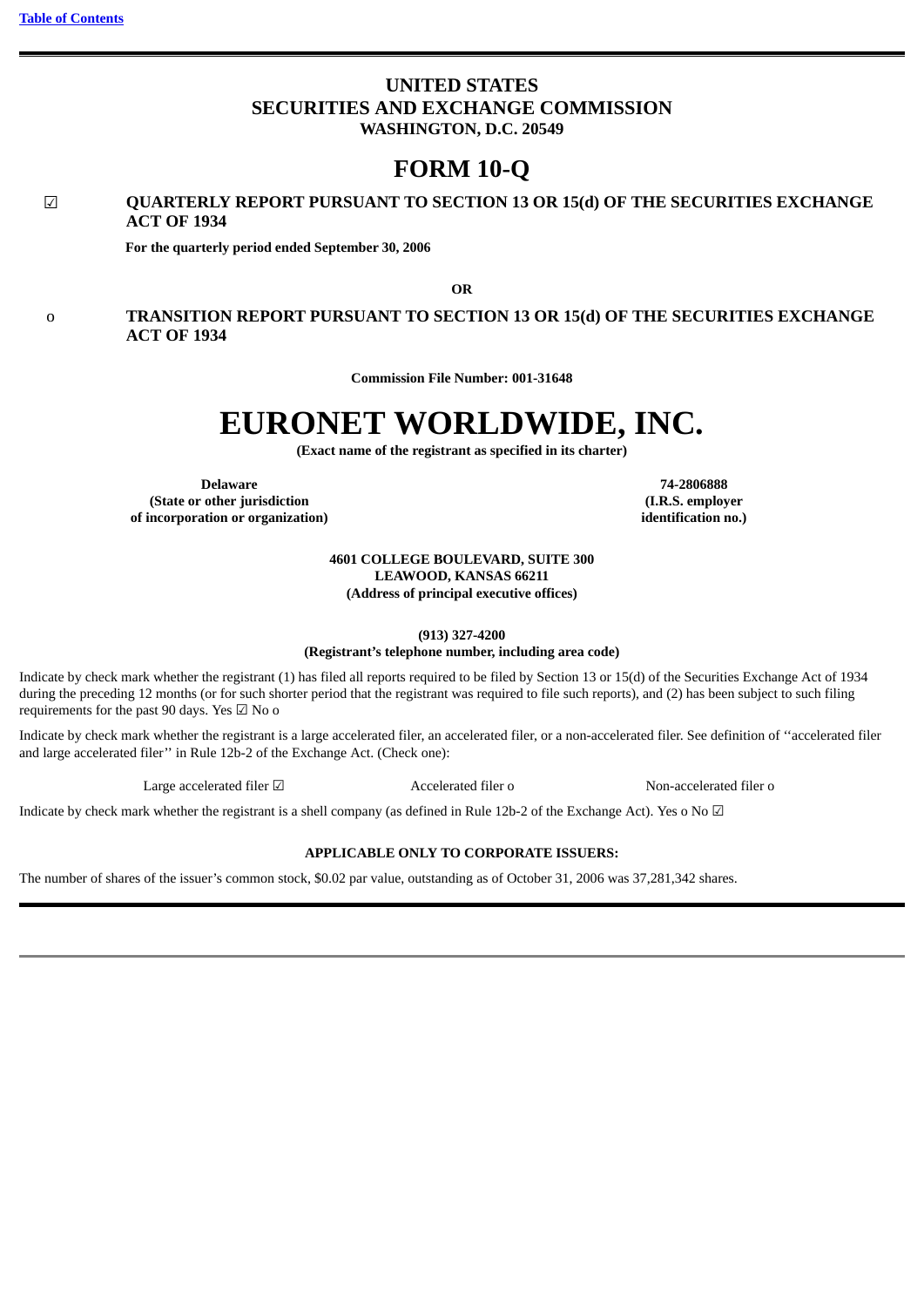# <span id="page-2-0"></span>**Table of Contents**

|                 | <b>PART I-FINANCIAL INFORMATION</b>                                               |    |
|-----------------|-----------------------------------------------------------------------------------|----|
| ITEM 1.         | <b>FINANCIAL STATEMENTS</b>                                                       | 3  |
| <b>ITEM 2.</b>  | <b>MANAGEMENT'S DISCUSSION AND ANALYSIS OF FINANCIAL CONDITION AND RESULTS OF</b> |    |
|                 | <b>OPERATIONS</b>                                                                 | 17 |
| <b>ITEM 3.</b>  | <b>QUANTITATIVE AND QUALITATIVE DISCLOSURES ABOUT MARKET RISK</b>                 | 36 |
| <b>ITEM 4.</b>  | <b>CONTROLS AND PROCEDURES</b>                                                    | 37 |
|                 | <b>PART II-OTHER INFORMATION</b>                                                  | 37 |
| ITEM 1.         | <b>LEGAL PROCEEDINGS</b>                                                          | 37 |
| <b>ITEM 1A.</b> | <b>RISK FACTORS</b>                                                               | 38 |
| ITEM 6.         | <b>EXHIBITS</b>                                                                   | 39 |
|                 |                                                                                   |    |
|                 | ി                                                                                 |    |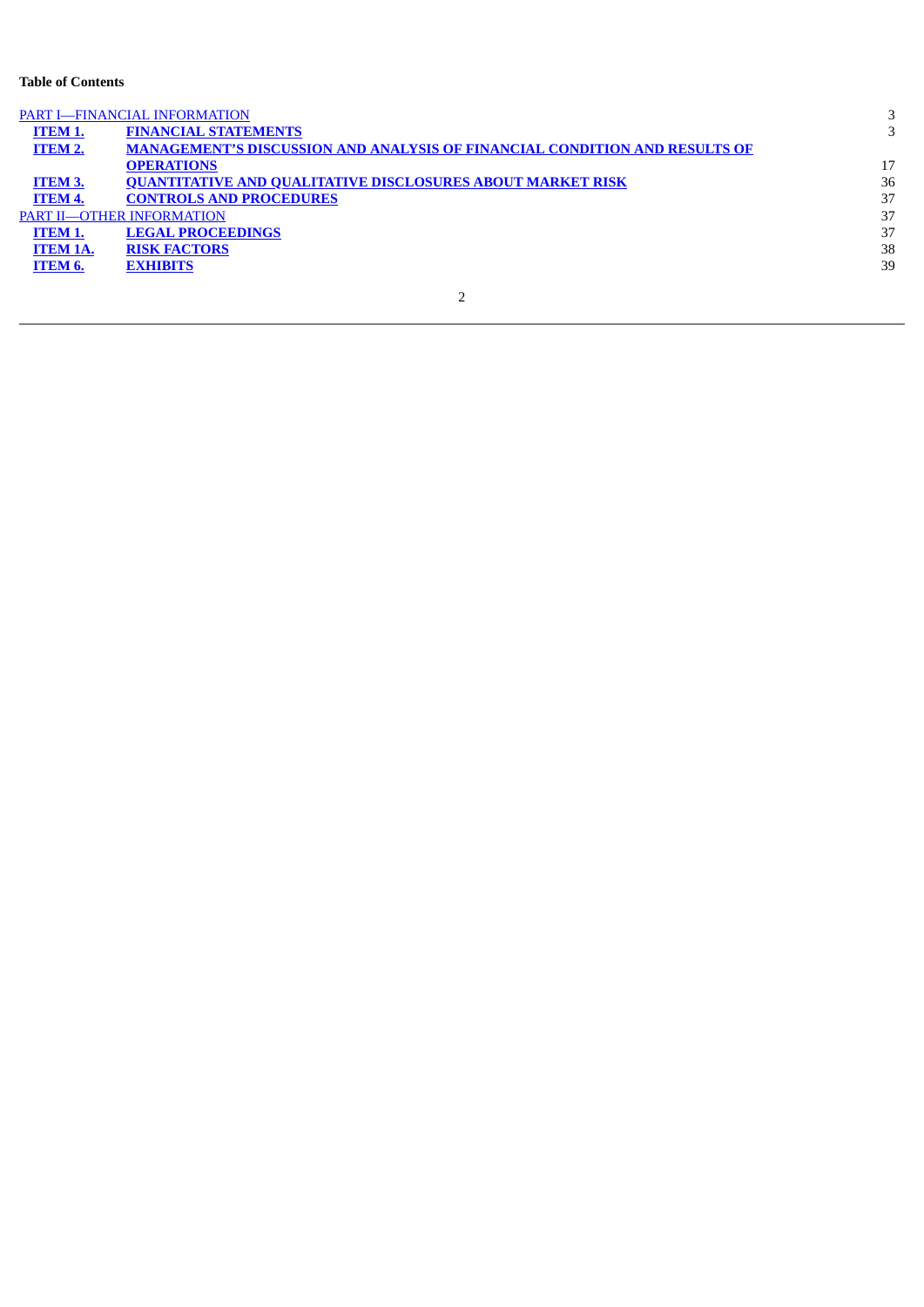# **PART I—FINANCIAL INFORMATION**

# <span id="page-3-1"></span><span id="page-3-0"></span>**ITEM 1. FINANCIAL STATEMENTS**

# **EURONET WORLDWIDE, INC. AND SUBSIDIARIES Consolidated Balance Sheets (In thousands, except share and per share data)**

| <b>ASSETS</b><br>Current assets:<br>Cash and cash equivalents<br>\$<br>255,366<br>\$ 219,932<br>Restricted cash<br>88,300<br>73,942<br>Inventory — PINs and other<br>35,253<br>25,595<br>Trade accounts receivable, net of allowances for doubtful accounts of \$2,651 at September 30, 2006 and \$1,995<br>at December 31, 2005<br>166,451<br>164,171<br>Deferred income taxes, net<br>3,593<br>1,812<br>Prepaid expenses and other current assets<br>19,490<br>21,211<br>566,173<br>508,943<br>Total current assets<br>Property and equipment, net of accumulated depreciation of \$83,110 at September 30, 2006 and \$66,644 at<br>December 31, 2005<br>51,648<br>44,852<br>Goodwill<br>274,918<br>267,195<br>Acquired intangible assets, net of accumulated amortization of \$18,348 at September 30, 2006 and \$11,918 at<br>December 31, 2005<br>48,712<br>50,724<br>Deferred income taxes<br>6,186<br>6,994<br>Other assets, net of accumulated amortization of \$9,600 at September 30, 2006 and \$7,721 at December 31, 2005<br>16.604<br>15,644<br><b>Total assets</b><br>\$<br>964,241<br>\$<br>894,352<br>LIABILITIES AND STOCKHOLDERS' EQUITY<br><b>Current liabilities:</b><br>Trade accounts payable<br>\$<br>204,675<br>202,655<br>\$<br>Accrued expenses and other current liabilities<br>89,230<br>77,101<br>Current portion of capital lease obligations<br>6,170<br>5,431<br>9,232<br>22,893<br>Short-term debt obligations and current maturities of long-term debt obligations<br>Income taxes payable<br>10,962<br>8,207<br>Deferred income taxes<br>3,180<br>3,023<br>Deferred revenue<br>8,013<br>9,858<br>333,307<br>327,323<br>Total current liabilities<br>Debt obligations, net of current portion<br>321,643<br>315,000<br>Capital lease obligations, net of current portion<br>12,749<br>12,229<br>Deferred income taxes<br>23,766<br>25,157<br>Other long-term liabilities<br>1,631<br>1,161<br>7,766<br>7,129<br>Minority interest<br><b>Total liabilities</b><br>700,862<br>687,999<br>Stockholders' equity:<br>Preferred Stock, \$0.02 par value. Authorized 10,000,000 shares; none issued<br>Common Stock, \$0.02 par value. Authorized 90,000,000 shares at September 30, 2006 and 60,000,000 shares at<br>December 31, 2005; issued and outstanding 37,245,861 shares at September 30, 2006 and 35,776,431 at<br>December 31, 2005<br>746<br>717<br>Additional paid-in-capital<br>334,245<br>312,025<br>Treasury stock<br>(196)<br>(196)<br>Subscriptions receivable<br>(124)<br>Accumulated deficit<br>(73, 893)<br>(104, 787)<br>Restricted reserve<br>796<br>776<br>Accumulated other comprehensive income (loss)<br>1,681<br>(2,058)<br>Total stockholders' equity<br>263,379<br>206,353<br>\$<br>\$ |                                            | September 30,<br>2006<br>(unaudited) | December 31,<br>2005(1) |
|-------------------------------------------------------------------------------------------------------------------------------------------------------------------------------------------------------------------------------------------------------------------------------------------------------------------------------------------------------------------------------------------------------------------------------------------------------------------------------------------------------------------------------------------------------------------------------------------------------------------------------------------------------------------------------------------------------------------------------------------------------------------------------------------------------------------------------------------------------------------------------------------------------------------------------------------------------------------------------------------------------------------------------------------------------------------------------------------------------------------------------------------------------------------------------------------------------------------------------------------------------------------------------------------------------------------------------------------------------------------------------------------------------------------------------------------------------------------------------------------------------------------------------------------------------------------------------------------------------------------------------------------------------------------------------------------------------------------------------------------------------------------------------------------------------------------------------------------------------------------------------------------------------------------------------------------------------------------------------------------------------------------------------------------------------------------------------------------------------------------------------------------------------------------------------------------------------------------------------------------------------------------------------------------------------------------------------------------------------------------------------------------------------------------------------------------------------------------------------------------------------------------------------------------------------------------------------------------------------------------------------------------------------------------------------------------------------------------------------------------------|--------------------------------------------|--------------------------------------|-------------------------|
|                                                                                                                                                                                                                                                                                                                                                                                                                                                                                                                                                                                                                                                                                                                                                                                                                                                                                                                                                                                                                                                                                                                                                                                                                                                                                                                                                                                                                                                                                                                                                                                                                                                                                                                                                                                                                                                                                                                                                                                                                                                                                                                                                                                                                                                                                                                                                                                                                                                                                                                                                                                                                                                                                                                                                 |                                            |                                      |                         |
|                                                                                                                                                                                                                                                                                                                                                                                                                                                                                                                                                                                                                                                                                                                                                                                                                                                                                                                                                                                                                                                                                                                                                                                                                                                                                                                                                                                                                                                                                                                                                                                                                                                                                                                                                                                                                                                                                                                                                                                                                                                                                                                                                                                                                                                                                                                                                                                                                                                                                                                                                                                                                                                                                                                                                 |                                            |                                      |                         |
|                                                                                                                                                                                                                                                                                                                                                                                                                                                                                                                                                                                                                                                                                                                                                                                                                                                                                                                                                                                                                                                                                                                                                                                                                                                                                                                                                                                                                                                                                                                                                                                                                                                                                                                                                                                                                                                                                                                                                                                                                                                                                                                                                                                                                                                                                                                                                                                                                                                                                                                                                                                                                                                                                                                                                 |                                            |                                      |                         |
|                                                                                                                                                                                                                                                                                                                                                                                                                                                                                                                                                                                                                                                                                                                                                                                                                                                                                                                                                                                                                                                                                                                                                                                                                                                                                                                                                                                                                                                                                                                                                                                                                                                                                                                                                                                                                                                                                                                                                                                                                                                                                                                                                                                                                                                                                                                                                                                                                                                                                                                                                                                                                                                                                                                                                 |                                            |                                      |                         |
|                                                                                                                                                                                                                                                                                                                                                                                                                                                                                                                                                                                                                                                                                                                                                                                                                                                                                                                                                                                                                                                                                                                                                                                                                                                                                                                                                                                                                                                                                                                                                                                                                                                                                                                                                                                                                                                                                                                                                                                                                                                                                                                                                                                                                                                                                                                                                                                                                                                                                                                                                                                                                                                                                                                                                 |                                            |                                      |                         |
|                                                                                                                                                                                                                                                                                                                                                                                                                                                                                                                                                                                                                                                                                                                                                                                                                                                                                                                                                                                                                                                                                                                                                                                                                                                                                                                                                                                                                                                                                                                                                                                                                                                                                                                                                                                                                                                                                                                                                                                                                                                                                                                                                                                                                                                                                                                                                                                                                                                                                                                                                                                                                                                                                                                                                 |                                            |                                      |                         |
|                                                                                                                                                                                                                                                                                                                                                                                                                                                                                                                                                                                                                                                                                                                                                                                                                                                                                                                                                                                                                                                                                                                                                                                                                                                                                                                                                                                                                                                                                                                                                                                                                                                                                                                                                                                                                                                                                                                                                                                                                                                                                                                                                                                                                                                                                                                                                                                                                                                                                                                                                                                                                                                                                                                                                 |                                            |                                      |                         |
|                                                                                                                                                                                                                                                                                                                                                                                                                                                                                                                                                                                                                                                                                                                                                                                                                                                                                                                                                                                                                                                                                                                                                                                                                                                                                                                                                                                                                                                                                                                                                                                                                                                                                                                                                                                                                                                                                                                                                                                                                                                                                                                                                                                                                                                                                                                                                                                                                                                                                                                                                                                                                                                                                                                                                 |                                            |                                      |                         |
|                                                                                                                                                                                                                                                                                                                                                                                                                                                                                                                                                                                                                                                                                                                                                                                                                                                                                                                                                                                                                                                                                                                                                                                                                                                                                                                                                                                                                                                                                                                                                                                                                                                                                                                                                                                                                                                                                                                                                                                                                                                                                                                                                                                                                                                                                                                                                                                                                                                                                                                                                                                                                                                                                                                                                 |                                            |                                      |                         |
|                                                                                                                                                                                                                                                                                                                                                                                                                                                                                                                                                                                                                                                                                                                                                                                                                                                                                                                                                                                                                                                                                                                                                                                                                                                                                                                                                                                                                                                                                                                                                                                                                                                                                                                                                                                                                                                                                                                                                                                                                                                                                                                                                                                                                                                                                                                                                                                                                                                                                                                                                                                                                                                                                                                                                 |                                            |                                      |                         |
|                                                                                                                                                                                                                                                                                                                                                                                                                                                                                                                                                                                                                                                                                                                                                                                                                                                                                                                                                                                                                                                                                                                                                                                                                                                                                                                                                                                                                                                                                                                                                                                                                                                                                                                                                                                                                                                                                                                                                                                                                                                                                                                                                                                                                                                                                                                                                                                                                                                                                                                                                                                                                                                                                                                                                 |                                            |                                      |                         |
|                                                                                                                                                                                                                                                                                                                                                                                                                                                                                                                                                                                                                                                                                                                                                                                                                                                                                                                                                                                                                                                                                                                                                                                                                                                                                                                                                                                                                                                                                                                                                                                                                                                                                                                                                                                                                                                                                                                                                                                                                                                                                                                                                                                                                                                                                                                                                                                                                                                                                                                                                                                                                                                                                                                                                 |                                            |                                      |                         |
|                                                                                                                                                                                                                                                                                                                                                                                                                                                                                                                                                                                                                                                                                                                                                                                                                                                                                                                                                                                                                                                                                                                                                                                                                                                                                                                                                                                                                                                                                                                                                                                                                                                                                                                                                                                                                                                                                                                                                                                                                                                                                                                                                                                                                                                                                                                                                                                                                                                                                                                                                                                                                                                                                                                                                 |                                            |                                      |                         |
|                                                                                                                                                                                                                                                                                                                                                                                                                                                                                                                                                                                                                                                                                                                                                                                                                                                                                                                                                                                                                                                                                                                                                                                                                                                                                                                                                                                                                                                                                                                                                                                                                                                                                                                                                                                                                                                                                                                                                                                                                                                                                                                                                                                                                                                                                                                                                                                                                                                                                                                                                                                                                                                                                                                                                 |                                            |                                      |                         |
|                                                                                                                                                                                                                                                                                                                                                                                                                                                                                                                                                                                                                                                                                                                                                                                                                                                                                                                                                                                                                                                                                                                                                                                                                                                                                                                                                                                                                                                                                                                                                                                                                                                                                                                                                                                                                                                                                                                                                                                                                                                                                                                                                                                                                                                                                                                                                                                                                                                                                                                                                                                                                                                                                                                                                 |                                            |                                      |                         |
|                                                                                                                                                                                                                                                                                                                                                                                                                                                                                                                                                                                                                                                                                                                                                                                                                                                                                                                                                                                                                                                                                                                                                                                                                                                                                                                                                                                                                                                                                                                                                                                                                                                                                                                                                                                                                                                                                                                                                                                                                                                                                                                                                                                                                                                                                                                                                                                                                                                                                                                                                                                                                                                                                                                                                 |                                            |                                      |                         |
|                                                                                                                                                                                                                                                                                                                                                                                                                                                                                                                                                                                                                                                                                                                                                                                                                                                                                                                                                                                                                                                                                                                                                                                                                                                                                                                                                                                                                                                                                                                                                                                                                                                                                                                                                                                                                                                                                                                                                                                                                                                                                                                                                                                                                                                                                                                                                                                                                                                                                                                                                                                                                                                                                                                                                 |                                            |                                      |                         |
|                                                                                                                                                                                                                                                                                                                                                                                                                                                                                                                                                                                                                                                                                                                                                                                                                                                                                                                                                                                                                                                                                                                                                                                                                                                                                                                                                                                                                                                                                                                                                                                                                                                                                                                                                                                                                                                                                                                                                                                                                                                                                                                                                                                                                                                                                                                                                                                                                                                                                                                                                                                                                                                                                                                                                 |                                            |                                      |                         |
|                                                                                                                                                                                                                                                                                                                                                                                                                                                                                                                                                                                                                                                                                                                                                                                                                                                                                                                                                                                                                                                                                                                                                                                                                                                                                                                                                                                                                                                                                                                                                                                                                                                                                                                                                                                                                                                                                                                                                                                                                                                                                                                                                                                                                                                                                                                                                                                                                                                                                                                                                                                                                                                                                                                                                 |                                            |                                      |                         |
|                                                                                                                                                                                                                                                                                                                                                                                                                                                                                                                                                                                                                                                                                                                                                                                                                                                                                                                                                                                                                                                                                                                                                                                                                                                                                                                                                                                                                                                                                                                                                                                                                                                                                                                                                                                                                                                                                                                                                                                                                                                                                                                                                                                                                                                                                                                                                                                                                                                                                                                                                                                                                                                                                                                                                 |                                            |                                      |                         |
|                                                                                                                                                                                                                                                                                                                                                                                                                                                                                                                                                                                                                                                                                                                                                                                                                                                                                                                                                                                                                                                                                                                                                                                                                                                                                                                                                                                                                                                                                                                                                                                                                                                                                                                                                                                                                                                                                                                                                                                                                                                                                                                                                                                                                                                                                                                                                                                                                                                                                                                                                                                                                                                                                                                                                 |                                            |                                      |                         |
|                                                                                                                                                                                                                                                                                                                                                                                                                                                                                                                                                                                                                                                                                                                                                                                                                                                                                                                                                                                                                                                                                                                                                                                                                                                                                                                                                                                                                                                                                                                                                                                                                                                                                                                                                                                                                                                                                                                                                                                                                                                                                                                                                                                                                                                                                                                                                                                                                                                                                                                                                                                                                                                                                                                                                 |                                            |                                      |                         |
|                                                                                                                                                                                                                                                                                                                                                                                                                                                                                                                                                                                                                                                                                                                                                                                                                                                                                                                                                                                                                                                                                                                                                                                                                                                                                                                                                                                                                                                                                                                                                                                                                                                                                                                                                                                                                                                                                                                                                                                                                                                                                                                                                                                                                                                                                                                                                                                                                                                                                                                                                                                                                                                                                                                                                 |                                            |                                      |                         |
|                                                                                                                                                                                                                                                                                                                                                                                                                                                                                                                                                                                                                                                                                                                                                                                                                                                                                                                                                                                                                                                                                                                                                                                                                                                                                                                                                                                                                                                                                                                                                                                                                                                                                                                                                                                                                                                                                                                                                                                                                                                                                                                                                                                                                                                                                                                                                                                                                                                                                                                                                                                                                                                                                                                                                 |                                            |                                      |                         |
|                                                                                                                                                                                                                                                                                                                                                                                                                                                                                                                                                                                                                                                                                                                                                                                                                                                                                                                                                                                                                                                                                                                                                                                                                                                                                                                                                                                                                                                                                                                                                                                                                                                                                                                                                                                                                                                                                                                                                                                                                                                                                                                                                                                                                                                                                                                                                                                                                                                                                                                                                                                                                                                                                                                                                 |                                            |                                      |                         |
|                                                                                                                                                                                                                                                                                                                                                                                                                                                                                                                                                                                                                                                                                                                                                                                                                                                                                                                                                                                                                                                                                                                                                                                                                                                                                                                                                                                                                                                                                                                                                                                                                                                                                                                                                                                                                                                                                                                                                                                                                                                                                                                                                                                                                                                                                                                                                                                                                                                                                                                                                                                                                                                                                                                                                 |                                            |                                      |                         |
|                                                                                                                                                                                                                                                                                                                                                                                                                                                                                                                                                                                                                                                                                                                                                                                                                                                                                                                                                                                                                                                                                                                                                                                                                                                                                                                                                                                                                                                                                                                                                                                                                                                                                                                                                                                                                                                                                                                                                                                                                                                                                                                                                                                                                                                                                                                                                                                                                                                                                                                                                                                                                                                                                                                                                 |                                            |                                      |                         |
|                                                                                                                                                                                                                                                                                                                                                                                                                                                                                                                                                                                                                                                                                                                                                                                                                                                                                                                                                                                                                                                                                                                                                                                                                                                                                                                                                                                                                                                                                                                                                                                                                                                                                                                                                                                                                                                                                                                                                                                                                                                                                                                                                                                                                                                                                                                                                                                                                                                                                                                                                                                                                                                                                                                                                 |                                            |                                      |                         |
|                                                                                                                                                                                                                                                                                                                                                                                                                                                                                                                                                                                                                                                                                                                                                                                                                                                                                                                                                                                                                                                                                                                                                                                                                                                                                                                                                                                                                                                                                                                                                                                                                                                                                                                                                                                                                                                                                                                                                                                                                                                                                                                                                                                                                                                                                                                                                                                                                                                                                                                                                                                                                                                                                                                                                 |                                            |                                      |                         |
|                                                                                                                                                                                                                                                                                                                                                                                                                                                                                                                                                                                                                                                                                                                                                                                                                                                                                                                                                                                                                                                                                                                                                                                                                                                                                                                                                                                                                                                                                                                                                                                                                                                                                                                                                                                                                                                                                                                                                                                                                                                                                                                                                                                                                                                                                                                                                                                                                                                                                                                                                                                                                                                                                                                                                 |                                            |                                      |                         |
|                                                                                                                                                                                                                                                                                                                                                                                                                                                                                                                                                                                                                                                                                                                                                                                                                                                                                                                                                                                                                                                                                                                                                                                                                                                                                                                                                                                                                                                                                                                                                                                                                                                                                                                                                                                                                                                                                                                                                                                                                                                                                                                                                                                                                                                                                                                                                                                                                                                                                                                                                                                                                                                                                                                                                 |                                            |                                      |                         |
|                                                                                                                                                                                                                                                                                                                                                                                                                                                                                                                                                                                                                                                                                                                                                                                                                                                                                                                                                                                                                                                                                                                                                                                                                                                                                                                                                                                                                                                                                                                                                                                                                                                                                                                                                                                                                                                                                                                                                                                                                                                                                                                                                                                                                                                                                                                                                                                                                                                                                                                                                                                                                                                                                                                                                 |                                            |                                      |                         |
|                                                                                                                                                                                                                                                                                                                                                                                                                                                                                                                                                                                                                                                                                                                                                                                                                                                                                                                                                                                                                                                                                                                                                                                                                                                                                                                                                                                                                                                                                                                                                                                                                                                                                                                                                                                                                                                                                                                                                                                                                                                                                                                                                                                                                                                                                                                                                                                                                                                                                                                                                                                                                                                                                                                                                 |                                            |                                      |                         |
|                                                                                                                                                                                                                                                                                                                                                                                                                                                                                                                                                                                                                                                                                                                                                                                                                                                                                                                                                                                                                                                                                                                                                                                                                                                                                                                                                                                                                                                                                                                                                                                                                                                                                                                                                                                                                                                                                                                                                                                                                                                                                                                                                                                                                                                                                                                                                                                                                                                                                                                                                                                                                                                                                                                                                 |                                            |                                      |                         |
|                                                                                                                                                                                                                                                                                                                                                                                                                                                                                                                                                                                                                                                                                                                                                                                                                                                                                                                                                                                                                                                                                                                                                                                                                                                                                                                                                                                                                                                                                                                                                                                                                                                                                                                                                                                                                                                                                                                                                                                                                                                                                                                                                                                                                                                                                                                                                                                                                                                                                                                                                                                                                                                                                                                                                 |                                            |                                      |                         |
|                                                                                                                                                                                                                                                                                                                                                                                                                                                                                                                                                                                                                                                                                                                                                                                                                                                                                                                                                                                                                                                                                                                                                                                                                                                                                                                                                                                                                                                                                                                                                                                                                                                                                                                                                                                                                                                                                                                                                                                                                                                                                                                                                                                                                                                                                                                                                                                                                                                                                                                                                                                                                                                                                                                                                 |                                            |                                      |                         |
|                                                                                                                                                                                                                                                                                                                                                                                                                                                                                                                                                                                                                                                                                                                                                                                                                                                                                                                                                                                                                                                                                                                                                                                                                                                                                                                                                                                                                                                                                                                                                                                                                                                                                                                                                                                                                                                                                                                                                                                                                                                                                                                                                                                                                                                                                                                                                                                                                                                                                                                                                                                                                                                                                                                                                 |                                            |                                      |                         |
|                                                                                                                                                                                                                                                                                                                                                                                                                                                                                                                                                                                                                                                                                                                                                                                                                                                                                                                                                                                                                                                                                                                                                                                                                                                                                                                                                                                                                                                                                                                                                                                                                                                                                                                                                                                                                                                                                                                                                                                                                                                                                                                                                                                                                                                                                                                                                                                                                                                                                                                                                                                                                                                                                                                                                 |                                            |                                      |                         |
|                                                                                                                                                                                                                                                                                                                                                                                                                                                                                                                                                                                                                                                                                                                                                                                                                                                                                                                                                                                                                                                                                                                                                                                                                                                                                                                                                                                                                                                                                                                                                                                                                                                                                                                                                                                                                                                                                                                                                                                                                                                                                                                                                                                                                                                                                                                                                                                                                                                                                                                                                                                                                                                                                                                                                 |                                            |                                      |                         |
|                                                                                                                                                                                                                                                                                                                                                                                                                                                                                                                                                                                                                                                                                                                                                                                                                                                                                                                                                                                                                                                                                                                                                                                                                                                                                                                                                                                                                                                                                                                                                                                                                                                                                                                                                                                                                                                                                                                                                                                                                                                                                                                                                                                                                                                                                                                                                                                                                                                                                                                                                                                                                                                                                                                                                 |                                            |                                      |                         |
|                                                                                                                                                                                                                                                                                                                                                                                                                                                                                                                                                                                                                                                                                                                                                                                                                                                                                                                                                                                                                                                                                                                                                                                                                                                                                                                                                                                                                                                                                                                                                                                                                                                                                                                                                                                                                                                                                                                                                                                                                                                                                                                                                                                                                                                                                                                                                                                                                                                                                                                                                                                                                                                                                                                                                 |                                            |                                      |                         |
|                                                                                                                                                                                                                                                                                                                                                                                                                                                                                                                                                                                                                                                                                                                                                                                                                                                                                                                                                                                                                                                                                                                                                                                                                                                                                                                                                                                                                                                                                                                                                                                                                                                                                                                                                                                                                                                                                                                                                                                                                                                                                                                                                                                                                                                                                                                                                                                                                                                                                                                                                                                                                                                                                                                                                 |                                            |                                      |                         |
|                                                                                                                                                                                                                                                                                                                                                                                                                                                                                                                                                                                                                                                                                                                                                                                                                                                                                                                                                                                                                                                                                                                                                                                                                                                                                                                                                                                                                                                                                                                                                                                                                                                                                                                                                                                                                                                                                                                                                                                                                                                                                                                                                                                                                                                                                                                                                                                                                                                                                                                                                                                                                                                                                                                                                 |                                            |                                      |                         |
|                                                                                                                                                                                                                                                                                                                                                                                                                                                                                                                                                                                                                                                                                                                                                                                                                                                                                                                                                                                                                                                                                                                                                                                                                                                                                                                                                                                                                                                                                                                                                                                                                                                                                                                                                                                                                                                                                                                                                                                                                                                                                                                                                                                                                                                                                                                                                                                                                                                                                                                                                                                                                                                                                                                                                 |                                            |                                      |                         |
|                                                                                                                                                                                                                                                                                                                                                                                                                                                                                                                                                                                                                                                                                                                                                                                                                                                                                                                                                                                                                                                                                                                                                                                                                                                                                                                                                                                                                                                                                                                                                                                                                                                                                                                                                                                                                                                                                                                                                                                                                                                                                                                                                                                                                                                                                                                                                                                                                                                                                                                                                                                                                                                                                                                                                 |                                            |                                      |                         |
|                                                                                                                                                                                                                                                                                                                                                                                                                                                                                                                                                                                                                                                                                                                                                                                                                                                                                                                                                                                                                                                                                                                                                                                                                                                                                                                                                                                                                                                                                                                                                                                                                                                                                                                                                                                                                                                                                                                                                                                                                                                                                                                                                                                                                                                                                                                                                                                                                                                                                                                                                                                                                                                                                                                                                 |                                            |                                      |                         |
|                                                                                                                                                                                                                                                                                                                                                                                                                                                                                                                                                                                                                                                                                                                                                                                                                                                                                                                                                                                                                                                                                                                                                                                                                                                                                                                                                                                                                                                                                                                                                                                                                                                                                                                                                                                                                                                                                                                                                                                                                                                                                                                                                                                                                                                                                                                                                                                                                                                                                                                                                                                                                                                                                                                                                 |                                            |                                      |                         |
|                                                                                                                                                                                                                                                                                                                                                                                                                                                                                                                                                                                                                                                                                                                                                                                                                                                                                                                                                                                                                                                                                                                                                                                                                                                                                                                                                                                                                                                                                                                                                                                                                                                                                                                                                                                                                                                                                                                                                                                                                                                                                                                                                                                                                                                                                                                                                                                                                                                                                                                                                                                                                                                                                                                                                 |                                            |                                      |                         |
|                                                                                                                                                                                                                                                                                                                                                                                                                                                                                                                                                                                                                                                                                                                                                                                                                                                                                                                                                                                                                                                                                                                                                                                                                                                                                                                                                                                                                                                                                                                                                                                                                                                                                                                                                                                                                                                                                                                                                                                                                                                                                                                                                                                                                                                                                                                                                                                                                                                                                                                                                                                                                                                                                                                                                 |                                            |                                      |                         |
|                                                                                                                                                                                                                                                                                                                                                                                                                                                                                                                                                                                                                                                                                                                                                                                                                                                                                                                                                                                                                                                                                                                                                                                                                                                                                                                                                                                                                                                                                                                                                                                                                                                                                                                                                                                                                                                                                                                                                                                                                                                                                                                                                                                                                                                                                                                                                                                                                                                                                                                                                                                                                                                                                                                                                 | Total liabilities and stockholders' equity | 964,241                              | 894,352                 |

See accompanying notes to the unaudited consolidated financial statements.

<sup>(1)</sup> Adjusted to include the retroactively applied effects of SFAS No. 123R share-based compensation expense; see Note 1 — General, Note 2 — Significant Accounting Policies and Practices and Note 7 — Stock Plans to the unaudited consolidated financial statements.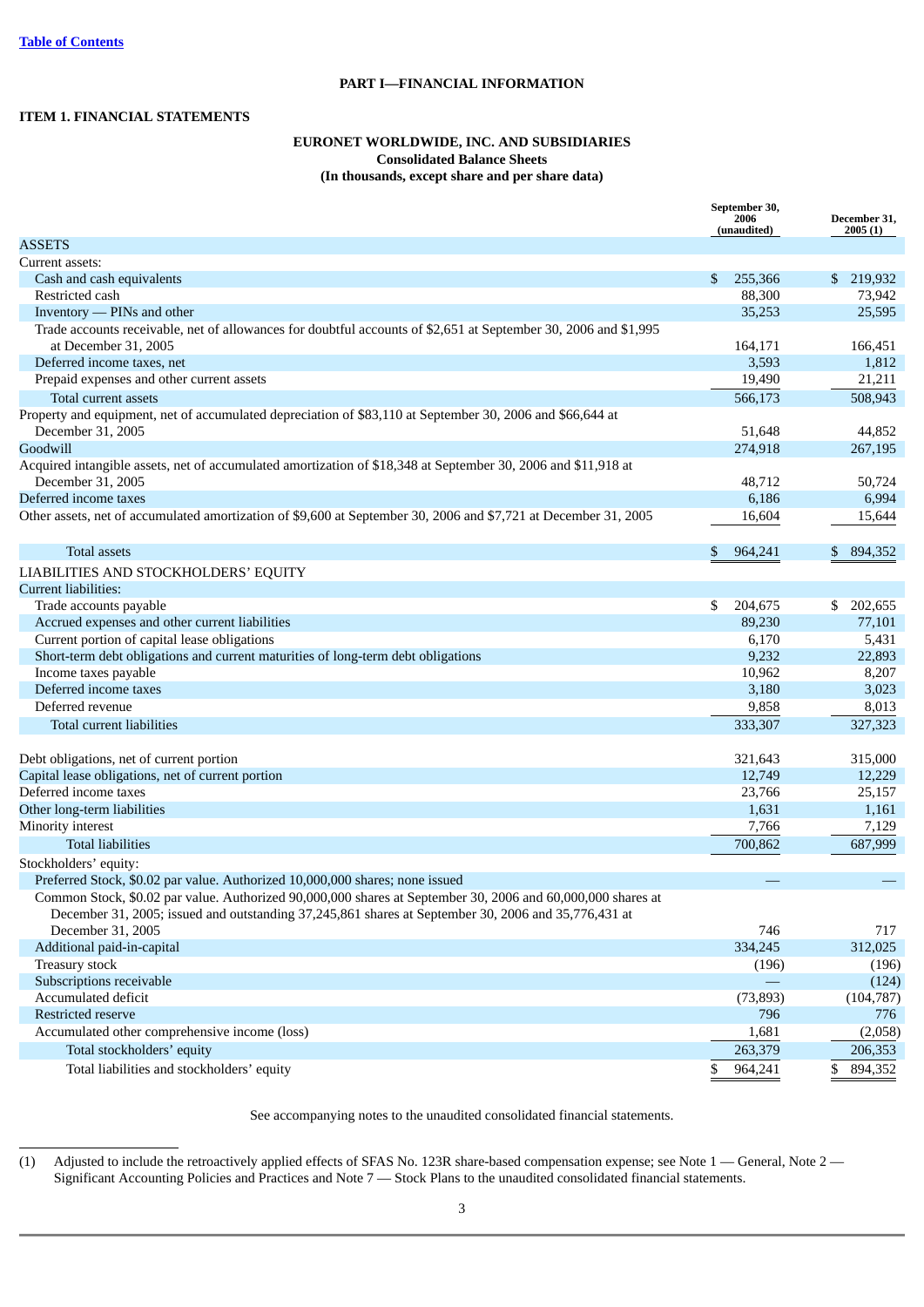# **EURONET WORLDWIDE, INC. AND SUBSIDIARIES Consolidated Statements of Income and Comprehensive Income (Unaudited, in thousands, except share and per share data)**

|                                                  | Three Months Ended September 30,<br>2006 | 2005(1)      | Nine Months Ended September 30,<br>2006<br>2005(1) |    |            |
|--------------------------------------------------|------------------------------------------|--------------|----------------------------------------------------|----|------------|
| <b>Revenues:</b>                                 |                                          |              |                                                    |    |            |
| <b>EFT</b> Processing                            | \$<br>33,212                             | \$<br>26,315 | \$<br>95,498                                       | \$ | 76,245     |
| <b>Prepaid Processing</b>                        | 121,114                                  | 107,669      | 346,260                                            |    | 299,530    |
| <b>Software Solutions</b>                        | 7,327                                    | 3,406        | 20,668                                             |    | 11,066     |
| <b>Total revenues</b>                            | 161,653                                  | 137,390      | 462,426                                            |    | 386,841    |
| Operating expenses:                              |                                          |              |                                                    |    |            |
| Direct operating costs                           | 112,488                                  | 95,779       | 319,602                                            |    | 270,308    |
| Salaries and benefits                            | 18,676                                   | 15,086       | 56,164                                             |    | 43,269     |
| Selling, general and administrative              | 9,971                                    | 8,163        | 27,684                                             |    | 22,498     |
| Depreciation and amortization                    | 7,388                                    | 5,773        | 21,270                                             |    | 16,443     |
| <b>Total operating expenses</b>                  | 148,523                                  | 124,801      | 424,720                                            |    | 352,518    |
| Operating income                                 | 13,130                                   | 12,589       | 37,706                                             |    | 34,323     |
| Other income (expense):                          |                                          |              |                                                    |    |            |
| Interest income                                  | 3,682                                    | 1,013        | 9,791                                              |    | 3,325      |
| Interest expense                                 | (3,802)                                  | (1,695)      | (11,055)                                           |    | (4,900)    |
| Income from unconsolidated affiliates            | 197                                      | 254          | 555                                                |    | 906        |
| Foreign exchange gain (loss), net                | 1,090                                    | 854          | 5,420                                              |    | (6,703)    |
| Other income (expense), net                      | 1,167                                    | 426          | 4,711                                              |    | (7, 372)   |
| Income before income taxes and minority interest | 14,297                                   | 13,015       | 42,417                                             |    | 26,951     |
| Income tax expense                               | (3,638)                                  | (3,929)      | (10, 807)                                          |    | (11,230)   |
| Minority interest                                | (243)                                    | (182)        | (716)                                              |    | (583)      |
| Net income                                       | 10,416                                   | 8,904        | 30,894                                             |    | 15,138     |
| <b>Translation adjustment</b>                    | 2,224                                    | (617)        | 3,739                                              |    | (6, 199)   |
| Comprehensive income                             | \$<br>12,640                             | \$<br>8,287  | \$<br>34,633                                       | \$ | 8,939      |
| Earnings per share - basic:                      |                                          |              |                                                    |    |            |
| Earnings per share                               | \$<br>0.28                               | \$<br>0.25   | \$<br>0.84                                         | \$ | 0.43       |
| Basic weighted average shares outstanding        | 37,230,518                               | 35,404,949   | 36,938,652                                         |    | 34,806,093 |
| Earnings per share - diluted (see Note 3):       |                                          |              |                                                    |    |            |
| Earnings per share                               | \$<br>0.26                               | \$<br>0.23   | \$<br>0.78                                         | \$ | 0.41       |
| Diluted weighted average shares outstanding      | 42,524,973                               | 41,584,931   | 42,462,863                                         |    | 36,747,479 |

See accompanying notes to the unaudited consolidated financial statements.

<sup>(1)</sup> Adjusted to include the retroactively applied effects of SFAS No. 123R share-based compensation expense; see Note 1 — General, Note 2 — Significant Accounting Policies and Practices, Note 3 — Earnings Per Share and Note 7 — Stock Plans to the unaudited consolidated financial statements.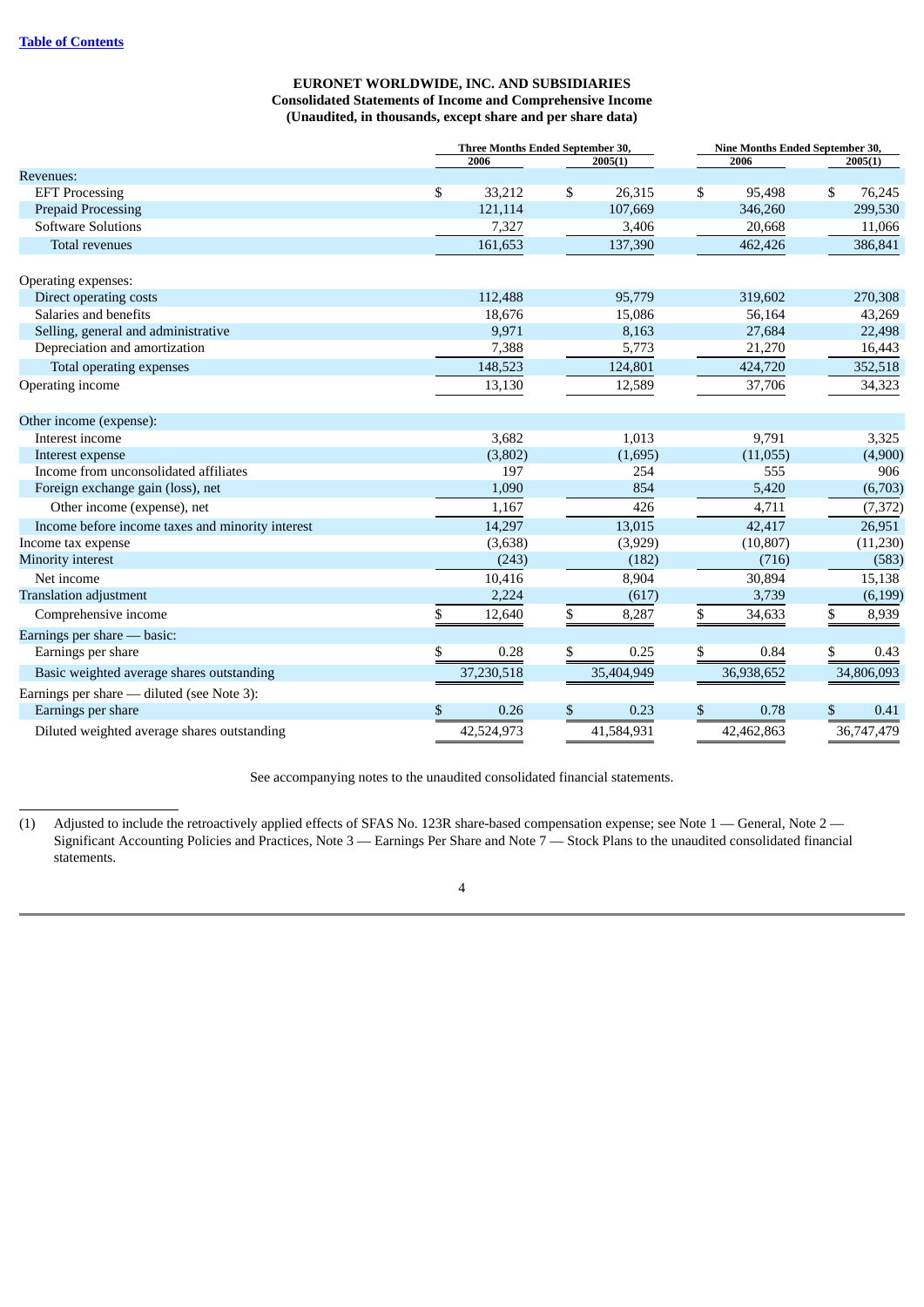# **EURONET WORLDWIDE, INC. AND SUBSIDIARIES Consolidated Statements of Cash Flows (Unaudited, in thousands)**

|                                                                                            | 2006        | Nine Months Ended September 30,<br>2005(1) |
|--------------------------------------------------------------------------------------------|-------------|--------------------------------------------|
| Net income                                                                                 | \$ 30,894   | \$15,138                                   |
|                                                                                            |             |                                            |
| Adjustments to reconcile net income to net cash provided by operating activities:          |             |                                            |
| Depreciation and amortization                                                              | 21,270      | 16,443                                     |
| Share-based compensation                                                                   | 5,832       | 3,966                                      |
| Unrealized foreign exchange (gain) loss, net                                               | (4,841)     | 4,207                                      |
| Gain on disposal of property and equipment                                                 | (165)       | (143)                                      |
| Deferred income tax expense (benefit)                                                      | (3, 176)    | 656                                        |
| Income assigned to minority interest                                                       | 716         | 583                                        |
| Income from unconsolidated affiliates                                                      | (555)       | (906)                                      |
| Amortization of debt issuance expense                                                      | 1,581       | 1,005                                      |
| Changes in working capital, net of amounts acquired:                                       |             |                                            |
| Income taxes payable                                                                       | 2,916       | 1,350                                      |
| Restricted cash                                                                            | (8,997)     | (7, 181)                                   |
| Inventory — PINs and other                                                                 | (8,793)     | (6, 867)                                   |
| Trade accounts receivable                                                                  | 10,945      | (27, 310)                                  |
| Prepaid expenses and other current assets                                                  | 3,318       | (9, 427)                                   |
| Trade accounts payable                                                                     | (10,741)    | 40,555                                     |
| Deferred revenue                                                                           | 1,750       | (4,786)                                    |
| Accrued expenses and other current liabilities                                             | 9,336       | 12,067                                     |
| Other, net                                                                                 | (670)       | (97)                                       |
| Net cash provided by operating activities                                                  | 50,620      | 39,253                                     |
|                                                                                            |             |                                            |
| Cash flows from investing activities:                                                      |             |                                            |
| Acquisitions, net of cash acquired                                                         | (2,312)     | (99, 343)                                  |
| Proceeds from sale of property and equipment                                               | 732         | 389                                        |
| Purchases of property and equipment                                                        | (15, 586)   | (11, 445)                                  |
| Purchases of other long-term assets                                                        | (3, 106)    | (995)                                      |
| Net cash used in investing activities                                                      | (20, 272)   | (111, 394)                                 |
| Cash flows from financing activities:                                                      |             |                                            |
| Proceeds from issuance of shares                                                           | 12,456      | 7,459                                      |
| Net borrowings (repayments) on short-term debt obligations and revolving credit agreements | (5,941)     | 1,039                                      |
| Repayment of capital lease obligations                                                     | (4,639)     | (3,983)                                    |
| Other, net                                                                                 | (196)       | (901)                                      |
| Net cash provided by financing activities                                                  | 1,680       | 3,614                                      |
| Effect of exchange differences on cash                                                     | 3,406       | (2, 873)                                   |
|                                                                                            |             |                                            |
| Increase (decrease) in cash and cash equivalents                                           | 35,434      | (71, 400)                                  |
| Cash and cash equivalents at beginning of period                                           | 219,932     | 124,198                                    |
| Cash and cash equivalents at end of period                                                 | \$255,366   | \$<br>52,798                               |
| Interest paid during the period                                                            | \$<br>7,366 | \$<br>3,314                                |
| Income taxes paid during the period                                                        | 8,862       | 10,183                                     |
|                                                                                            |             |                                            |

See accompanying notes to the unaudited consolidated financial statements.

(1) Adjusted to include the retroactively applied effects of SFAS No. 123R share-based compensation expense; see Note  $1$  — General, Note  $2$  — Significant Accounting Policies and Practices and Note 7 — Stock Plans to the unaudited consolidated financial statements.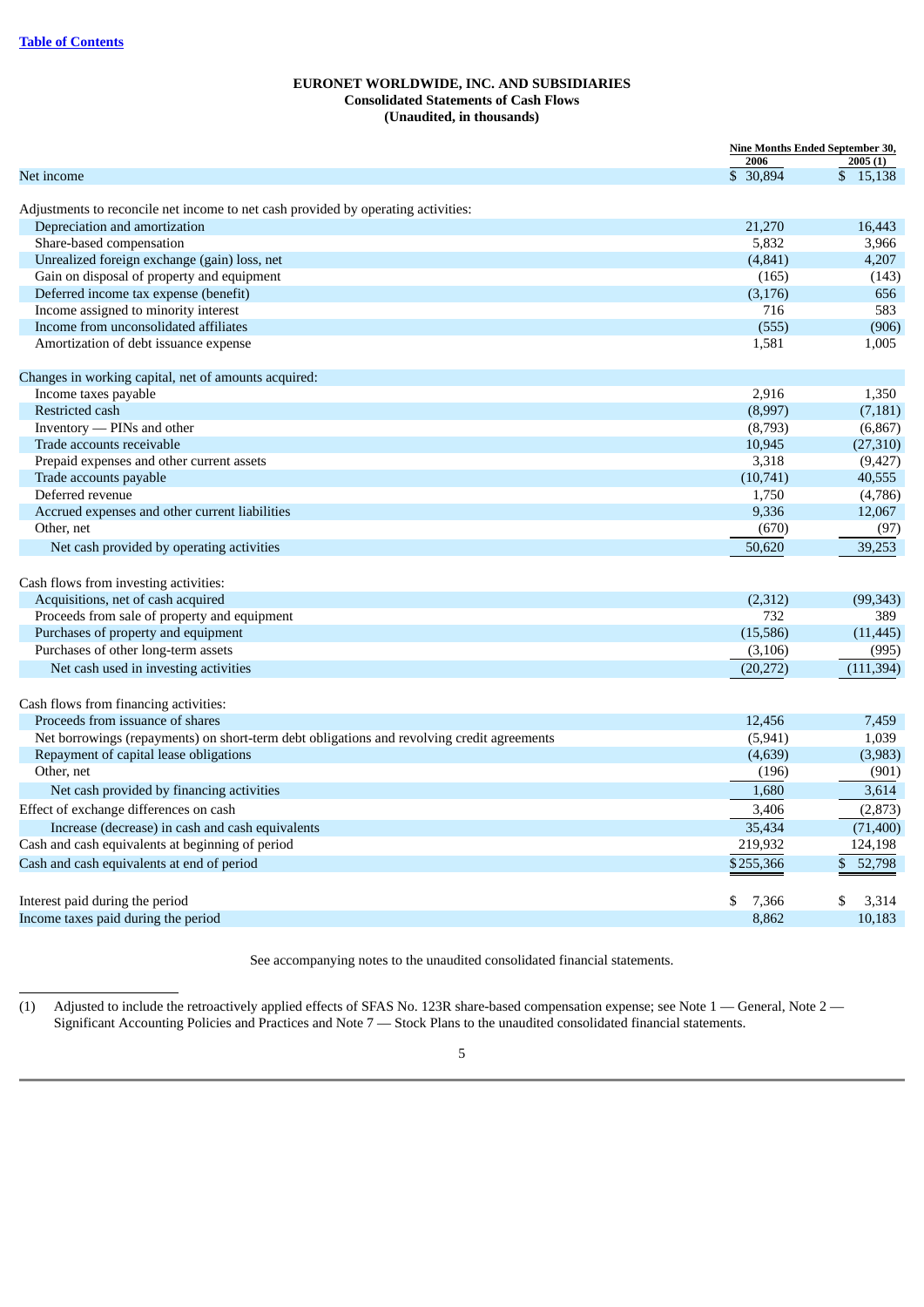# **EURONET WORLDWIDE, INC. AND SUBSIDIARIES NOTES TO THE UNAUDITED CONSOLIDATED FINANCIAL STATEMENTS**

# **(1) GENERAL**

#### *Basis of presentation*

The accompanying unaudited consolidated financial statements of Euronet Worldwide, Inc. and its subsidiaries ("Euronet" or the "Company") have been prepared from the records of the Company, in conformity with U.S. generally accepted accounting principles ("U.S. GAAP") and pursuant to the rules and regulations of the Securities and Exchange Commission ("SEC"). In the opinion of management, such unaudited consolidated financial statements contain all adjustments (consisting of normal interim closing procedures) necessary to present fairly the financial position of the Company as of September 30, 2006, the results of its operations for the three- and nine-month periods ended September 30, 2006 and 2005 and cash flows for the nine-month periods ended September 30, 2006 and 2005.

The unaudited consolidated financial statements should be read in conjunction with the audited consolidated financial statements of Euronet for the year ended December 31, 2005, including the notes thereto, set forth in the Company's Form 10-K. Certain prior year amounts have been reclassified to conform to the current period consolidated financial statement presentation.

The Company adopted the provisions of Statement of Financial Accounting Standards ("SFAS") No. 123(R), "Share-Based Payment," ("SFAS No. 123R") on January 1, 2006. The Company elected to adopt SFAS No. 123R utilizing the modified retrospective application method and, accordingly, financial statement amounts for the prior periods presented in this Form 10-Q have been adjusted to reflect the fair value method of expensing prescribed by SFAS No. 123R. See Note 2 — Significant Accounting Policies and Practices and Note 7 — Stock Plans for further discussion.

The preparation of financial statements in conformity with U.S. GAAP requires management to make estimates and assumptions that affect the amounts reported in the consolidated financial statements and accompanying notes. Actual results could differ from those estimates. The results of operations for the three- and nine-month periods ended September 30, 2006 are not necessarily indicative of the results to be expected for the full year ending December 31, 2006.

# **(2) SIGNIFICANT ACCOUNTING POLICIES AND PRACTICES**

# *Revenue recognition-EFT Processing*

Certain of the Company's non-cancelable customer contracts provide for the receipt of up-front fees from the customer and/or decreasing or increasing fee schedules over the agreement term for substantially the same level of services to be provided by the Company. As prescribed in SEC Staff Accounting Bulletin ("SAB") 101, "Revenue Recognition in Financial Statements," as amended by SAB 104, "Revenue Recognition," the Company recognizes revenue under these contracts based on proportional performance of services over the term of the contract. This generally results in "straight-line" (i.e. consistent value per period) revenue recognition of the contracts' total cash flows, including any up-front payment received from the customer.

# *Share-based compensation*

Effective January 1, 2006, the Company adopted the provisions of SFAS No. 123R, which is a revision of SFAS No. 123, "Accounting for Stock-Based Compensation," and supersedes Accounting Principles Board ("APB") Opinion No. 25, "Accounting for Stock Issued to Employees." For equity classified awards, SFAS No. 123R requires the determination of the fair value of the share-based compensation at the grant date and the recognition of the related expense over the period in which the share-based compensation is earned ("requisite service period"). The Company elected to adopt the modified retrospective application method as provided by SFAS No. 123R and, accordingly, financial statement amounts for the prior periods presented in this Form 10-Q have been adjusted to reflect the fair value method of expensing prescribed by SFAS No. 123R. The Company believes that this method achieves the highest level of clarity and comparability among the presented periods.

As a result of adopting SFAS No. 123R, the Company's deferred tax assets related to U.S. Federal and state net operating loss carryforwards, reported for U.S. GAAP purposes, and the Company's deferred tax assets related to deferred compensation, increased by an estimated \$8.1 million as of December 31, 2005. This estimate remains preliminary while management completes its analysis. However, since the Company records a valuation allowance for its entire U.S. net deferred tax asset position, upon adoption of SFAS No. 123R, the amount of net deferred tax assets did not, and is not expected to, change. The Company has chosen to use the Black-Scholes pricing model for the determination of fair value for stock option grants. The amount of future compensation expense related to awards of nonvested shares or nonvested share units (restricted stock) is based on the market price for Euronet Common Stock at the grant date. The grant date is the date at which all key terms and conditions of the grant have been determined and the Company becomes contingently obligated to transfer assets to the employee who renders the requisite service, generally the date at which grants are approved by the Company's Board of Directors or Compensation Committee thereof. Share-based compensation expense for awards with service conditions only is generally recognized as an expense of the Corporate division on a "straight-line" basis over the requisite service period.

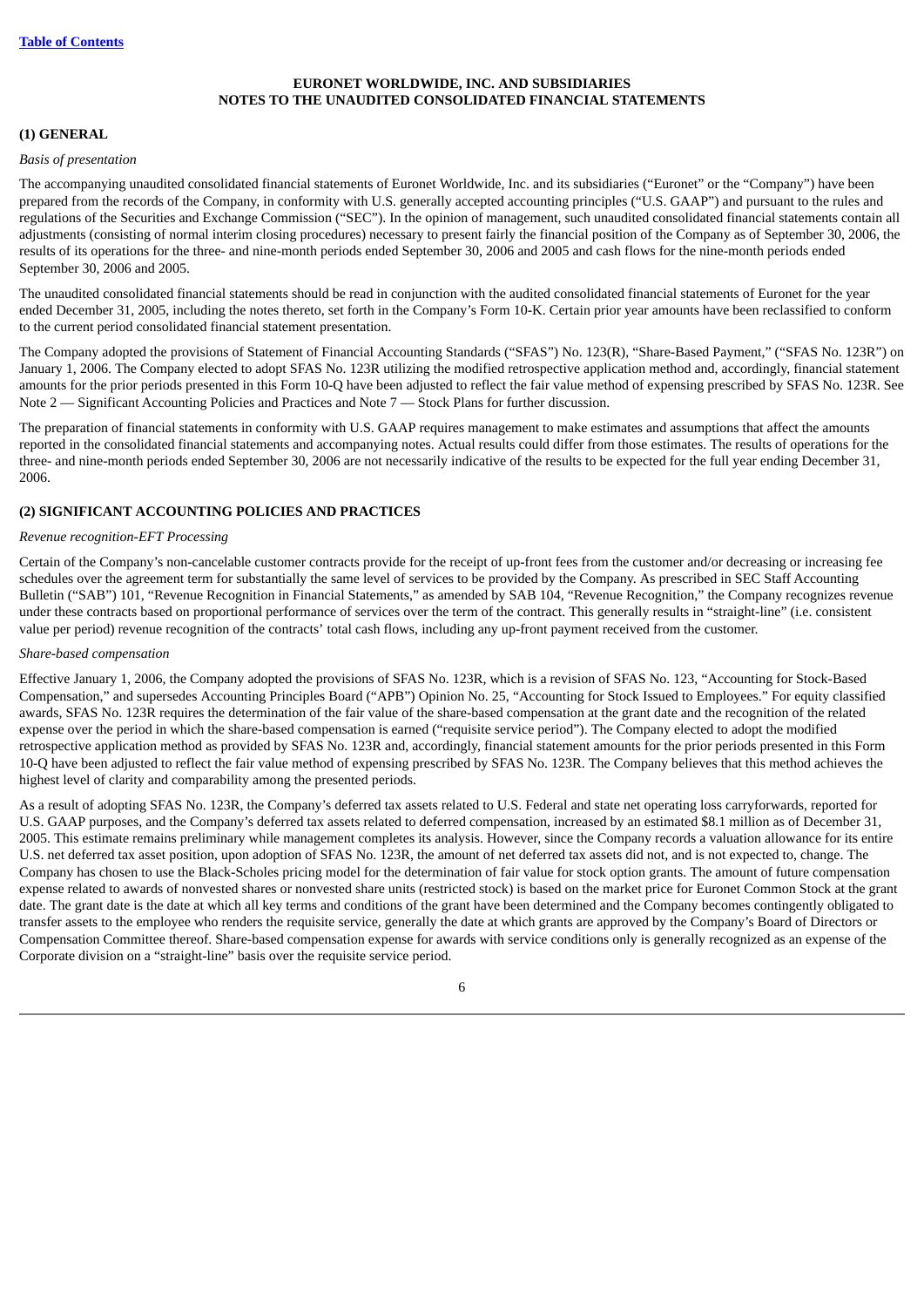For awards with performance conditions, expense is recognized on a "graded attribution method." The graded attribution method results in expense recognition on a straight-line basis over the requisite service period for each separately vesting portion of an award, as if the award was, in-substance, multiple awards. See Note 7 — Stock Plans for further disclosure.

For a description of other significant accounting policies of the Company, see Note 3 to the Audited Consolidated Financial Statements as of and for the year ended December 31, 2005, set forth in the Company's Annual Report on Form 10-K.

#### *Recent accounting pronouncements*

In March 2006, the Emerging Issues Task Force ("EITF") issued EITF 06-3, "How Taxes Collected and Remitted to Governmental Authorities Should Be Presented in the Income Statement (That Is, Gross versus Net Presentation)." If significant, this issue requires companies to disclose the policy of presenting such taxes in the income statement on either a gross or net basis. The provisions of this issue will be effective for the Company beginning January 1, 2007.

In July 2006, the Financial Accounting Standards Board ("FASB") issued FASB Interpretation No. 48 ("FIN 48"), "Accounting for Uncertainty in Income Taxes." FIN 48 is an interpretation of SFAS No. 109, "Accounting for Income Taxes," and seeks to reduce the diversity in practice associated with certain aspects of the measurement and recognition related to accounting for income taxes. This interpretation also requires expanded disclosure with respect to uncertain tax positions. The provisions of FIN 48 will be effective for the Company beginning January 1, 2007.

In September 2006, the FASB issued SFAS No. 157, "Fair Value Measurements." This Statement defines fair value, establishes a framework for measuring fair value and expands disclosures about fair value measurements. The Statement applies whenever other accounting pronouncements require or permit fair value measurements. Accordingly, this Statement does not require any new fair value measurements. The provisions of SFAS No. 157 will be effective for the Company beginning January 1, 2008.

The Company is in the process of determining the effect, if any, that the adoption of the above accounting pronouncements will have on its financial statements.

# **(3) EARNINGS PER SHARE**

Basic earnings per share has been computed by dividing income available to common stockholders by the weighted average number of common shares outstanding during the respective period. Diluted earnings per share reflect the weighted-average shares outstanding during the respective period, after adjusting for the potential dilution upon the assumed conversion of the Company's convertible debentures, options to purchase the Company's common stock, restricted stock and shares issuable in connection with acquisition obligations. The following table provides a reconciliation of the weighted average number of common shares outstanding to the diluted weighted average number of common shares outstanding and a reconciliation of net income to earnings available to common stockholders:

|                                                                 |   | <b>Three Months Ended September 30,</b> |    |            |   | Nine Months Ended September 30, |   |            |
|-----------------------------------------------------------------|---|-----------------------------------------|----|------------|---|---------------------------------|---|------------|
| (dollar amounts in thousands)                                   |   | 2006                                    |    | 2005(1)    |   | 2006                            |   | 2005(1)    |
| Basic weighted average shares outstanding                       |   | 37,230,518                              |    | 35,404,949 |   | 36,938,652                      |   | 34,806,093 |
| Additional shares from assumed conversion of 1.625% convertible |   |                                         |    |            |   |                                 |   |            |
| debentures                                                      |   | 4,162,950                               |    | 4,162,950  |   | 4,162,950                       |   |            |
| Weighted average shares issuable in connection with acquisition |   |                                         |    |            |   |                                 |   |            |
| obligations (See Note 4 - Acquisitions)                         |   |                                         |    |            |   | 48.685                          |   |            |
| Incremental shares from assumed conversion of stock options and |   |                                         |    |            |   |                                 |   |            |
| restricted stock (1)                                            |   | 1,131,505                               |    | 2,017,032  |   | 1,312,576                       |   | 1,941,386  |
| Diluted weighted average shares outstanding                     |   | 42,524,973                              |    | 41,584,931 |   | 42,462,863                      |   | 36,747,479 |
|                                                                 |   |                                         |    |            |   |                                 |   |            |
| Net income                                                      | S | 10.416                                  | \$ | 8.904      | S | 30,894                          | S | 15,138     |
| Add: interest expense of 1.625% convertible debentures          |   | 797                                     |    | 797        |   | 2,391                           |   |            |
| Earnings available to common stockholders                       |   | 11,213                                  |    | 9,701      |   | 33,285                          |   | 15,138     |

(1) As a result of the adoption of SFAS No. 123R, the computation of incremental shares from the assumed conversion of stock options changed. The incremental shares previously reported for the three- and nine-month periods ended September 30, 2005 were 2,438,734 and 2,344,846, respectively.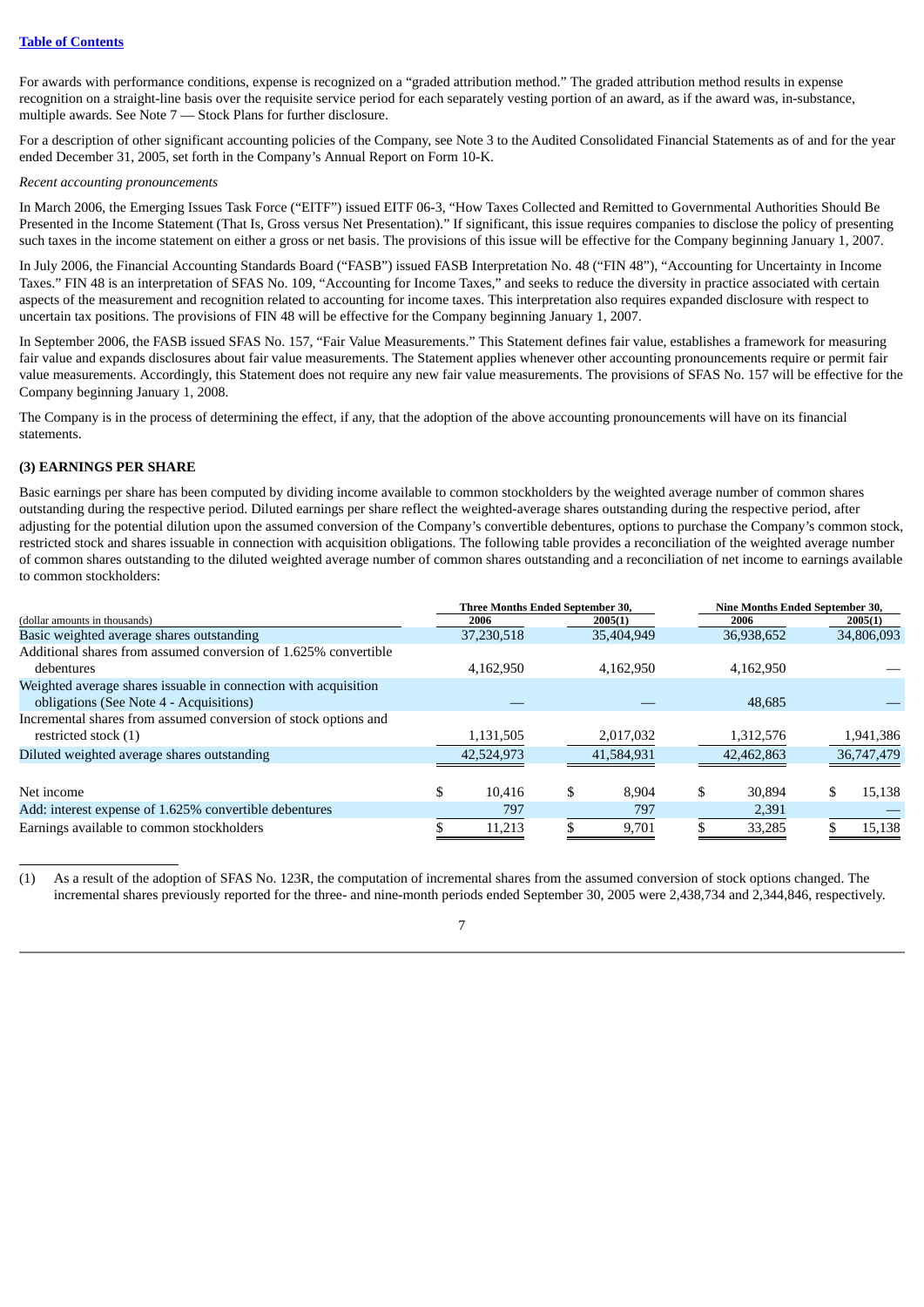## **Table of [Contents](#page-2-0)**

For the three- and nine-month periods ended September 30, 2006 and 2005, the average market price of Euronet common stock exceeded the exercise price of all stock options outstanding.

The Company has \$140 million of 1.625% convertible debentures due 2024 and \$175 million of 3.50% convertible debentures due 2025 outstanding that, if converted, would have a potentially dilutive effect on the Company's stock. These debentures are convertible into 4.2 million shares of Common Stock for the \$140 million 1.625% issue, and 4.3 million shares of Common Stock for the \$175 million 3.50% issue, initially in December 2009 and October 2012, respectively, or earlier upon the occurrence of certain conditions. As required by EITF Issue No. 04-8, "The Effect of Contingently Convertible Debt on Diluted Earnings per Share," if dilutive, the impact of the contingently issuable shares must be included in the calculation of diluted net income per share under the "if-converted" method, regardless of whether the conditions upon which the debentures would be convertible into shares of the Company's Common Stock have been met. Under the if-converted method, the assumed conversion of the 1.625% convertible debentures was dilutive for the threemonth periods ended September 30, 2006 and 2005 and for the nine-month period ended September 30, 2006 and, accordingly, the impact has been included in the above computation of diluted weighted average shares outstanding for these periods. The assumed conversion of the 1.625% convertible debentures was anti-dilutive for the nine-month period ended September 30, 2005 and, accordingly, the impact has been excluded from the above computation for the nine-month period ended September 30, 2005. Under the if-converted method, the assumed conversion of the 3.50% convertible debentures was anti-dilutive for the three- and nine-month periods ended September 30, 2006 and, accordingly, the impact has been excluded from the above computation of dilutive weighted average shares outstanding. The 3.50% convertible debentures were not outstanding for the three- and nine-month periods ended September 30, 2005.

# **(4) ACQUISITIONS**

In accordance with SFAS No. 141, "Business Combinations," the Company allocates the purchase price of its acquisitions to the tangible assets, liabilities and intangible assets acquired based on estimated fair values. The excess purchase price over those fair values is recorded as goodwill. The fair value assigned to intangible assets acquired is supported by valuations using estimates and assumptions provided by management. For certain large or unique acquisitions management engaged an appraiser to assist in the valuation.

# **2006 Acquisitions:**

# *Acquisition of Essentis Limited*

In January 2006, the Company completed the acquisition of the assets of Essentis Limited ("Essentis") for approximately \$3.0 million, which was comprised of \$0.9 million in cash and approximately \$2.1 million in assumed liabilities. Essentis is a U.K. company that owns and develops software packages that enhance Euronet's outsourcing and software offerings to banks. Essentis is reported in the Company's Software Solutions Segment. The Company's allocation of the purchase price to the fair values of acquired tangible and intangible assets is preliminary and remains so while management completes its valuation of the fair value of the net assets acquired. The following table summarizes the estimated allocation of the purchase price to the fair values of the acquired tangible and intangible assets at the acquisition date:

| (dollar amounts in thousands) | Estimated<br>Life | <b>Essentis</b> |
|-------------------------------|-------------------|-----------------|
| Property and equipment        | various           | 573             |
| Software                      | 5 years           | 2,467           |
| Assets acquired               |                   | 3,040           |
|                               |                   |                 |

There are no potential additional purchase price or escrow arrangements associated with the acquisition of Essentis.

#### **2005 Acquisitions:**

During 2005, the Company completed seven acquisitions for an aggregate purchase price of approximately \$119.0 million. The Company's allocation of the purchase price to the fair values of acquired tangible and intangible assets for certain acquisitions are preliminary and remain so while management completes its valuation of the fair value of the net assets acquired. The following table summarizes the allocation of the purchase price, including \$2.9 million paid in prior years for acquisitions accounted for as step acquisitions, to the fair values of the acquired tangible and intangible assets at the acquisition dates.

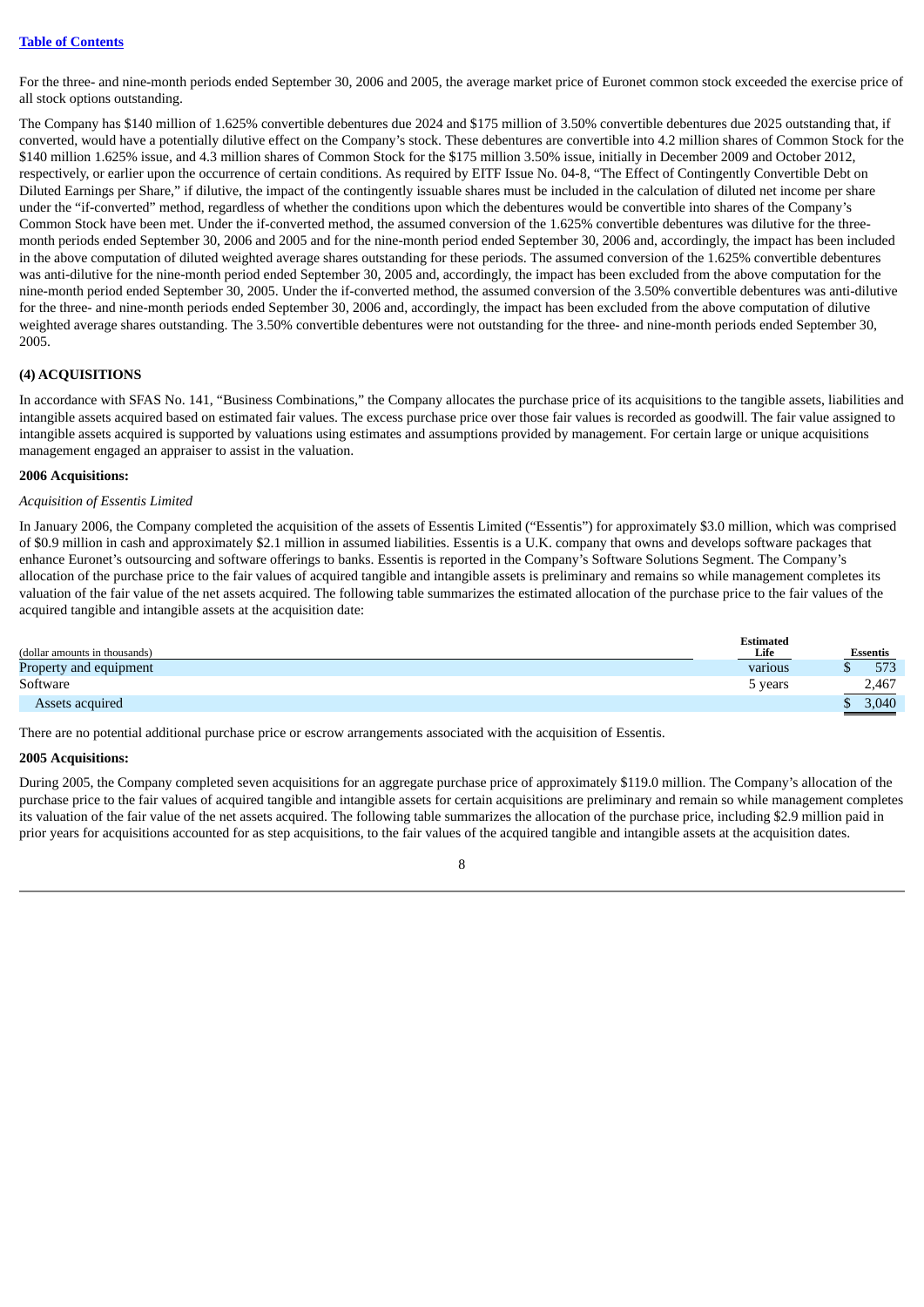| (dollar amounts in thousands) | <b>Estimated</b><br>Life | Telerecarga  | Other<br><b>Acquisitions</b> | Total      |
|-------------------------------|--------------------------|--------------|------------------------------|------------|
| Current assets                |                          | S            | 3,841<br>\$                  | 3,841<br>S |
| Property and equipment        | various                  | 1,415        | 1,412                        | 2,827      |
| Customer relationships        | 8 or 9 years             | 10,295       | 14,703                       | 24,998     |
| Software                      | 5 years                  | 655          | 900                          | 1,555      |
| Patent                        | 7 years                  |              | 1,699                        | 1,699      |
| Trade name                    | 2 years                  | 254          |                              | 254        |
| Non-compete agreements        | 5 years                  | 147          |                              | 147        |
| Deferred income tax asset     |                          |              | 1,055                        | 1,055      |
| Goodwill                      | Indefinite               | 42,144       | 53,417                       | 95,561     |
| Assets acquired               |                          | 54,910       | 77,027                       | 131,937    |
| Current liabilities           |                          |              | (687)                        | (687)      |
| Deferred income tax liability |                          | (3,892)      | (5, 442)                     | (9, 334)   |
| Net assets acquired           |                          | \$<br>51,018 | 70,898<br>\$                 | \$121,916  |
|                               |                          |              |                              |            |

#### *Acquisition of Telerecarga S.L.*

In March 2005, to supplement the Company's prepaid processing business in Spain, Euronet purchased 100% of the assets of Telerecarga S.L. ("Telerecarga"), a Spanish company that distributes prepaid mobile airtime and other prepaid products via Point of Sale ("POS") terminals throughout Spain. The purchase price of €38.1 million (approximately \$51.0 million) was settled through the assumption of €25.4 million (approximately \$34.0 million) in liabilities and cash payments of €12.7 million (approximately \$17.0 million).

# *Other acquisitions*

During 2005, Euronet completed six other acquisitions described below for a total purchase price of \$68.0 million, comprised of \$39.6 million in cash, 864,131 shares of Euronet Common Stock (including 109,542 shares issued in settlement of contingent payment arrangements discussed below), valued at \$23.6 million and \$4.8 million in liabilities assumed. Additionally, the purchase price for acquisitions accounted for as step acquisitions, in accordance with SFAS No. 141, include \$2.9 million paid in prior years.

- **•** In December 2005, EFT Services Holding B.V. (a wholly-owned subsidiary of Euronet) purchased 6.25% of Euronet Services Private Limited, the Company's subsidiary in India ("Euronet India"), increasing its share ownership of Euronet India to 100%. Euronet India is included in the Company's EFT Processing Segment and, since the Company's ownership share previously exceeded 50%, has been a consolidated subsidiary since inception.
- **•** In two separate transactions, one in April 2005 and one in December 2005, EFT Services Holding B.V. purchased an additional 64% of Europlanet a.d. ("Europlanet"), a Serbian company, increasing its share ownership in Europlanet to 100%. Europlanet is an ATM and card processor that owns, operates and manages a network of ATMs and POS terminals. Upon obtaining a controlling interest in April 2005, Euronet began consolidating Europlanet's financial position and results of operations. Euronet's \$0.2 million share of dividends declared prior to acquiring a controlling ownership share of Europlanet was recognized as income from unconsolidated affiliates during 2005.
- **•** In October 2005, Euronet EFT Services Hellas EPE (a wholly-owned subsidiary of Euronet) acquired all of the share capital of Instreamline S.A. ("Instreamline"), a Greek company that provides card processing services in addition to debit card and transaction gateway switching services in Greece and the Balkan region. Instreamline will complement the Company's EFT Processing Segment. Subsequent to the acquisition, Instreamline was renamed Euronet Card Services Greece.
- **•** In May 2005, Euronet acquired all of the outstanding membership interests in Continental Transfer, LLC and a wholly-owned subsidiary, TelecommUSA, Limited ("TelecommUSA"), a company based in North Carolina. TelecommUSA, now known as Euronet Payments and Remittance, Inc. ("Euronet Payments & Remittance"), provides money transfer services, primarily to consumers in the U.S. to destinations in Latin America, and bill payment services within the U.S. This acquisition launched the Company's money transfer and bill payment business.
- **•** In March 2005, to enhance the Company's U.S. prepaid processing business, PaySpot (a wholly-owned subsidiary of Euronet) purchased substantially all of the assets of Dynamic Telecom, Inc. ("Dynamic Telecom"), a company based in Iowa. Dynamic Telecom's distribution network in convenience store chains throughout the U.S. provides several types of prepaid products including wireless, long distance and gift cards via POS terminals.
- **•** In March 2005, the Company exercised its option to acquire an additional 41% of the shares of ATX Software, Ltd. ("ATX") and increased its share ownership in ATX to 51%. Euronet originally acquired a 10% share in ATX in May 2004. Euronet's \$0.1 million share of dividends declared prior to acquiring the additional 41% ownership share of ATX was recognized as income

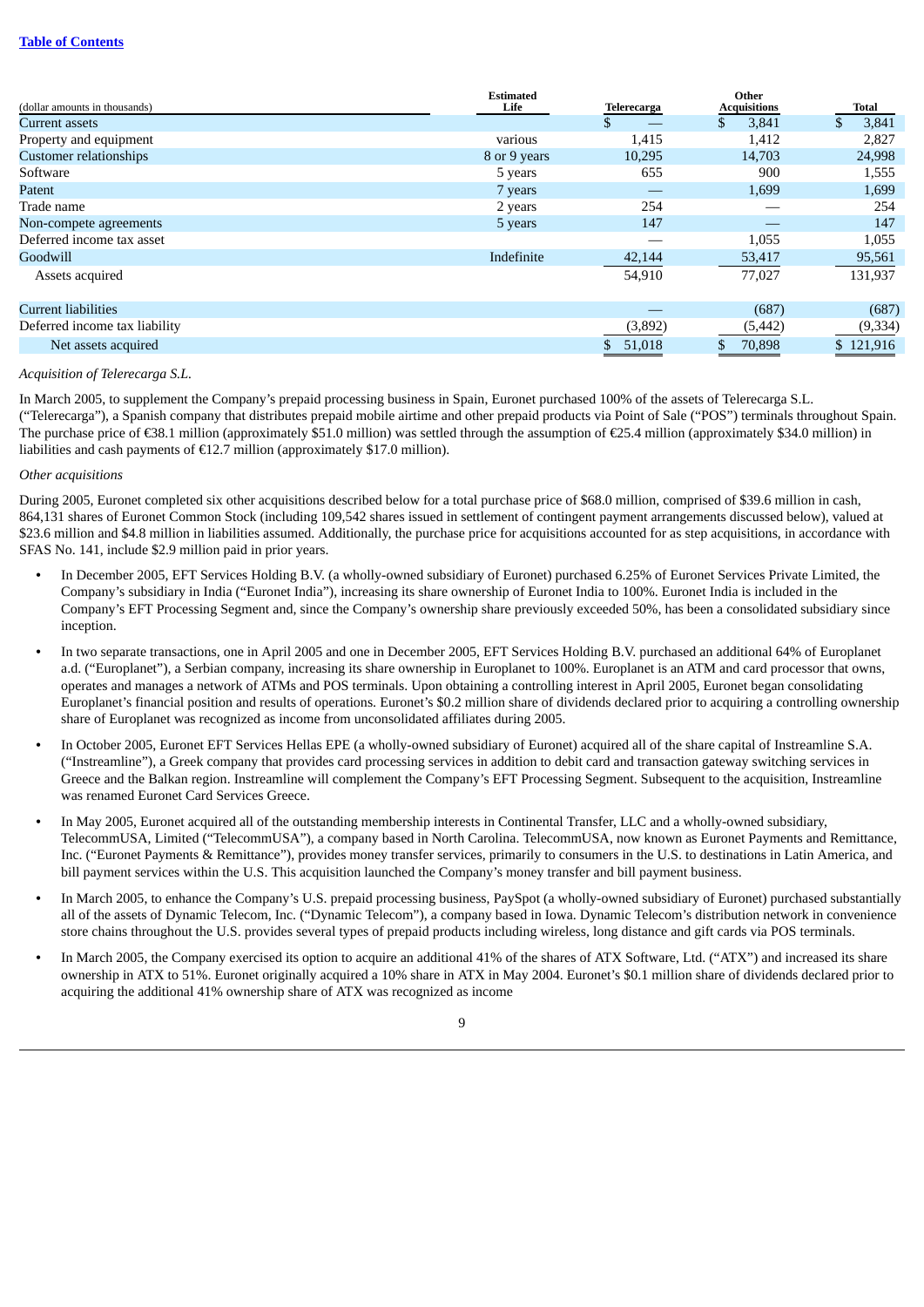from unconsolidated affiliates during 2005. Upon the increase in ownership from 10% to 51%, Euronet consolidated ATX's financial position and results of operations.

In connection with these six acquisitions, \$3.5 million in cash remains in escrow, subject to the achievement of certain performance criteria. This cash has been reflected in the purchase price allocation because the Company has determined beyond a reasonable doubt that the performance criteria will be met. During the nine-month period ending September 30, 2006, the Company issued 109,542 shares of Euronet Common Stock, valued at \$4.1 million, in settlement of contingent payment arrangements associated with the Company's 2005 acquisitions. This settlement was recorded as an increase in goodwill.

# **Pro Forma results:**

The following unaudited pro forma financial information presents the condensed combined results of operations of Euronet for the three- and nine-month periods ended September 30, 2005, as if the acquisitions described above had occurred January 1, 2005. An adjustment was made to the combined results of operations, reflecting amortization of purchased intangible assets, net of tax, which would have been recorded if the acquisitions had occurred on January 1, 2005. Because the Company's 2006 acquisition was effective January 1, 2006, there is no pro-forma financial information for 2006. The unaudited pro forma financial information is not intended to represent, or be indicative of, the consolidated results of operations or financial condition of Euronet that would have been reported had the acquisitions been completed as of the beginning of the periods presented. Moreover, the unaudited pro forma financial information should not be considered as representative of the future consolidated results of operations or financial condition of Euronet.

|                                               | Pro-forma                                              |                                                       |  |  |
|-----------------------------------------------|--------------------------------------------------------|-------------------------------------------------------|--|--|
| (amounts in thousands, except per share data) | <b>Three Months Ended</b><br><b>September 30, 2005</b> | <b>Nine Months Ended</b><br><b>September 30, 2005</b> |  |  |
|                                               |                                                        |                                                       |  |  |
| Revenues                                      | \$142,731                                              | \$411,435                                             |  |  |
| Operating income                              | \$<br>11,481                                           | 30,161<br>\$                                          |  |  |
| Net income                                    | 8,287<br>\$                                            | 12,090<br>\$                                          |  |  |
|                                               |                                                        |                                                       |  |  |
| Per share data:                               |                                                        |                                                       |  |  |
| Earnings per share-basic                      | 0.23                                                   | 0.34<br>\$                                            |  |  |
| Earnings per share-diluted                    | 0.22                                                   | 0.32<br>S                                             |  |  |

# **(5) GOODWILL AND INTANGIBLE ASSETS**

Intangible assets are carried at amortized cost, and goodwill, which is not amortized, is carried at cost. Intangible assets and goodwill are evaluated for impairment annually or more frequently if there is an indication of impairment. Goodwill represents the excess of the purchase price of the acquired businesses over the fair value of the underlying net tangible and intangible assets acquired. A summary of intangible assets and goodwill activity for the ninemonth period ended September 30, 2006, is presented below:

| (in thousands):                                              | <b>Amortizable</b><br>Intangible<br>Assets | Goodwill  | <b>Total</b><br>Intangible<br>Assets |
|--------------------------------------------------------------|--------------------------------------------|-----------|--------------------------------------|
| Balance as of January 1, 2006                                | $\mathbb{S}$<br>50,724                     | \$267,195 | \$317,919                            |
| Increases (decreases):                                       |                                            |           |                                      |
| 2006 acquisitions                                            | 2,467                                      |           | 2,467                                |
| Earn-out payment related to 2005 acquisition                 |                                            | 4.126     | 4.126                                |
| Adjustments to other 2005 acquisitions                       | 234                                        | (707)     | (473)                                |
| Amortization                                                 | (6,229)                                    |           | (6,229)                              |
| Other (primarily changes in foreign currency exchange rates) | 1,516                                      | 4,304     | 5,820                                |
| Balance as of September 30, 2006                             | 48,712                                     | \$274,918 | \$323,630                            |

Estimated annual amortization expense on intangible assets with finite lives, before income taxes, as of September 30, 2006 is expected to be \$8.3 million for 2006, \$8.3 million for 2007, \$8.1 million for 2008, \$8.1 million for 2009, \$8.0 million for 2010 and \$6.1 million for 2011.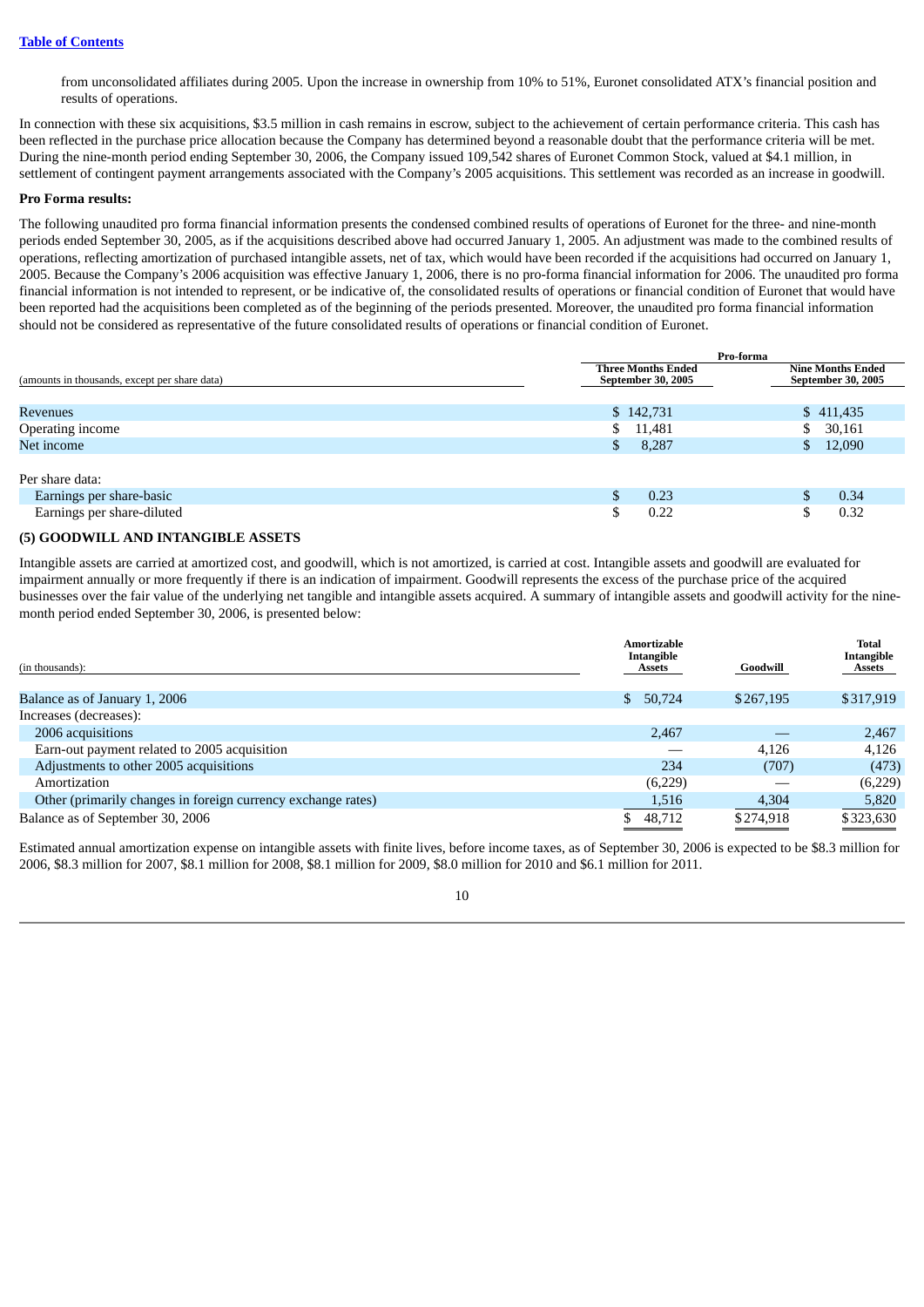# **(6) DEBT OBLIGATIONS**

A summary of the activity for the nine-month period ended September 30, 2006 for all debt obligations is presented below:

| (in thousands)                            | <b>Revolving</b><br><b>Credit</b><br><b>Facilities</b> | Other Debt<br><b>Obligations</b> | <b>Capital Leases</b> | 1.625%<br>Convertible<br><b>Debentures</b><br><b>Due 2024</b> | 3.50%<br>Convertible<br><b>Debentures</b><br><b>Due 2025</b> | <b>Total</b> |
|-------------------------------------------|--------------------------------------------------------|----------------------------------|-----------------------|---------------------------------------------------------------|--------------------------------------------------------------|--------------|
| Balance at January 1, 2006                | 7,343                                                  | \$15,550                         | 17,660                | \$140,000                                                     | \$175,000                                                    | \$355,553    |
| Increases (decreases):                    |                                                        |                                  |                       |                                                               |                                                              |              |
| Indebtedness incurred                     | 9,146                                                  | 1,548                            | 5,290                 |                                                               |                                                              | 15,984       |
| Repayments                                | (12,761)                                               | (5,704)                          | (5,993)               |                                                               |                                                              | (24, 458)    |
| Capital lease interest accrued            |                                                        |                                  | 1,354                 |                                                               |                                                              | 1,354        |
| Foreign exchange loss                     | 251                                                    | 502                              | 608                   |                                                               |                                                              | 1,361        |
| Balance at September 30, 2006             | 3,979                                                  | 11,896                           | 18,919                | 140,000                                                       | 175,000                                                      | 349,794      |
|                                           |                                                        |                                  |                       |                                                               |                                                              |              |
| $Less \longrightarrow current$ maturities |                                                        | (9,232)                          | (6,170)               |                                                               |                                                              | (15, 402)    |
| Long-term obligations at September 30,    |                                                        |                                  |                       |                                                               |                                                              |              |
| 2006                                      | 3.979                                                  | 2,664                            | 12,749                | \$140,000                                                     | \$175,000                                                    | \$334,392    |
|                                           |                                                        |                                  |                       |                                                               |                                                              |              |

During the second quarter 2006 the Company amended its October 2004, \$50 million revolving credit agreement to extend the maturity date to May 26, 2009 and established a new credit facility in India maturing on May 26, 2009. The amended facility also increased the number of participating financial institutions from one to three. The credit agreement, as amended, comprises the following:

- **•** A \$10 million facility is to be used by the Company and certain U.S. subsidiaries (the "U.S. facility") and drawn in U.S. dollars. This facility bears interest at either (i) the prime rate plus an applicable margin specified in the respective agreement, or (ii) a fixed rate equal to the U.S. dollar London Interbank Offered Rate ("LIBOR"), plus an applicable margin set forth in the agreement, and varies based on a consolidated funded debt to earnings before interest, taxes, depreciation and amortization ("EBITDA") ratio, adjusted for certain other items as defined in the agreements. Fixed rate borrowings are made with maturities of one month, two months or three months. The U.S. facility is secured by approximately 65% of the share capital of Euronet Services Holding B.V. and the share capital of a majority of the Company's U.S. subsidiaries.
- **•** A \$30 million facility for use by the Company and certain European subsidiaries (the "European facility"). The European facility is a multi-currency facility that may be drawn in any combination of U.S. dollar, euro or British pound denominations. U.S. dollar draws are subject to interest charges similar to the \$10 million U.S. facility described above. Borrowings in euro or British pounds bear interest at a rate fixed to the Euro Interbank Offered Rate ("EURIBOR") or LIBOR rate, respectively, plus a margin that varies based on a consolidated funded debt to EBITDA ratio, plus ancillary costs. Fixed rate borrowings are made with maturities of one month, two months or three months. Borrowings under this facility are secured by the share capital of e-pay Ltd., Euronet Services GmbH, Transact GmbH and Delta Euronet GmbH, and are secured and guaranteed by a majority of the Company's U.S. subsidiaries.
- **•** A \$10 million facility, to be drawn in Indian rupees, for use by the Company's Indian subsidiary (the "Rupee facility"). Borrowings under the Rupee facility bear interest at either (i) a floating rate equal to the Indian prime lending rate or the Mumbai Interbank Offered Rate ("MIBOR"), plus an applicable margin, or (ii) at a fixed MIBOR rate plus an applicable margin. Fixed rate borrowings are made with maturities of one month, two months or three months. Borrowings under this facility are unsecured and guaranteed by Euronet Worldwide, Inc.

The agreement allows the Company to elect to increase the aggregate commitments under the credit facility from \$50 million to \$65 million. The borrowings under the agreement may be used to refinance debt, for working capital needs, for permitted acquisitions and for other general corporate purposes. The agreement places certain restrictions on use of the facility to finance investments in, or operations of, "money services businesses" such as those engaged in money transfer activities. The agreement contains customary events of cross-default and covenants related to limitations on indebtedness and the maintenance of certain financial ratios. Total debt issuance costs of \$0.3 million are being amortized over three years.

As of September 30, 2006, there were borrowings of \$4.0 million and stand-by letters of credit of \$6.3 million outstanding against these facilities. As a result of the amendment to the revolving credit facility described above, borrowings under the facilities are classified as long-term debt obligations in the unaudited consolidated balance sheet as of September 30, 2006.

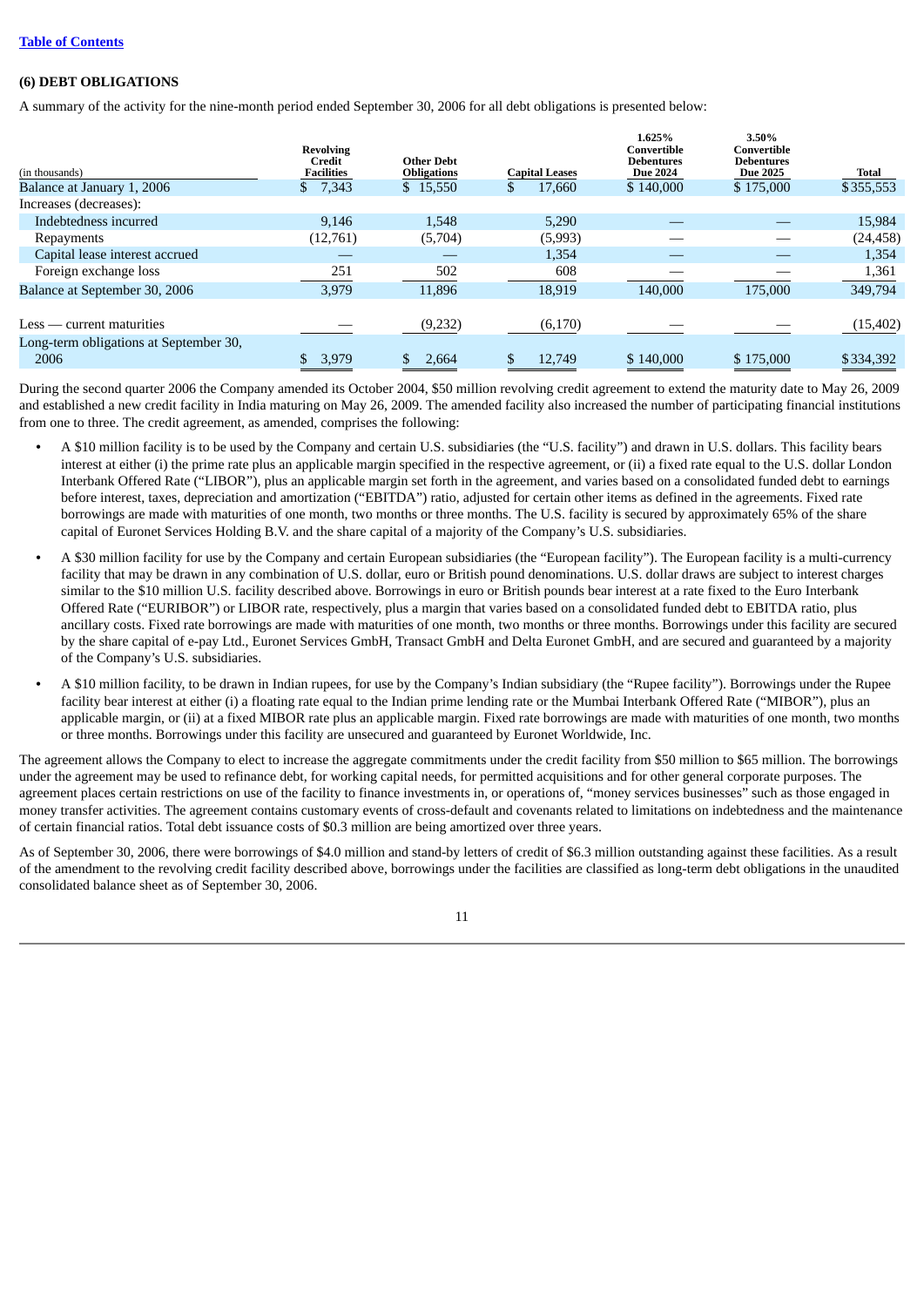# **(7) STOCK PLANS**

The Company has established, and shareholders have approved, a share compensation plan (the "SCP") that allows the Company to grant restricted stock, or options to purchase shares, of its Common Stock to certain current and prospective key employees, directors and consultants of the Company. These awards generally vest over periods ranging from three to seven years from the date of grant, are generally exercisable during the shorter of a ten-year term or the term of employment or consulting arrangement with the Company and are settled through the issuance of new shares under the provisions of the SCP. As of September 30, 2006, the Company reserved 13,663,991 shares of Common Stock, including 4,000,000 approved during the second quarter 2006. Of the total shares reserved, 9,795,866 have been awarded to employees.

# *(a) Adoption of SFAS No. 123R*

As discussed in Note 1, Note 2 and Note 3, the Company elected to adopt SFAS No. 123R under the modified retrospective application method applied to all periods for which SFAS No 123 was effective. Accordingly, financial statement amounts for the prior periods presented in this Form 10-Q have been adjusted to reflect the fair value method of expensing prescribed by SFAS No. 123R. The following table outlines the impact of adopting SFAS No. 123R on previously reported results:

| (in thousands, except per share data)            | <b>As Previously</b><br>Reported | <b>Impact of</b><br><b>Adoption</b> | <b>As Adjusted</b> |
|--------------------------------------------------|----------------------------------|-------------------------------------|--------------------|
| For Three Months Ended September 30, 2005:       |                                  |                                     |                    |
| Income before income taxes and minority interest | \$14,270                         | (1,255)                             | \$<br>13,015       |
| Net income                                       | \$10,159                         | (1,255)                             | 8,904<br>\$        |
| Earnings per share:                              |                                  |                                     |                    |
| <b>Basic</b>                                     | \$<br>0.29                       | $\mathfrak{L}$<br>(0.04)            | \$<br>0.25         |
| Diluted                                          | \$<br>0.26                       | \$<br>(0.03)                        | \$<br>0.23         |
| For Nine Months Ended September 30, 2005:        |                                  |                                     |                    |
| Income before income taxes and minority interest | \$ 30,716                        | $$$ (3,765)                         | 26,951<br>\$       |
| Net income                                       | \$18,903                         | \$ (3,765)                          | 15,138<br>\$.      |
| Earnings per share:                              |                                  |                                     |                    |
| <b>Basic</b>                                     | \$<br>0.54                       | $\mathbb{S}$<br>(0.11)              | \$<br>0.43         |
| Diluted                                          | \$<br>0.51                       | \$<br>(0.10)                        | \$<br>0.41         |
| As of December 31, 2005:                         |                                  |                                     |                    |
| Additional paid-in capital                       | \$279,307                        | \$32,718                            | \$312,025          |
| Accumulated deficit                              | \$(72,069)                       | \$(32,718)                          | \$(104,787)        |
| Net deferred income tax liabilities              | \$19,374                         | \$                                  | 19,374<br>\$       |

Changes to the Company's consolidated statement of cash flows for the nine-month period ended September 30, 2005 for the adoption of SFAS No. 123R were limited to the impact on net income shown above and the offsetting adjustment for share-based compensation as a non-cash expense.

The Company's consolidated statements of income and comprehensive income includes share-based compensation expense of \$2.0 million and \$1.3 million for the three-month periods ended September 30, 2006 and 2005, respectively, and \$5.8 million and \$4.0 million for the nine-month periods ended September 30, 2006 and 2005, respectively. The amounts are recorded as salaries and benefits expense in the accompanying unaudited consolidated statements of income. Of these amounts, approximately \$0.2 million was recorded as expense of the Company's business segments during both the ninemonth periods ended September 30, 2006 and 2005. The Company recorded a tax benefit of \$0.1 million and \$0.3 million during the three- and nine-month periods ended September 30, 2006, respectively, for the portion of this expense that relates to foreign tax jurisdictions in which an income tax benefit is expected to be derived. The Company did not record a tax benefit for the three- and nine-month periods ended September 30, 2005.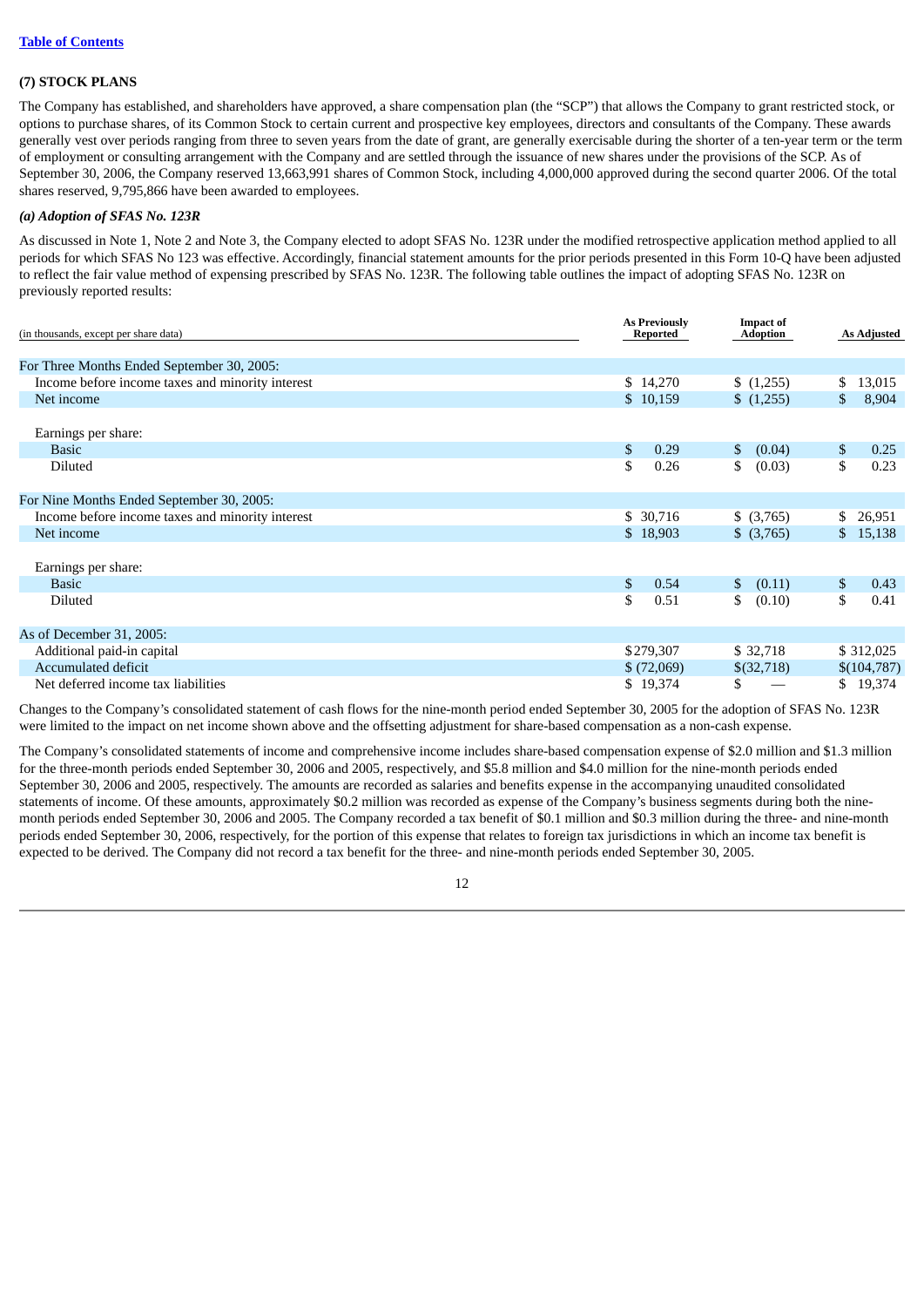# *(b) Stock options*

Summary stock options activity is presented in the table below:

|                                   | <b>Number of</b><br><b>Shares</b> | Weighted<br>Average<br><b>Exercise</b><br>Price | Weighted<br>Average<br><b>Remaining</b><br>Contractual<br>Term (years) | Aggregate<br><b>Intrinsic</b><br><b>Value</b><br>(thousands) |
|-----------------------------------|-----------------------------------|-------------------------------------------------|------------------------------------------------------------------------|--------------------------------------------------------------|
|                                   |                                   |                                                 |                                                                        |                                                              |
| Outstanding at January 1, 2006    | 3,803,261                         | \$11.91                                         | 6.2 years                                                              | \$60,439                                                     |
| Exercised                         | (1,288,720)                       | \$8.59                                          |                                                                        | \$30,629                                                     |
| Forfeited                         | (98, 630)                         | \$19.52                                         |                                                                        | \$1,241                                                      |
| Outstanding at September 30, 2006 | 2,415,911                         | \$13.47                                         | 6.0 years                                                              | \$26,779                                                     |
| Exercisable at January 1, 2006    | 2,142,090                         | \$8.75                                          | 5.2 years                                                              | \$40,807                                                     |
| Exercisable at September 30, 2006 | 1,360,151                         | \$10.89                                         | 5.5 years                                                              | \$18,574                                                     |

There were no options granted during the nine-month period ended September 30, 2006. The Company received cash of \$11.1 million in connection with stock options exercised during the nine-month period ended September 30, 2006. As of September 30, 2006, unrecognized compensation expense related to nonvested stock options totaled \$4.3 million and will be recognized over the next 27 months, with an overall weighted average period of one year.

#### *(c) Restricted stock*

Restricted stock awards vest based on the achievement of time-based service conditions and/or performance-based conditions. For certain awards, vesting is based on the achievement of more than one condition of an award with multiple time-based and/or performance-based conditions.

Summary restricted stock activity is presented in the table below:

|                                   | Number of<br>Shares | Weighted<br><b>Average Grant</b><br>Date Fair<br>Value |
|-----------------------------------|---------------------|--------------------------------------------------------|
| Outstanding at January 1, 2006    | 543,063             | \$27.26                                                |
| Granted                           | 322,150             | \$26.16                                                |
| <b>Vested</b>                     | (12, 138)           | \$29.88                                                |
| Forfeited                         | (22, 100)           | \$30.11                                                |
| Outstanding at September 30, 2006 | 830,975             | \$26.72                                                |
|                                   |                     |                                                        |

The total fair value of shares vested during the nine-months ended September 30, 2006 was \$0.4 million. As of September 30, 2006, there was \$19.5 million of total unrecognized compensation cost related to unvested restricted stock, which is expected to be recognized over a weighted average period of 5.2 years. The estimated annual forfeiture rate for restricted stock awards is five percent.

## *(d) Employee stock purchase plans*

In 2003, the Company established a qualified Employee Stock Purchase Plan (the "ESPP"), which allows qualified employees (as defined by the plan documents) to participate in the purchase of rights to purchase designated shares of the Company's Common Stock at a price equal to the lower of 85% of the closing price at the beginning or end of each quarterly offering period. The Company reserved 500,000 shares of Common Stock for purchase under the ESPP. Pursuant to the ESPP, during the nine-month period ended September 30, 2006 the Company issued 33,557 rights to purchase shares of Common Stock at a weighted average price per share of \$24.81. During the nine-month period ended September 30, 2005 the Company issued 30,259 rights to purchase shares of Common Stock at a weighted average price per share of \$23.57. The following table provides the weighted average fair value of the ESPP stock purchase rights during the nine-month period ended September 30, 2006 and the weighted average assumptions used to calculate the fair value using the Black-Scholes pricing model:

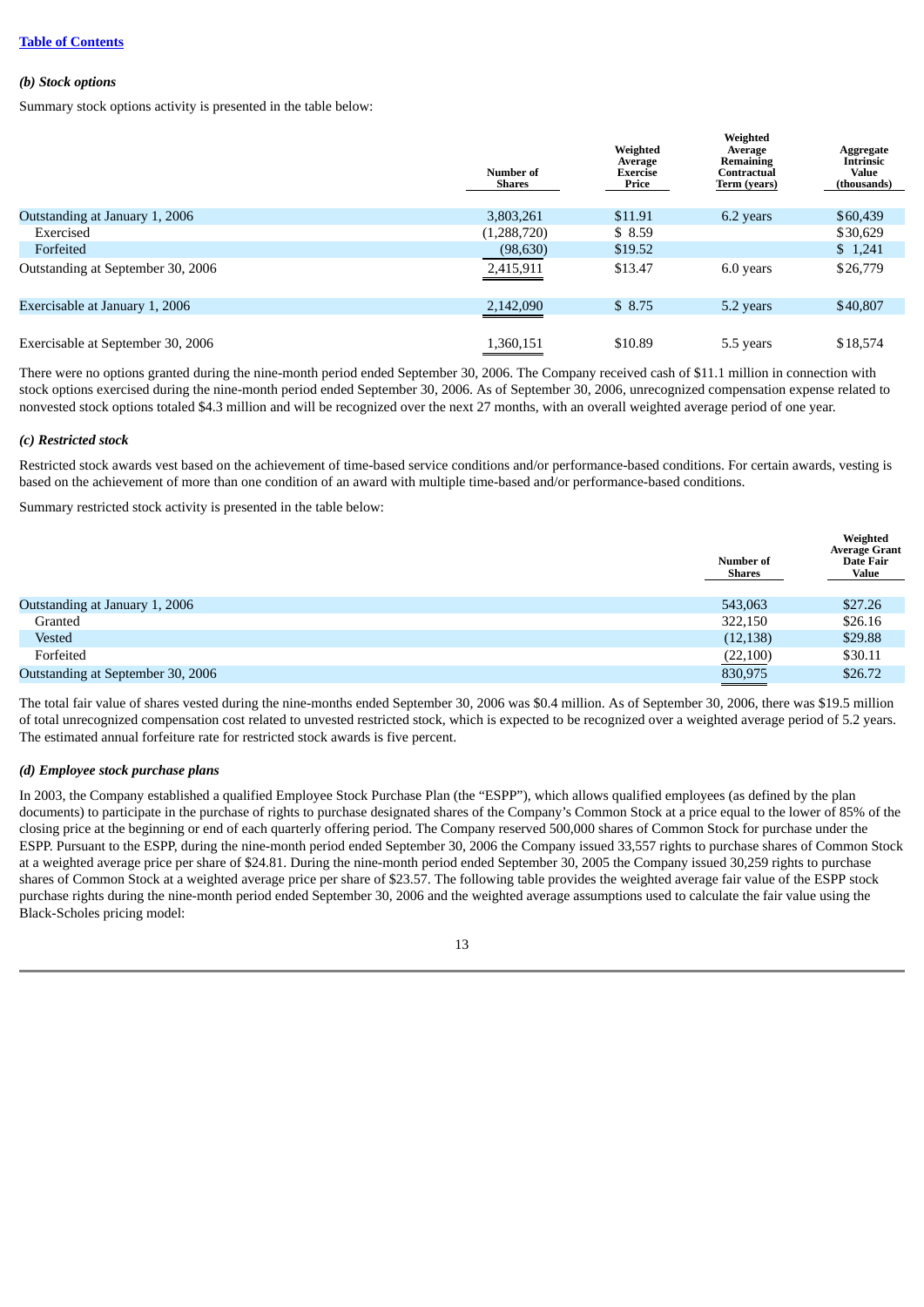|                                         |          | Nine Months Ended September 30, |
|-----------------------------------------|----------|---------------------------------|
|                                         | 2006     | 2005                            |
| Volatility                              | 31.1%    | 36.3%                           |
| Risk-free interest rates                | 4.1%     | 4.0%                            |
| Dividend yield                          | $0.0\%$  | $0.0\%$                         |
| <b>Expected lives</b>                   | 3 months | 3 months                        |
| Weighted-average fair value (per share) | \$5.03   | \$4.81                          |

# **(8) BUSINESS SEGMENT INFORMATION**

The Company operates in three principal business segments.

- 1) Through the EFT Processing Segment, the Company processes transactions for a network of ATMs and POS terminals across Europe, Asia and Africa. The Company provides comprehensive electronic payment solutions consisting of ATM network participation, outsourced ATM and POS management solutions and electronic recharge services (for prepaid mobile airtime purchases via ATM or directly from the handset).
- 2) Through the Prepaid Processing Segment, the Company provides prepaid processing, or top-up services, for prepaid mobile airtime and other prepaid products. The Company operates a network of POS terminals providing electronic processing of prepaid mobile airtime services in the U.S., Europe, Africa and Asia Pacific. This segment includes the results of Euronet Payments & Remittance, a licensed money transfer and bill payment company.
- 3) Through the Software Solutions Segment, the Company offers a suite of integrated electronic financial transaction ("EFT") software solutions for electronic payment, merchant acquiring, card issuing and transaction delivery systems.

In addition, in its administrative division, "Corporate Services, Eliminations and Other," the Company accounts for non-operating results, certain intercompany eliminations and the costs of providing corporate and other administrative services to the three business segments. These services are not directly identifiable with the Company's business segments. During the nine-month periods ended September 30, 2006 and 2005 the Company's Software Solutions Segment recorded intersegment revenues of \$0.6 million and \$0.2 million, respectively, in relation to software and services provided to EFT Processing Segment entities. Salaries and benefits expense related to share-based compensation is generally recorded as a corporate expense.

The following tables present the segment results of the Company's operations for the three- and nine-month periods ended September 30, 2006 and 2005:

|                                     |                          |                       | For the Three Months Ended September 30, 2006 |                                                            |              |
|-------------------------------------|--------------------------|-----------------------|-----------------------------------------------|------------------------------------------------------------|--------------|
| (in thousands)                      | <b>EFT</b><br>Processing | Prepaid<br>Processing | <b>Software</b><br><b>Solutions</b>           | Corporate<br>Services,<br><b>Eliminations</b><br>and Other | Consolidated |
| Total revenues                      | \$ 33,212                | \$121,114             | 7,339                                         | (12)                                                       | 161,653<br>S |
| Operating expenses:                 |                          |                       |                                               |                                                            |              |
| Direct operating costs              | 14,281                   | 97,814                | 393                                           |                                                            | 112,488      |
| Salaries and benefits               | 4,726                    | 6,119                 | 4,238                                         | 3,593                                                      | 18,676       |
| Selling, general and administrative | 2,770                    | 4,793                 | 1,200                                         | 1,208                                                      | 9,971        |
| Depreciation and amortization       | 3,245                    | 3,541                 | 546                                           | 56                                                         | 7,388        |
| Total operating expenses            | 25,022                   | 112,267               | 6,377                                         | 4,857                                                      | 148,523      |
| Operating income (loss)             | 8,190                    | 8,847<br>\$           | 962                                           | (4,869)<br>\$                                              | 13,130       |
|                                     | 14                       |                       |                                               |                                                            |              |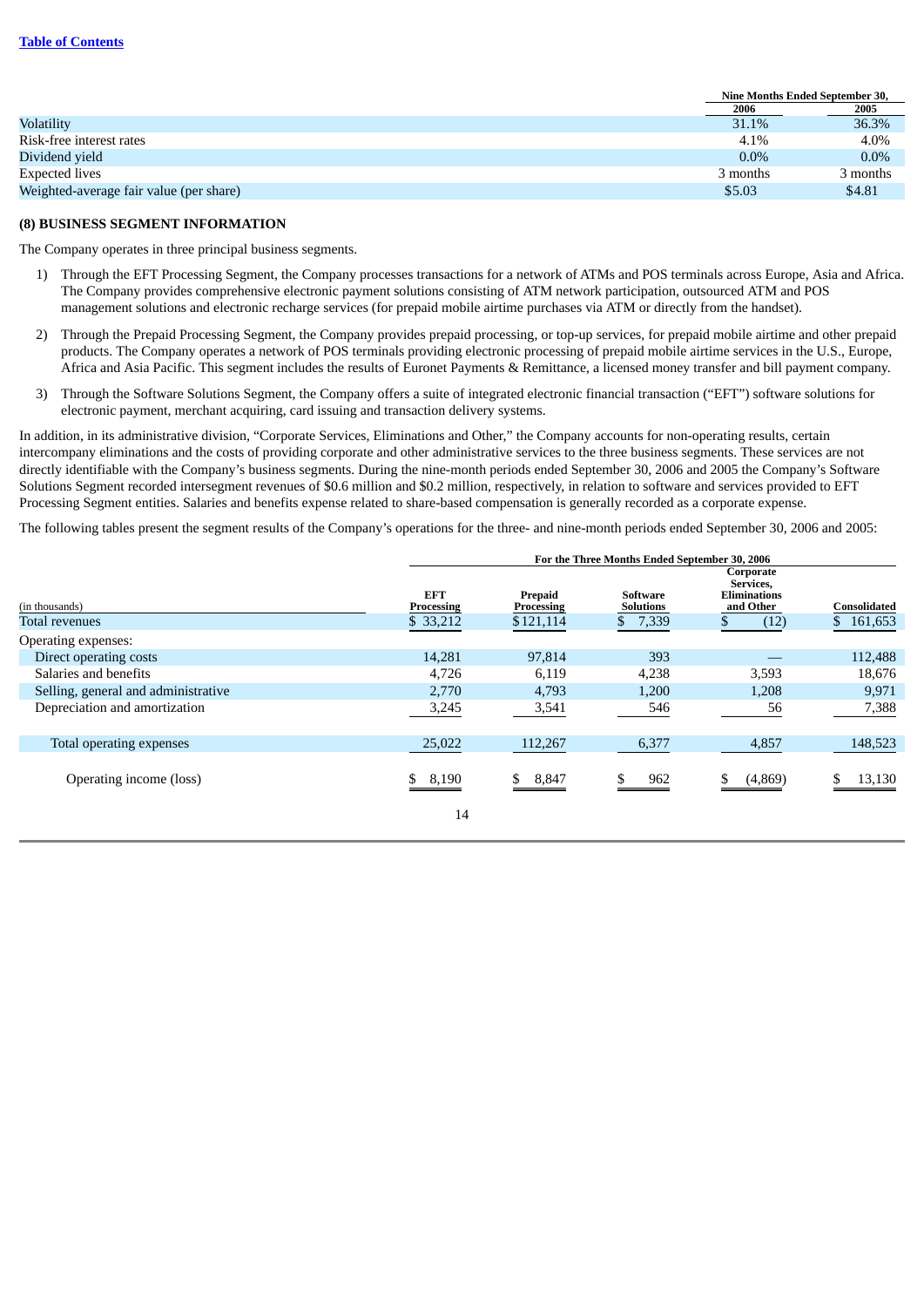# **Table of [Contents](#page-2-0)**

|                                     | For the Three Months Ended September 30, 2005 |                              |                                     |                                                                |              |  |  |  |
|-------------------------------------|-----------------------------------------------|------------------------------|-------------------------------------|----------------------------------------------------------------|--------------|--|--|--|
| (in thousands)                      | <b>EFT</b><br>Processing                      | Prepaid<br><b>Processing</b> | <b>Software</b><br><b>Solutions</b> | Corporate<br>Services,<br><b>Eliminations</b><br>and Other (1) | Consolidated |  |  |  |
| Total revenues                      | \$ 26,315                                     | \$107,669                    | 3,632<br>\$                         | (226)                                                          | 137,390      |  |  |  |
| Operating expenses:                 |                                               |                              |                                     |                                                                |              |  |  |  |
| Direct operating costs              | 10,875                                        | 84,701                       | 203                                 |                                                                | 95,779       |  |  |  |
| Salaries and benefits               | 4,166                                         | 6,240                        | 2,056                               | 2,624                                                          | 15,086       |  |  |  |
| Selling, general and administrative | 2,496                                         | 4,226                        | 162                                 | 1,279                                                          | 8,163        |  |  |  |
| Depreciation and amortization       | 2,212                                         | 3,253                        | 251                                 | 57                                                             | 5,773        |  |  |  |
| Total operating expenses            | 19,749                                        | 98,420                       | 2,672                               | 3,960                                                          | 124,801      |  |  |  |
| Operating income (loss)             | 6,566                                         | 9,249                        | 960                                 | (4,186)                                                        | 12,589       |  |  |  |

|                                       | For the Nine Months Ended September 30, 2006 |                       |                              |                                                            |               |  |  |  |
|---------------------------------------|----------------------------------------------|-----------------------|------------------------------|------------------------------------------------------------|---------------|--|--|--|
| (in thousands)                        | <b>EFT</b><br>Processing                     | Prepaid<br>Processing | Software<br><b>Solutions</b> | Corporate<br>Services,<br><b>Eliminations</b><br>and Other | Consolidated  |  |  |  |
| <b>Total revenues</b>                 | \$95,498                                     | \$346,260             | \$21,255                     | (587)                                                      | 462,426       |  |  |  |
| Operating expenses:                   |                                              |                       |                              |                                                            |               |  |  |  |
| Direct operating costs                | 40,298                                       | 278,071               | 1,233                        |                                                            | 319,602       |  |  |  |
| Salaries and benefits                 | 14,023                                       | 18,608                | 12,620                       | 10,913                                                     | 56,164        |  |  |  |
| Selling, general and administrative   | 8,359                                        | 13,176                | 3,268                        | 2,881                                                      | 27,684        |  |  |  |
| Depreciation and amortization         | 9,208                                        | 10,477                | 1,441                        | 144                                                        | 21,270        |  |  |  |
|                                       |                                              |                       |                              |                                                            |               |  |  |  |
| Total operating expenses              | 71,888                                       | 320,332               | 18,562                       | 13,938                                                     | 424,720       |  |  |  |
|                                       |                                              |                       |                              |                                                            |               |  |  |  |
| Operating income (loss)               | \$23,610                                     | \$25,928              | \$<br>2,693                  | \$(14,525)                                                 | 37,706        |  |  |  |
|                                       |                                              |                       |                              |                                                            |               |  |  |  |
| Total assets as of September 30, 2006 | \$141,990                                    | \$597,973             | \$16,723                     | \$ 207,555                                                 | \$<br>964,241 |  |  |  |

|                                      |                   |                       |                                     | For the Nine Months Ended September 30, 2005                   |               |  |  |
|--------------------------------------|-------------------|-----------------------|-------------------------------------|----------------------------------------------------------------|---------------|--|--|
| (in thousands)                       | EFT<br>Processing | Prepaid<br>Processing | <b>Software</b><br><b>Solutions</b> | Corporate<br>Services,<br><b>Eliminations</b><br>and Other (1) | Consolidated  |  |  |
| Total revenues                       | 76,245            | \$299,530             | \$11,292                            | \$<br>(226)                                                    | 386,841<br>\$ |  |  |
| Operating expenses:                  |                   |                       |                                     |                                                                |               |  |  |
| Direct operating costs               | 32,465            | 237,033               | 810                                 |                                                                | 270,308       |  |  |
| Salaries and benefits                | 12,038            | 17,173                | 6,335                               | 7,723                                                          | 43,269        |  |  |
| Selling, general and administrative  | 6,251             | 11,451                | 738                                 | 4,058                                                          | 22,498        |  |  |
| Depreciation and amortization        | 7,092             | 8,452                 | 792                                 | 107                                                            | 16,443        |  |  |
| Total operating expenses             | 57,846            | 274,109               | 8,675                               | 11,888                                                         | 352,518       |  |  |
| Operating income (loss)              | \$18,399          | \$25,421              | 2,617<br>S.                         | (12, 114)<br>S                                                 | 34,323        |  |  |
| Total assets as of December 31, 2005 | \$124,772         | \$477,893             | 6,308                               | 285,379<br>\$                                                  | 894,352       |  |  |

(1) As discussed previously, in connection with the adoption of SFAS No. 123R, the Company adjusted its previously reported results to include the impact of share-based compensation expense.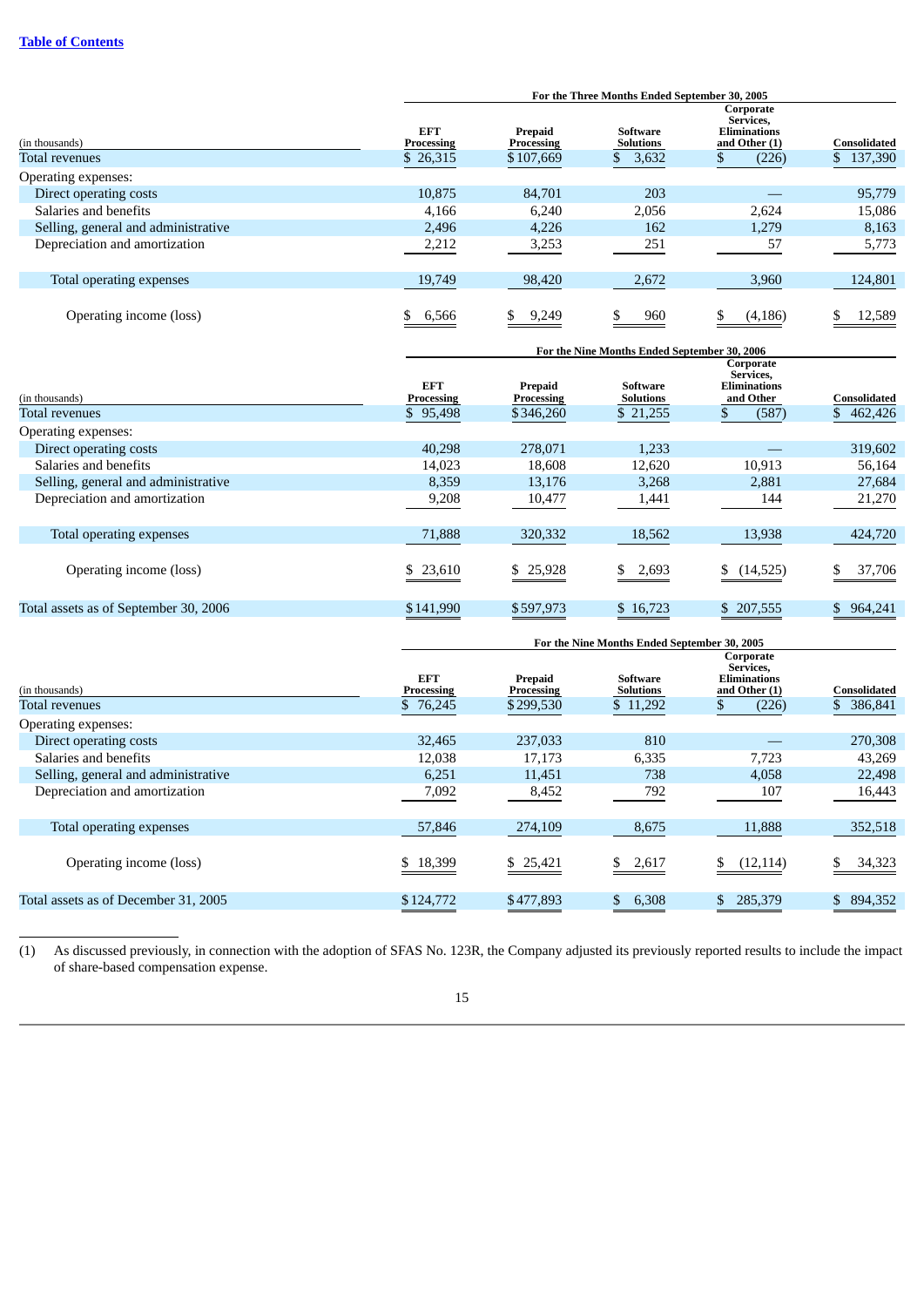# **(9) CONTINGENCIES**

From time to time, the Company is a party to litigation arising in the ordinary course of its business.

During 2005, a former cash supply contractor in Central Europe (the "Contractor") claimed that the Company owed it approximately \$2.0 million for the provision of cash during the fourth quarter 1999 and first quarter 2000 that has not been returned. This claim, based on events that purportedly occurred over five years ago, was made more than a year after the Company had terminated its business with the Contractor and established a cash supply agreement with another supplier. In the first quarter 2006, the Contractor initiated legal action in Budapest, Hungary regarding the claim. The claim has been referred to arbitration and the first hearing took place during the third quarter 2006. No substantive decisions or findings were made at that hearing. Management believes it has strong defenses to this action and, accordingly, has not recorded any liability or expense related to this claim. The Company will continue to monitor and assess this claim until ultimate resolution.

Currently, there are no other legal proceedings that management believes, either individually or in the aggregate, would have a material adverse effect upon the consolidated results of operations or financial condition of the Company.

#### **(10) GUARANTEES**

As of September 30, 2006, the Company had \$30.7 million of bank guarantees issued on its behalf, of which \$13.2 million are collateralized by cash deposits held by the respective issuing banks.

Euronet Worldwide, Inc. regularly grants guarantees of the obligations of its wholly-owned subsidiaries. As of September 30, 2006, the Company had granted guarantees in the following amounts:

- **•** Cash in various ATM networks \$18.8 million over the terms of the cash supply agreements.
- **•** Commercial obligations of the Company's Australian Prepaid Processing subsidiary, including PIN inventory held on consignment with our customers, to a maximum of approximately \$45 million.
- **•** Other vendor supply agreements \$18.5 million over the term of the vendor agreements.

From time to time, Euronet enters into agreements with unaffiliated parties that contain indemnification provisions, the terms of which may vary depending on the negotiated terms of each respective agreement. The amount of such obligations is not stated in the agreements. Our liability under such indemnification provision may be subject to time and materiality limitations, monetary caps and other conditions and defenses. Such indemnity obligations include the following:

- **•** In connection with the license of proprietary systems to customers, Euronet provides certain warranties and infringement indemnities to the licensee, which generally warrant that such systems do not infringe on intellectual property owned by third parties and that the systems will perform in accordance with their specifications;
- **•** Euronet has entered into purchase and service agreements with our vendors and into consulting agreements with providers of consulting services, pursuant to which the Company has agreed to indemnify certain of such vendors and consultants, respectively, against third-party claims arising from the Company's use of the vendor's product or the services of the vendor or consultant;
- **•** In connection with acquisitions and dispositions of subsidiaries, operating units and business assets, the Company has entered into agreements containing indemnification provisions, which can be generally described as follows: (i) in connection with acquisitions made by Euronet, the Company has agreed to indemnify the seller against third party claims made against the seller relating to the subject subsidiary, operating unit or asset and arising after the closing of the transaction, and (ii) in connection with dispositions made by Euronet, Euronet has agreed to indemnify the buyer against damages incurred by the buyer due to the buyer's reliance on representations and warranties relating to the subject subsidiary, operating unit or business assets in the disposition agreement if such representations or warranties were untrue when made;
- **•** Euronet has entered into agreements with certain third parties, including banks that provide fiduciary and other services to Euronet or to the Company's benefit plans. Under such agreements, the Company has agreed to indemnify such service providers for third party claims relating to the carrying out of their respective duties under such agreements; and
- **•** In connection with the Company's entry into the money transfer business, the Company has issued surety bonds in compliance with licensing requirements of those states.

To date, the Company is not aware of any significant claims made by the indemnified parties or third parties to guarantee agreements with the Company and, accordingly, no liabilities were recorded as of September 30, 2006 and December 31, 2005.

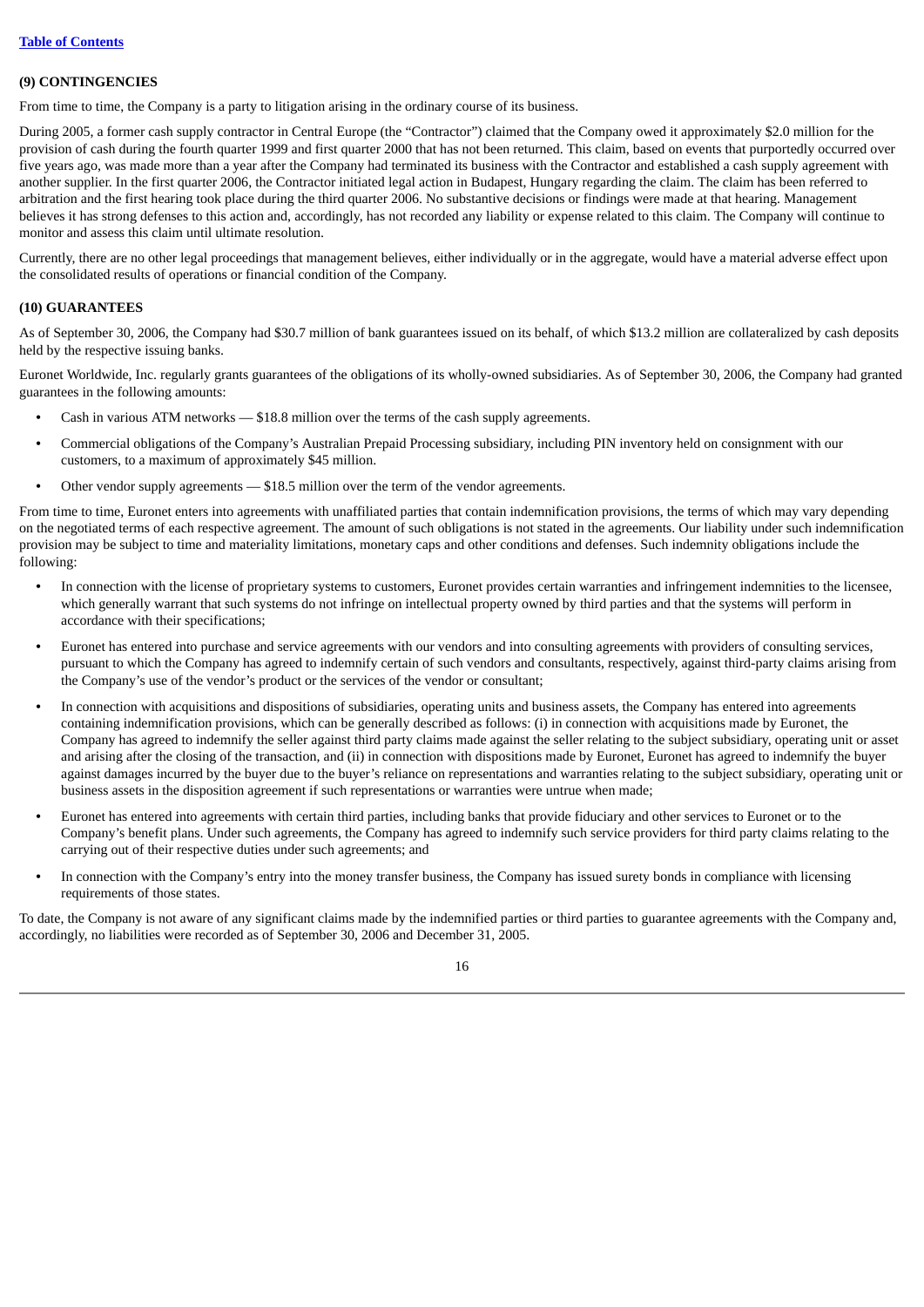# **(11) INCOME TAXES**

The Company's effective tax rate, after consideration of minority interest, was 26% and 31% for the three-month periods ended September 30, 2006 and 2005, respectively, and was 26% and 43% for the nine-month periods ended September 30, 2006 and 2005, respectively. The improvement in the effective tax rate largely relates to the impact of foreign currency exchange gains or losses and the recognition of deferred taxes in Poland. Since the Company is in a net operating loss position for its U.S. operations, valuation allowances have been recorded in instances where we determine that it is more likely than not that a tax benefit will not be realized. Accordingly, tax benefit or expense associated with foreign currency gains or losses incurred by the Company's U.S. entities are not currently being recognized.

# <span id="page-17-0"></span>**ITEM 2. MANAGEMENT'S DISCUSSION AND ANALYSIS OF FINANCIAL CONDITION AND RESULTS OF OPERATIONS**

#### **OVERVIEW**

#### **COMPANY OVERVIEW, GEOGRAPHIC LOCATIONS AND PRINCIPAL PRODUCTS AND SERVICES**

Euronet Worldwide, Inc. ("Euronet" or the "Company") is a leading electronic transaction processor, offering ATM and POS outsourcing services, integrated electronic financial transaction ("EFT") software, network gateways and electronic prepaid top-up services to financial institutions, mobile operators and retailers, as well as electronic consumer money transfer and bill payment services. We operate the largest independent pan-European ATM network, the largest national shared ATM network in India, and we are one of the largest providers of prepaid mobile airtime processing.

We operate in three principal business segments:

- **•** An EFT Processing Segment, in which we process transactions for a network of 8,491 ATMs and more than 39,000 POS terminals across Europe, Asia and Africa. We provide comprehensive electronic payment solutions consisting of ATM network participation, outsourced ATM and POS management solutions, credit card outsourcing and electronic recharge services (for prepaid mobile airtime via an ATM or directly from the handset).
- **•** A Prepaid Processing Segment, through which we provide distribution of prepaid mobile airtime and other prepaid products and collections services for various prepaid products, cards and services. Including terminals owned by unconsolidated subsidiaries, we operate a network of more than 265,000 POS terminals providing electronic processing of prepaid mobile airtime top-up services in the U.S., Europe, Africa and Asia Pacific. This segment also includes Euronet Payments & Remittance, Inc. ("Euronet Payments & Remittance"), which resulted from the 2005 acquisition of TelecommUSA, and provides money transfer services to customers from the U.S. to destinations primarily in Latin America, and bill payment services to customers within the U.S.
- **•** A Software Solutions Segment, through which we offer a suite of integrated EFT software solutions for electronic payment and transaction delivery systems.

We have seven processing centers in Europe, two in Asia and one in the U.S., and we have 17 principal offices in Europe, four in the Asia-Pacific region, four in the U.S. and one in the Middle East. Our executive offices are located in Leawood, Kansas, USA. With approximately 84% of our revenues denominated in currencies other than the U.S. dollar, any significant changes in currency exchange rates will likely have a significant impact on our growth in revenues, operating income and diluted earnings per share (for more discussion, see Item 7A — Quantitative and Qualitative Disclosure About Market Risk, and Part I, Item 1A — Risk Factors in the Company's Annual Report of Form 10-K for the year ended December 31, 2005).

# **SOURCES OF REVENUES AND CASH FLOW**

Euronet earns revenues and income based on ATM management fees, transaction fees and commissions, professional services, software licensing fees and software maintenance agreements. Each business segment's sources of revenue are described below.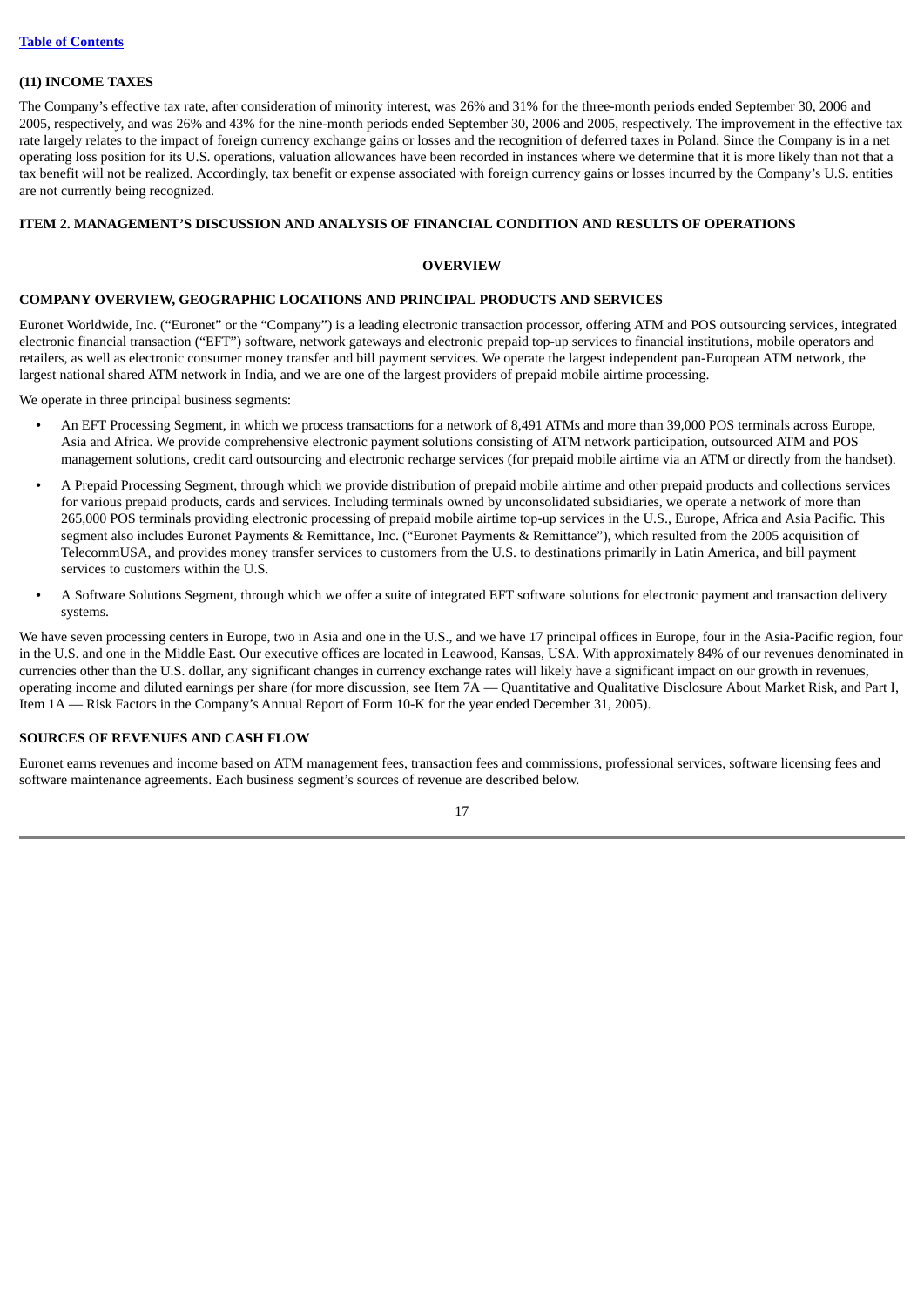*EFT Processing Segment* — Revenue in the EFT Processing Segment, which represents approximately 21% of total consolidated revenue for the nine months ended September 30, 2006, is derived from fees charged for transactions effected by cardholders on our proprietary network of ATMs, as well as fixed management fees and transaction fees we charge to banks for operating ATMs and processing credit cards under outsourcing agreements.

Through our proprietary network, we generally charge fees for four types of ATM transactions: i) cash withdrawals, ii) balance inquiries, iii) transactions not completed because the relevant card issuer does not give authorization, and iv) prepaid telecommunication recharges.

For the nine months ended September 30, 2006, approximately 26% of total segment revenue was derived from ATMs we owned (excluding those leased by us in connection with outsourcing agreements, as discussed below) and the remainder was primarily derived from ATMs that we operate for banks on an outsourced basis. The percentage of revenues we generate from our proprietary network of ATMs continues to fall as we shift from a largely proprietary, Euronet-owned ATM network, to a greater focus on ATMs operated under outsourcing agreements. This shift will continue to provide lower total revenues, but higher marginal returns on investment. This is because we bear all costs of owning and operating ATMs on our proprietary network, including the capital investment represented by the cost of the ATMs themselves, whereas customer-owned ATMs operated under outsource service agreements require a nominal up-front capital investment because we do not purchase the ATMs. Additionally, in many instances operating costs are the responsibility of the owner and, therefore, recurring operating expenses per ATM are lower. In connection with certain long-term outsourcing agreements, we lease many of our ATMs under capital lease arrangements where, generally, we purchase a bank's ATMs, and simultaneously sell the ATMs (often to an entity related to the bank). We then lease back the ATMs for purposes of fulfilling the ATM outsourcing agreement with the bank. We fully recover the related lease costs from the bank under the outsourcing agreements.

*Prepaid Processing Segment* — Revenue in the Prepaid Processing Segment, which represents approximately 75% of total consolidated revenue for the nine months ended September 30, 2006, is primarily derived from commissions and processing fees received from mobile and other telecommunication operators, or from distributors of prepaid wireless products for the distribution and/or processing of prepaid mobile airtime and other telecommunication products. Due to certain provisions in our mobile phone operator agreements, the operators have the ability to reduce the overall commission paid on each top-up transaction. However, by virtue of our agreements with retailers (distributors where POS terminals are located) in certain markets, not all of these reductions are absorbed by us because we are able to pass a significant portion of the reductions to retailers. Accordingly, under certain retailer agreements, the effect is to reduce revenues and reduce our direct operating costs resulting in only a small impact on gross margin and operating income. In some markets, reductions in commissions can significantly impact our results as it may not be possible, either contractually or practically in the concerned market, to pass a reduction in commissions to the retailers. In Australia, certain retailers negotiate directly with the mobile phone operators for their own commission rates, which also limits our ability to pass through reductions in commissions.

Agreements with mobile operators are important to the success of our business. These agreements permit us to distribute prepaid mobile airtime to the mobile operators' customers. The loss of any agreements with mobile operators in any market could materially and adversely affect our results.

*Software Solutions Segment* — Revenue in the Software Solutions Segment, which represents approximately 4% of total consolidated revenue for the nine months ended September 30, 2006, is derived from licensing, professional services and maintenance fees for software and sales of related hardware. Software license fees are the initial fees we charge to license our proprietary application software to customers. Professional fees consist of charges for customization, installation and consulting services to customers. Software maintenance revenue represents the ongoing fees charged for maintenance and support for customers' software products. Hardware sales are derived from the sale of computer equipment necessary for the respective software solution.

In January 2006, we acquired the assets of Essentis Limited ("Essentis"), a U.K. company that owns a leading card issuing and merchant acquiring software package. The assets, primarily consisting of the software source code, were purchased out of an administrative proceeding for approximately \$3.0 million, including the assumption of certain liabilities. The Essentis software product allows us to add additional outsourcing and software offerings to banks. For further discussion, see Note 4 — Acquisitions to the Unaudited Consolidated Financial Statements. The results of Essentis are reported in the Software Solutions Segment.

# **OPPORTUNITIES AND CHALLENGES**

Our expansion plans and opportunities are focused on five primary areas:

- **•** outsourced ATM and POS terminal management contracts;
- **•** transactions processed on our network of owned and operated ATMs;
- **•** our prepaid mobile airtime top-up processing services;
- **•** our money transfer and bill payment services; and
- **•** development of our credit and debit card outsourcing business.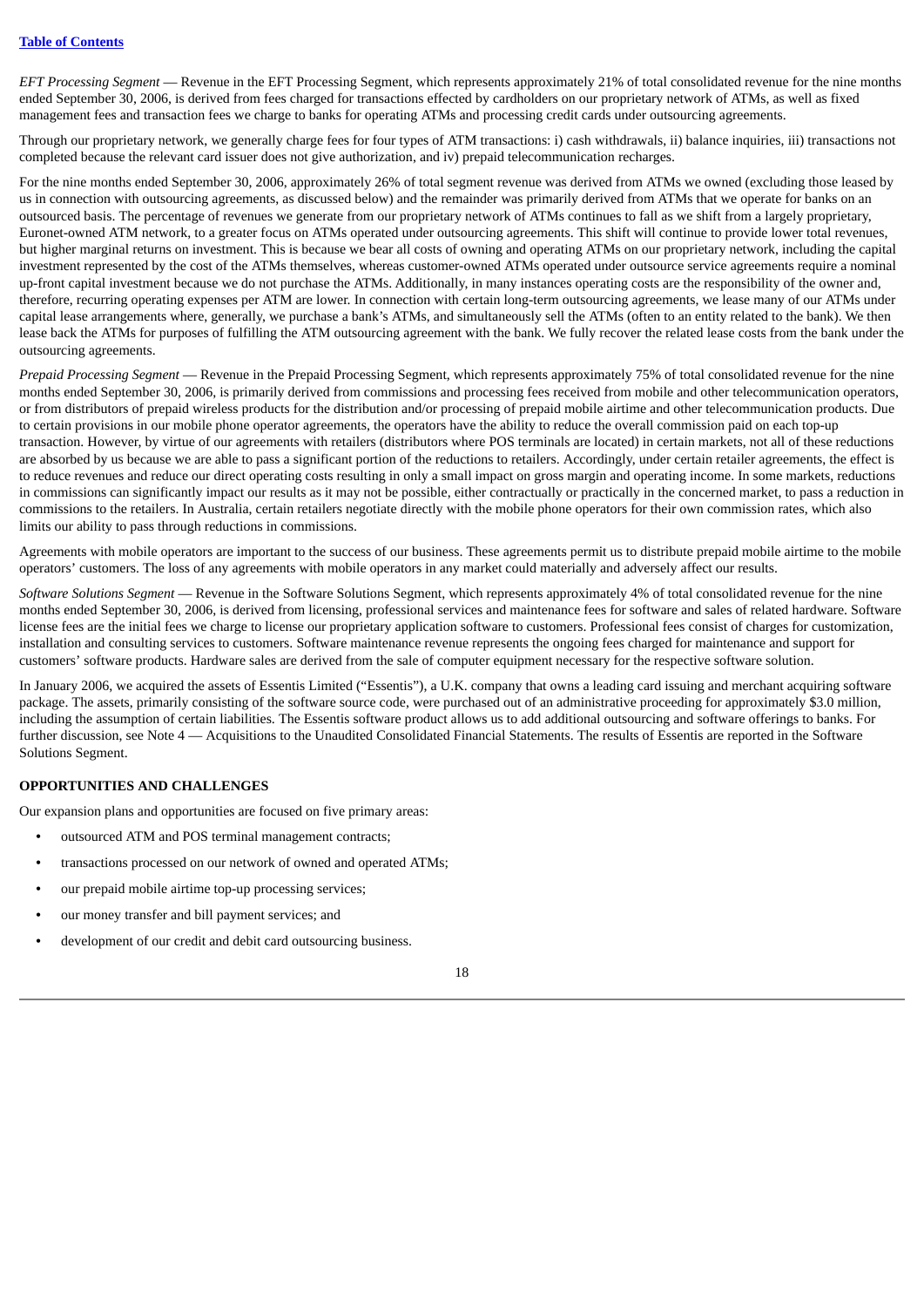*EFT Processing Segment* — The continued expansion and development of our ATM business will depend on various factors including the following:

- **•** the impact of competition by banks and other ATM operators and service providers in our current target markets;
- **•** the demand for our ATM outsourcing services in our current target markets;
- **•** the ability to develop products or services to drive increases in transactions;
- **•** the expansion of our various business lines in markets where we operate and in new markets;
- **•** entering into additional card acceptance and ATM management agreements with banks;
- **•** the ability to obtain required licenses in markets we intend to enter or expand services;
- **•** the availability of financing for expansion; and
- the ability to efficiently install ATMs contracted under newly awarded outsourcing agreements.

We carefully monitor the revenue and transactional growth of our ATM networks in each of our markets, and we adjust our plans depending on local market conditions, such as variations in the transaction fees we receive, competition, overall trends in ATM-transaction levels and performance of individual ATMs.

We consistently evaluate and add prospects to our list of potential ATM outsource customers. However, we cannot predict the increase or decrease in the number of ATMs we manage under outsourcing agreements, because this depends largely on the willingness of banks to enter into outsourcing contracts with us. Due to the thorough internal reviews and extensive negotiations conducted by existing and prospective banking customers in choosing outsource vendors, the process of entering into or renewing outsourcing agreements can take approximately nine months to more than one year. The process is further complicated by the legal and regulatory considerations of local countries. These agreements tend to cover large numbers of ATMs, so significant increases and decreases in our pool of managed ATMs could result from acquisition or termination of these management contracts. Therefore, the timing of both current and new contract revenues is uncertain and unpredictable.

In January 2006, through Jiayintong (Beijing) Technology Development Co. Ltd., our 75% owned joint venture with Ray Holdings in China, we entered into an ATM outsourcing pilot agreement with Postal Savings and Remittance Bureau ("PSRB"), a financial institution located and organized in China. This pilot agreement makes us the first, and currently the only, provider of end-to-end ATM outsourcing services in China. Under the pilot agreement we will deploy and provide all of the day-to-day outsourcing services for a total of 90 ATMs in Beijing, Shanghai and Guangdong, the three largest commercial centers in China. As of September 30, 2006, we have deployed 59 of the 90 ATMs, with the remaining 31 ATMs expected to be deployed by or about October 31, 2006. If this pilot agreement meets certain success criteria, we have agreed to take over additional existing ATMs and install new ATMs at PSRB's request. We have established a technical processing and operations center in Beijing to operate these ATMs. Our future success in China will depend on our ability to be successful in this pilot agreement, the willingness of PSRB or other banks to outsource additional ATMs to us and our ability to take over, install and operate additional ATMs. While we believe that we have the proper resources and skills in place to be successful, there can be no assurance that we will be successful in the pilot agreement or that we will be successful in our ability to take over existing ATMs or install new ATMs as expected by PSRB or others. Nonetheless, during the third quarter 2006, we signed an ATM outsourcing agreement with a leading multinational bank to deploy 50 ATMs in China over the next 12 months. Start up costs for this joint venture have been expensed as incurred.

*Prepaid Processing Segment* — We currently offer prepaid mobile phone top-up services in the U.S., Europe, Africa and Asia Pacific; money transfer services to customers from the U.S. to destinations primarily in Latin America, and bill payment services to customers in the U.S., U.K. and Poland. We plan to expand our top-up business in these and other markets by taking advantage of our existing expertise together with relationships with mobile phone operators and retailers. We plan to expand our card-based money transfer and bill payment services by offering the product on many of our existing POS terminals in the U.S. and internationally.

Expansion will depend on various factors, including, but not necessarily limited to, the following:

- **•** the ability to negotiate new agreements for other markets with mobile phone operators, agent banks and retailers;
- **•** the continuation of the conversion trend from scratch card solutions to electronic processing solutions for prepaid mobile airtime among mobile phone users and the continued use of third party providers such as ourselves to supply this service;
- **•** the development of mobile phone networks in these markets and the increase in the number of mobile phone users;
- **•** the continuation of the trend of increased use of electronic money transfer and bill payment among immigrant workers and the unbanked population in our markets;

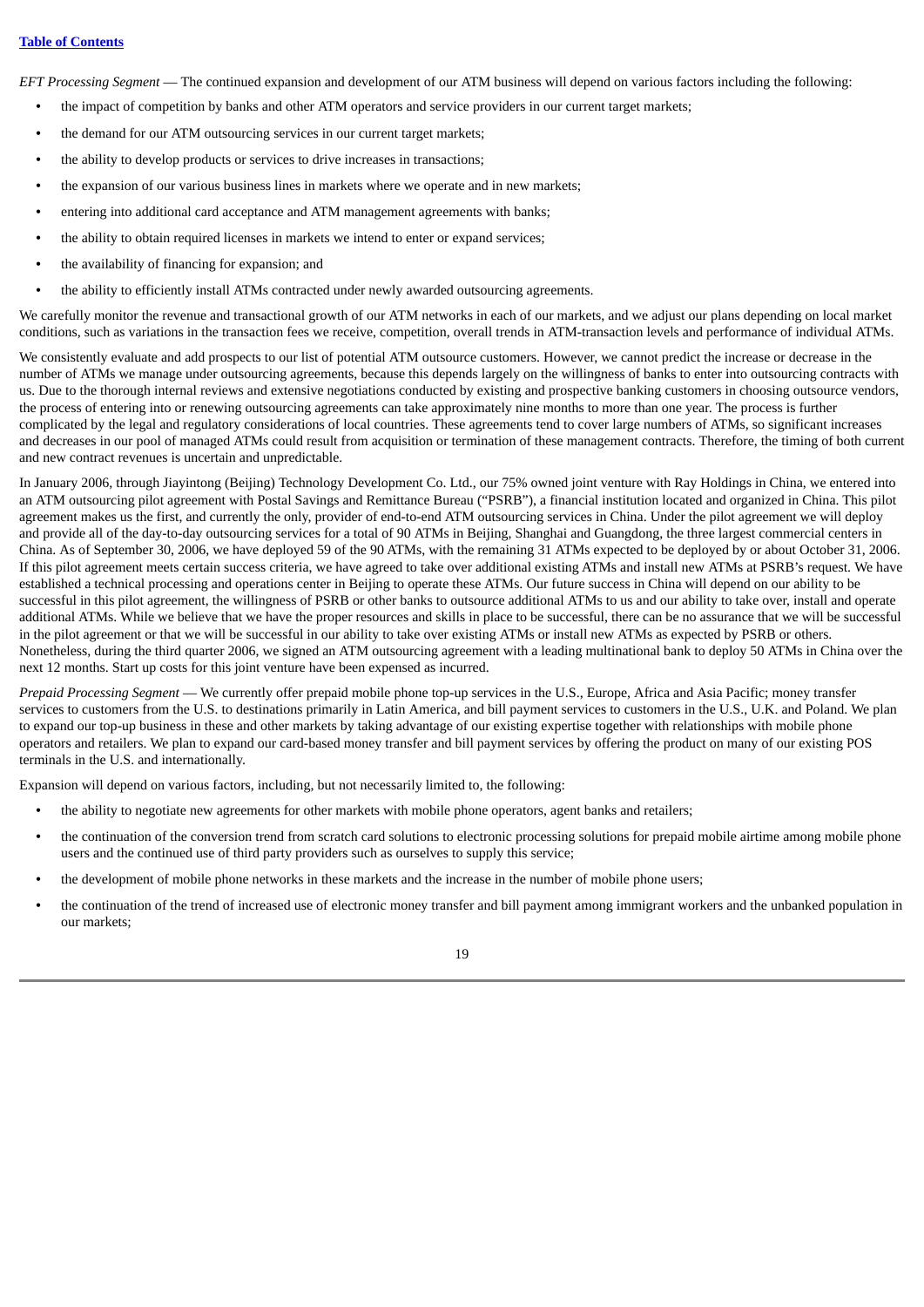- **•** the overall pace of growth in the prepaid mobile phone market;
- **•** our market share of the retail distribution capacity;
- **•** the level of commission that is paid to the various intermediaries in the prepaid mobile airtime distribution chain;
- **•** our ability to obtain money transfer licenses to operate in many of the states within the U.S. and internationally;
- **•** the ability to rapidly maximize the number of agents and retailers who sell our card-based money transfer and bill payment product in the U.S. and internationally; and
- **•** the availability of financing for further expansion.

In mature markets, such as the U.K., Australia, Spain and Ireland, the conversion from scratch cards to electronic forms of distribution is either complete or nearing completion. Because of this factor, we are likely to cease experiencing the organic increases in the number of transactions per terminal that we have experienced historically. Also in mature markets, competition among prepaid distributors results in the increase of commissions paid to retailers and increases in retailer attrition rates. The combined impact of these factors in developed markets is a flattening of growth in the revenues and profits that we earn. In other markets in which we operate, such as Poland, Germany and the U.S., many of the factors that may contribute to rapid growth (conversion from scratch cards to electronic distribution, growth in the prepaid market, expansion of our network of retailers and access to all mobile operators' products) remain present.

Growth in our money transfer and bill payment services business, Euronet Payments & Remittance, will be driven by the continuation of global worker migration patterns, our ability to manage rapid growth, our ability to maximize the opportunity to sell our card-based product over our existing POS terminals in the U.S. and internationally, and our ability to obtain licenses to operate in many of the states within the U.S. as well as other countries. While we are currently focused on the U.S. and Latin America market, we plan to expand our money transfer services to other markets. We are focusing on increasing our sending locations in existing licensed states and obtaining licenses to operate in other key U.S. states. We have expanded these operations from the original three states into sixteen additional states. We also have seven other states where we are preparing to introduce these services and three additional states where licenses are pending approval. Expansion of our money transfer business internationally will require resolution of numerous licensing and regulatory issues in each market we intend to develop and no assurance can be given that these issues will be resolved.

*Software Solutions Segment* — Software products are an integral part of our product lines, and our investment in research, development, delivery and customer support reflects our ongoing commitment to an expanded customer base. We have been able to enter into agreements under which we use our software in lieu of cash as our initial capital contributions to new transaction processing joint ventures. Such contribution sometimes permits us to enter new markets without significant capital investment. Additionally, this segment supports our EFT Processing Segment and is a valuable element of our overall business strategy. The competitive factors in the Software Solutions business include price, technology development and the ability of software systems to interact with other leading products. Our success is dependent on our ability to design and implement software applications. Technical disruptions or errors in these systems could have a material adverse impact on our revenue and financial results. We also recently expanded the Software Solutions Segment with the January 2006 acquisition of Essentis. This acquisition will allow us to offer additional outsourcing and software products to banks.

*Corporate Services, Eliminations and Other* — In addition to operating in our principal business segments described above, our division, "Corporate Services, Elimination and Other" includes non-operating results, certain inter-segment eliminations and the cost of providing corporate and other administrative services to the business segments, including share-based compensation expense related to most option and restricted stock grants. These services are not directly identifiable with our business segments.

We evaluate performance of our segments based on operating income. The impact of share-based compensation is recorded as an expense of the Corporate Services division, with certain limited exceptions related to grants of restricted stock to key members of management that vest based on the achievement of performance criteria by our subsidiaries.

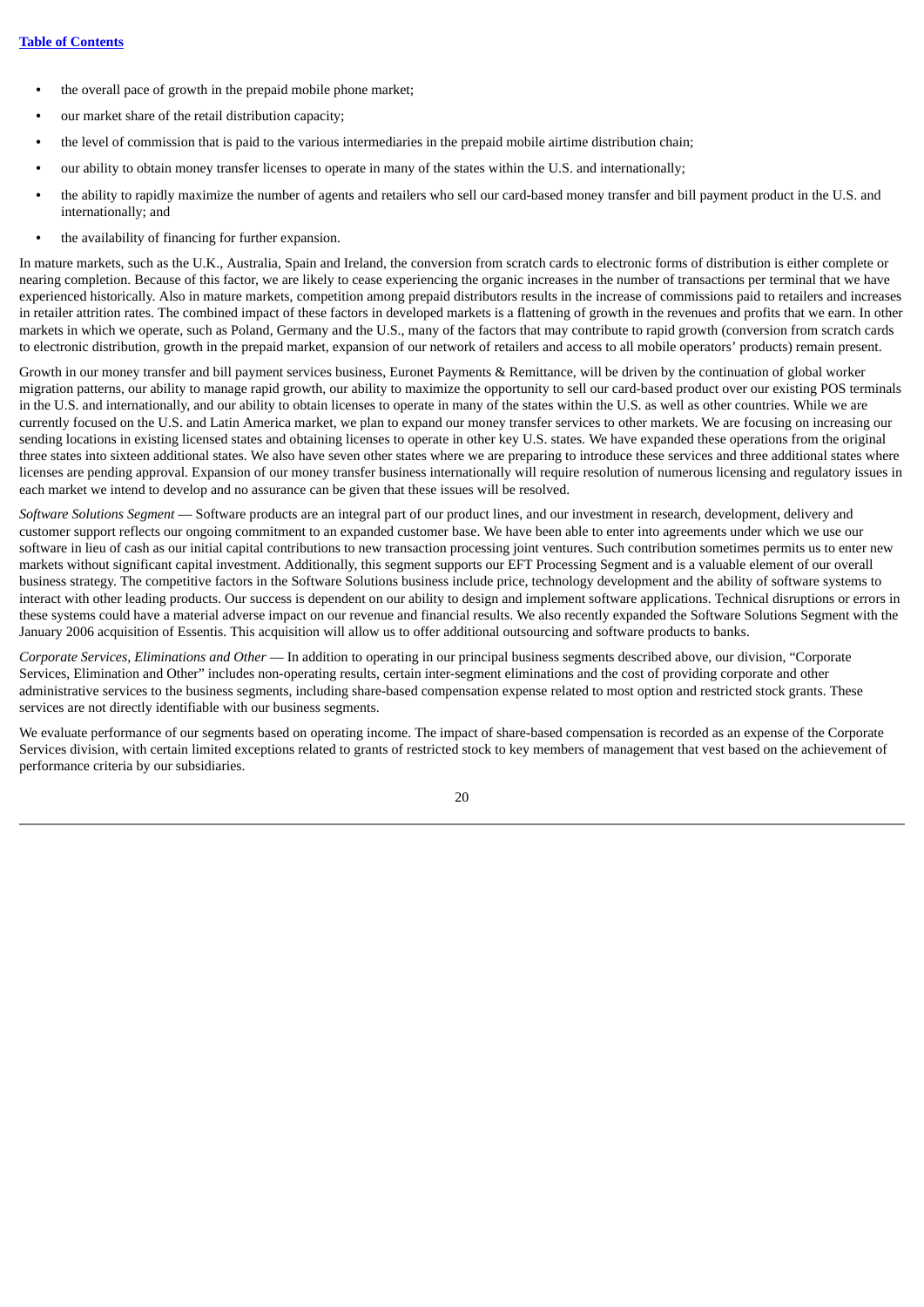# **SEGMENT SUMMARY RESULTS OF OPERATIONS**

Revenue and operating income by segment for the three- and nine-month periods ended September 30, 2006 and 2005 are summarized in the tables below:

|                               | <b>Revenues for the Three</b><br><b>Months Ended September 30,</b> |           | <b>Year-over-Year Change</b>     |                                   | <b>Revenues for the Nine</b><br><b>Months Ended September 30,</b> |           | <b>Year-over-Year Change</b>            |                                   |
|-------------------------------|--------------------------------------------------------------------|-----------|----------------------------------|-----------------------------------|-------------------------------------------------------------------|-----------|-----------------------------------------|-----------------------------------|
| (dollar amounts in thousands) | 2006                                                               | 2005      | Increase<br>(Decrease)<br>Amount | Increase<br>(Decrease)<br>Percent | 2006                                                              | 2005      | Increase<br>(Decrease)<br><b>Amount</b> | Increase<br>(Decrease)<br>Percent |
| <b>EFT Processing</b>         | \$33,212                                                           | \$26,315  | 6,897<br>\$.                     | 26%                               | \$95,498                                                          | \$76,245  | \$19,253                                | 25%                               |
| Prepaid Processing            | 121.114                                                            | 107.669   | 13,445                           | 12%                               | 346,260                                                           | 299,530   | 46,730                                  | 16%                               |
| <b>Software Solutions</b>     | 7,339                                                              | 3,632     | 3,707                            | 102%                              | 21,255                                                            | 11,292    | 9,963                                   | 88%                               |
| Total                         | 161,665                                                            | 137,616   | 24.049                           | 17%                               | 463.013                                                           | 387,067   | 75,946                                  | 20%                               |
| Eliminations                  | (12)                                                               | (226)     | 214                              | n/m                               | (587)                                                             | (226)     | (361)                                   | n/m                               |
| Total                         | \$161,653                                                          | \$137,390 | \$24,263                         | 18%                               | \$462,426                                                         | \$386,841 | \$75,585                                | 20%                               |

| (dollar amounts in thousands) |                    | <b>Operating Income for the</b><br>Three Months Ended<br>September 30, |                                  | Year-over-Year Change             |           | <b>Operating Income for the</b><br><b>Nine Months Ended</b><br>September 30, |                                         | Year-over-Year Change             |  |
|-------------------------------|--------------------|------------------------------------------------------------------------|----------------------------------|-----------------------------------|-----------|------------------------------------------------------------------------------|-----------------------------------------|-----------------------------------|--|
|                               | 2006               | 2005(1)                                                                | Increase<br>(Decrease)<br>Amount | Increase<br>(Decrease)<br>Percent | 2006      | 2005(1)                                                                      | Increase<br>(Decrease)<br><b>Amount</b> | Increase<br>(Decrease)<br>Percent |  |
| <b>EFT Processing</b>         | \$<br>8,190        | 6,566<br>\$.                                                           | 1,624<br>\$.                     | 25%                               | \$23,610  | \$18,399                                                                     | $\mathbb{S}^-$<br>5,211                 | 28%                               |  |
| Prepaid Processing            | 8.847              | 9.249                                                                  | (402)                            | (4%)                              | 25,928    | 25.421                                                                       | 507                                     | 2%                                |  |
| <b>Software Solutions</b>     | 962                | 960                                                                    |                                  | $0\%$                             | 2,693     | 2,617                                                                        | 76                                      | 3%                                |  |
| Total                         | 17,999             | 16,775                                                                 | 1,224                            | 7%                                | 52,231    | 46,437                                                                       | 5,794                                   | 12%                               |  |
| Corporate services            | (4,857)            | (4, 186)                                                               | (671)                            | 16%                               | (14,054)  | (12, 114)                                                                    | (1,940)                                 | 16%                               |  |
| Eliminations and other        | $\left( 12\right)$ |                                                                        | (12)                             | n/m                               | (471)     |                                                                              | (471)                                   | n/m                               |  |
| Total                         | \$13,130           | 12,589                                                                 | 541                              | 4%                                | \$ 37,706 | \$ 34,323                                                                    | 3,383                                   | 10%                               |  |

n/m — Not meaningful.

(1) As discussed in the Notes to the Unaudited Consolidated Financial Statements, we adopted the provisions of Statement of Financial Accounting Standards ("SFAS") No. 123(R), "Share-Based Payment," ("SFAS No. 123R") on January 1, 2006. We elected to adopt the modified retrospective application method as provided by SFAS No. 123R and, accordingly, financial statement amounts for the prior periods presented in this Form 10-Q have been adjusted to reflect the fair value method of expensing prescribed by SFAS No. 123R. See Note 1—General, Note 2—Significant Accounting Policies and Practices and Note 7 — Stock Plans to the Unaudited Consolidated Financial Statements for further discussion.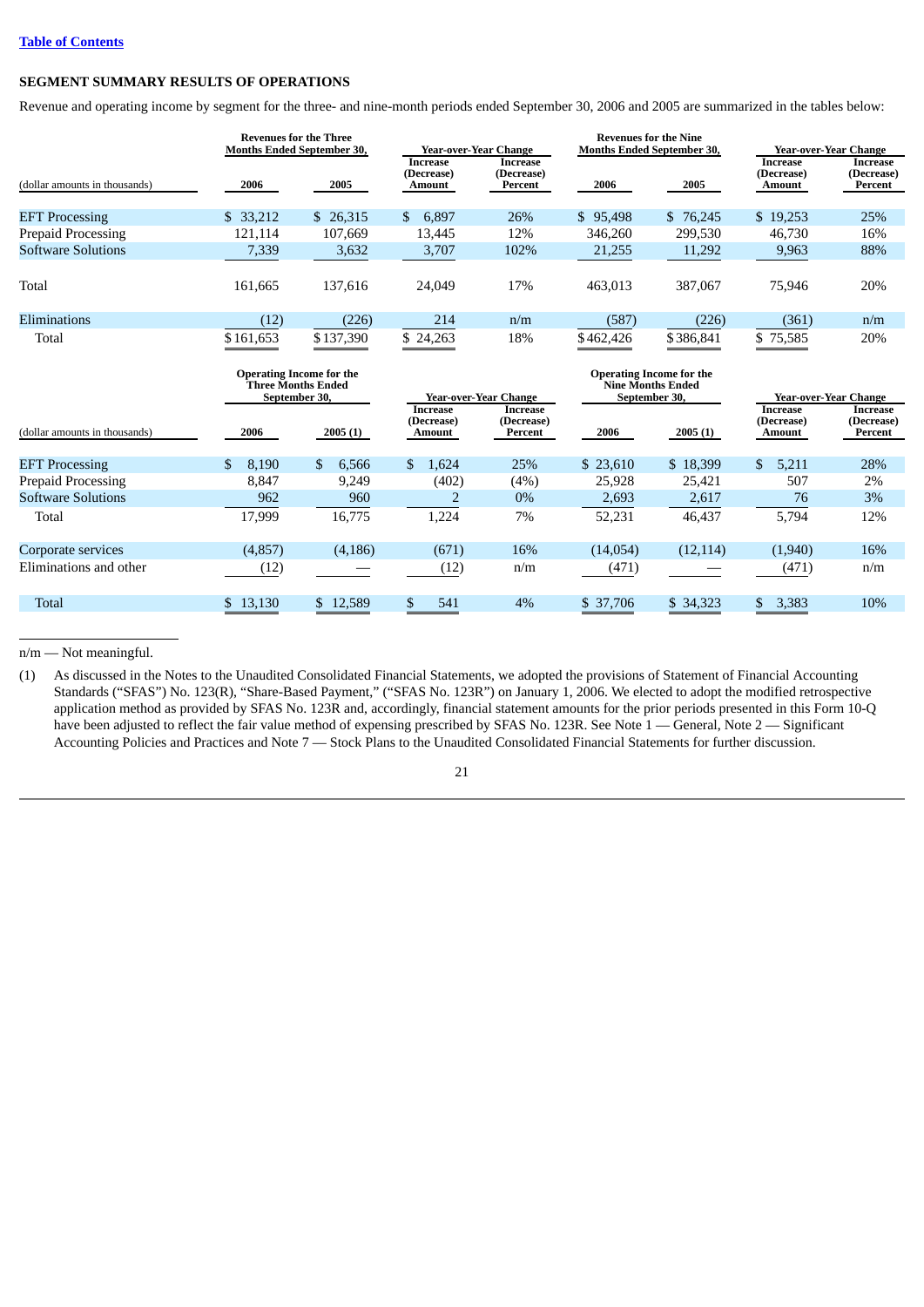#### **COMPARISON OF OPERATING RESULTS FOR THE THREE- AND NINE-MONTH PERIODS ENDED SEPTEMBER 30, 2006 AND 2005**

#### **EFT PROCESSING SEGMENT**

The following table presents the results of operations for the three- and nine-month periods ended September 30, 2006 and 2005 for our EFT Processing Segment:

|                                  | <b>Results for the Three</b><br><b>Months Ended</b><br>September 30, |              | Year-over-Year Change     |                            | <b>Results for the Nine</b><br><b>Months Ended</b><br>September 30, |          | <b>Year-over-Year Change</b>     |                     |
|----------------------------------|----------------------------------------------------------------------|--------------|---------------------------|----------------------------|---------------------------------------------------------------------|----------|----------------------------------|---------------------|
| (dollar amounts in thousands)    | 2006                                                                 | 2005         | <b>Increase</b><br>Amount | <b>Increase</b><br>Percent | 2006                                                                | 2005     | <b>Increase</b><br><b>Amount</b> | Increase<br>Percent |
| Total revenues                   | 33,212<br>\$                                                         | 26,315<br>\$ | 6,897<br>\$               | 26%                        | \$95,498                                                            | \$76,245 | \$19,253                         | 25%                 |
| Operating expenses:              |                                                                      |              |                           |                            |                                                                     |          |                                  |                     |
| Direct operating costs           | 14,281                                                               | 10,875       | 3,406                     | 31%                        | 40,298                                                              | 32,465   | 7,833                            | 24%                 |
| Salaries and benefits            | 4,726                                                                | 4,166        | 560                       | 13%                        | 14,023                                                              | 12,038   | 1,985                            | 16%                 |
| Selling, general and             |                                                                      |              |                           |                            |                                                                     |          |                                  |                     |
| administrative                   | 2,770                                                                | 2,496        | 274                       | 11%                        | 8,359                                                               | 6,251    | 2,108                            | 34%                 |
| Depreciation and<br>amortization | 3,245                                                                | 2,212        | 1,033                     | 47%                        | 9,208                                                               | 7,092    | 2,116                            | 30%                 |
| Total operating expenses         | 25,022                                                               | 19,749       | 5,273                     | 27%                        | 71,888                                                              | 57,846   | 14,042                           | 24%                 |
| Operating income                 | 8,190<br>S.                                                          | 6,566<br>\$. | 1,624<br>S.               | 25%                        | \$23,610                                                            | \$18,399 | \$<br>5,211                      | 28%                 |
| <b>Transactions processed</b>    |                                                                      |              |                           |                            |                                                                     |          |                                  |                     |
| (millions)                       | 119.1                                                                | 94.4         | 24.7                      | 26%                        | 335.9                                                               | 258.5    | 77.4                             | 30%                 |
| ATMs as of September 30          | 8,491                                                                | 6,841        | 1,650                     | 24%                        | 8,491                                                               | 6,841    | 1,650                            | 24%                 |
| Average ATMs                     | 8,351                                                                | 6,764        | 1,587                     | 23%                        | 7,837                                                               | 6,432    | 1,405                            | 22%                 |

#### *Revenues*

Our revenue for the nine months ended September 30, 2006 increased when compared to the same period in 2005 primarily due to increases in the number of ATMs operated and, for owned ATMs, the number of transactions processed. Additionally, 2006 results include the results of Instreamline and Europlanet. Instreamline, acquired in October 2005, provides credit card and POS outsourcing services and transaction gateway switching services in Greece and the Balkan region. Our ownership in Europlanet was increased through two transactions; one in April 2005, in which we increased our ownership from 36% to 66%; and one in December 2005, in which we acquired the final 34% ownership. We began consolidating Europlanet after acquiring a controlling interest in April 2005. Europlanet provides debit card processing services and manages a network of ATMs and POS terminals in Serbia.

Revenue per average ATM was \$3,977 for the third quarter 2006 and \$12,185 for the nine months ended September 30, 2006, compared to \$3,891 for the third quarter 2005 and \$11,854 for the nine months ended September 30, 2005. Revenue per transaction was \$0.28 for both the third quarter 2006 and nine months ended September 30, 2006, compared to \$0.28 for the third quarter 2005 and \$0.29 for the and nine months ended September 30, 2005. The slight decrease in revenue per transaction is mainly the result of operating increasing numbers of ATMs under outsourcing agreements. Under outsourcing agreements, we primarily earn revenue based on fixed recurring monthly management fee, with less dependence on transaction-based fees because incremental transactions have little impact on the fixed or variable costs of managing ATMs. Therefore, an overall increase in the number of transactions processed on ATMs that are managed under outsourcing agreements generally does not generate commensurate increases in revenues. We believe this shift from a largely proprietary, Euronet-owned ATM network to operating ATMs under outsourcing arrangements has provided, and will continue to provide, higher marginal returns on investment. While expansion of our network of owned ATMs is not one of our strategic initiatives, if opportunities were available to us, we would consider increasing future capital expenditures to expand this network in new or existing markets.

Of total segment revenue for the nine months ended September 30, 2006, 26% was from ATMs we owned and 74% was from outsourcing services, compared to 31% and 69%, respectively, for the nine months ended September 30, 2005.

#### *Direct operating costs*

Direct operating costs consist primarily of site rental fees, cash delivery costs, cash supply costs, maintenance, insurance, telecommunications and the cost of data center operations-related personnel, as well as the processing centers' facility related costs and other processing center related expenses.

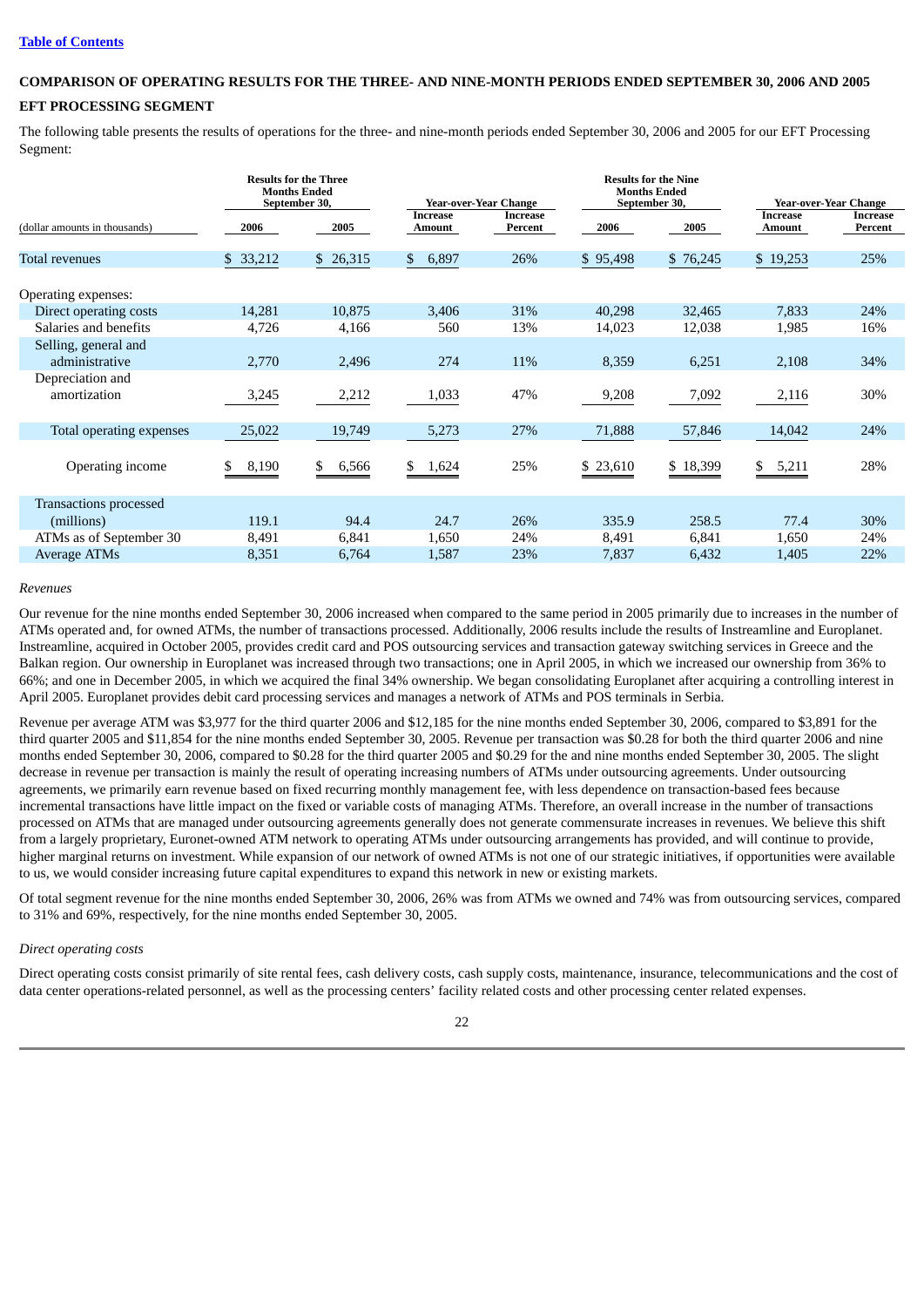The increase in direct operating cost for the nine months ended September 30, 2006, compared to the nine months ended September 30, 2005, is attributed to the increase in the number of ATMs under operation. Direct operating costs as a percentage of revenues was relatively flat at 42% for the nine months ended September 30, 2006, compared to 43% for the nine months ended September 30, 2005.

#### *Gross margin*

Gross margin, which is revenue less direct operating costs, increased to \$18.9 million for the third quarter 2006 and \$55.2 million for the nine months ended September 30, 2006, from \$15.4 million for the third quarter 2005 and \$43.8 million for the nine months ended September 30, 2005 due to the increases in revenues described above. Of total segment gross margin for the nine months ended September 30, 2006, approximately 22% was from ATMs we owned and 78% was from outsourcing services, compared to 28% and 72%, respectively, for the nine months ended September 30, 2005.

Gross margin per average ATM was \$7,043 for the nine months ended September 30, 2006, compared to \$6,806 for the nine months ended September 30, 2005. The slight increase in gross margin per average ATM is largely the result of increasing transactions for owned ATMs and related fees from the installed ATM base, together with the leveraged effect of adding additional ATM outsourcing revenues and profits to a direct cost structure that is more fixed than variable with transactional volume. Gross margin per transaction was \$0.16 for both the third quarter 2006 and nine months ended September 30, 2006, compared to \$0.16 for the third quarter 2005 and \$0.17 for the nine months ended September 30, 2005.

#### *Salaries and benefits*

The increase in salaries and benefits for the third quarter 2006 and nine months ended September 30, 2006, compared to the third quarter 2005 and nine months ended September 30, 2005 is primarily due to the acquisition of Instreamline and Europlanet, staffing costs to expand in emerging markets such as India, China and new European markets, and general merit increases awarded to employees. Certain staffing increases were also necessary due to the larger number of ATMs under operation and transactions processed. These expenses as a percentage of revenue, however, continued to trend downward, decreasing to 14% for the third quarter 2006 and 15% for the nine months ended September 30, 2006, compared to 16% for both the third quarter 2005 and nine months ended September 30, 2005. This decrease as a percentage of revenue reflects increased leverage and scalability in our markets.

#### *Selling, general and administrative*

Similar to the increase in salaries and benefits, the increase in selling, general and administrative expenses for the third quarter 2006 and nine months ended September 30, 2006, compared to the third quarter 2005 and nine months ended September 30, 2005 is also due primarily to the acquisitions of Instreamline and Europlanet and costs incurred to expand in emerging markets such as India, China and new European markets. As a percentage of revenue, these costs were 8% of revenue for the third quarter 2006 and 9% for the nine months ended September 30, 2006, compared to 9% of revenue for the third quarter 2005 and 8% for the nine months ended September 30, 2005. Offsetting these costs for the nine months ended September 30, 2005 was \$0.5 million for an insurance recovery. This insurance recovery is related to a loss recorded in the fourth quarter 2003 on certain ATM disbursements resulting from a card association's change in their data exchange format. Adjusting for this recovery, selling, general and administrative expenses as a percentage of revenue for the nine months ended September 30, 2005 would have also been 9%.

# *Depreciation and amortization*

The increase in depreciation and amortization expense for the third quarter 2006 and nine months ended September 30, 2006, compared to the same periods in 2005 is due primarily to depreciation and intangible amortization related to the acquisitions of Instreamline and, to a lesser extent, Europlanet, as well as depreciation on additional ATMs under capital lease arrangements related to outsourcing agreements in India. As a percentage of revenue, these expenses were 10% of revenue for both the third quarter 2006 and nine months ended September 30, 2006, compared to 8% of revenue for the third quarter 2005 and 9% for the nine months ended September 30, 2005. Approximately \$0.3 million and \$0.9 million of depreciation and amortization for the third quarter 2006 and nine months ended September 30, 2006, respectively, represents amortization of acquired intangible assets related to the acquisitions of Instreamline and Europlanet.

#### *Operating income*

The increase in operating income for the segment is generally the result of increased revenue and the related gross margins from new ATM outsourcing and network participation agreements and the impact of the acquisitions of Instreamline and Europlanet, combined with leveraging certain management cost structures. Operating income as a percentage of revenue was 25% for both the third quarter 2006 and nine months ended September 30, 2006, compared to 25% for the third quarter and 24% for the nine months ended September 30, 2005.

Operating income per transaction was unchanged at \$0.07 for all periods. Operating income per average ATM was \$981 for the third quarter 2006 and \$3,013 for the nine months ended September 30, 2006, compared to \$971 for the third quarter and \$2,861 for the nine months ended September 30, 2005. The continuing increase in operating income per ATM is due to increased leverage and scalability in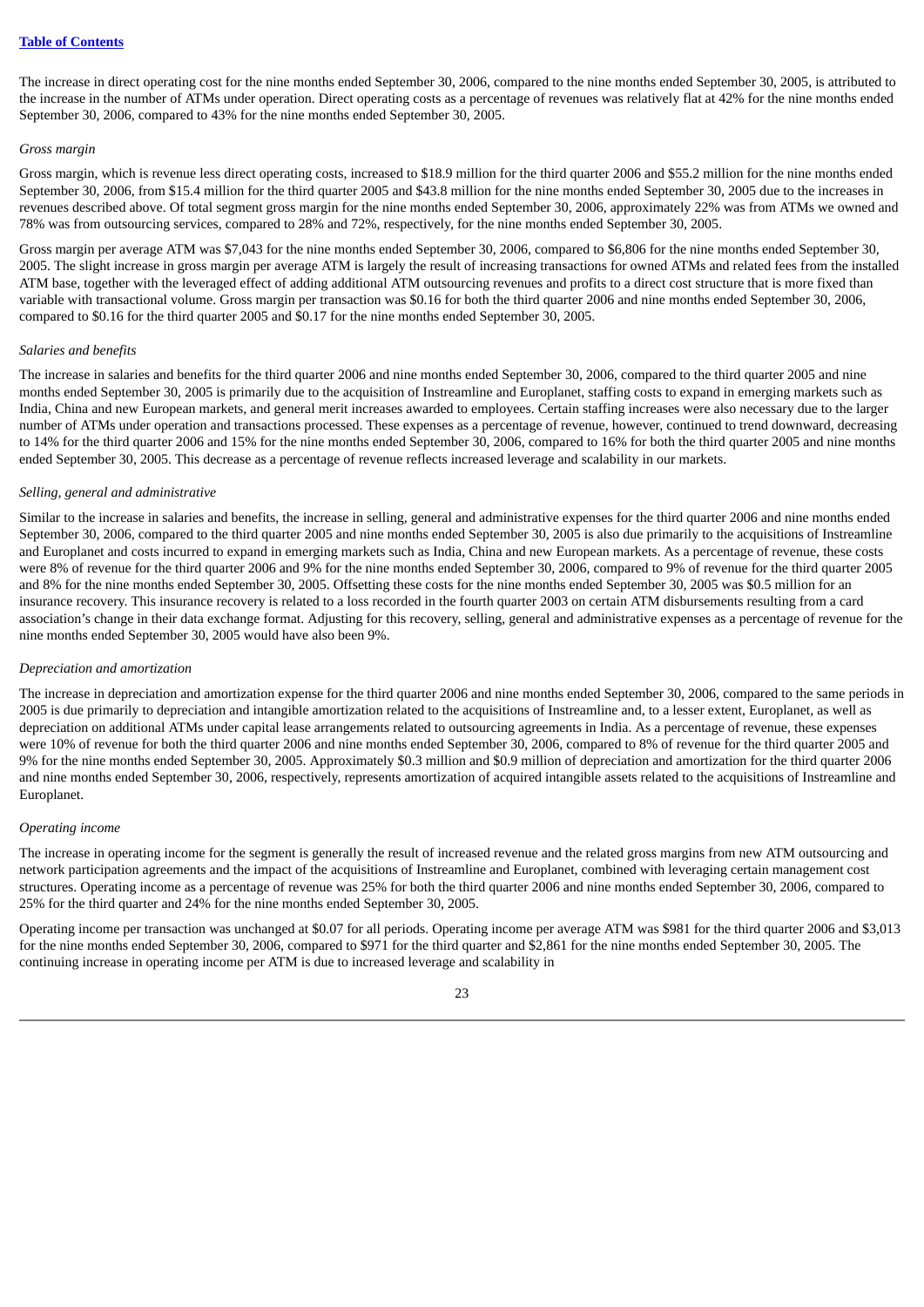our markets, as well as the continuing migration toward operating ATMs under outsourcing agreements rather than ownership arrangements. The increase is also due to the results of Instreamline and Europlanet, which have substantial non-ATM card-processing operations. Partially offsetting these increases, operating income includes losses related to our 75% owned joint venture in China of \$1.0 million for the nine months ended September 30, 2006, compared to a loss of \$0.7 million for the nine months ended September 30, 2005. We expect to generate total operating losses in China for 2006 of approximately \$1.5 million to \$2.0 million, compared to a loss of \$1.2 million in for the full year 2005, as we continue to focus on expansion in this market.

# **PREPAID PROCESSING SEGMENT**

The following table presents the results of operations for the three- and nine-month periods ended September 30, 2006 and 2005 for our Prepaid Processing Segment:

|                                             | <b>Results for the Three</b><br><b>Months Ended</b><br>September 30, |             | <b>Year-over-Year Change</b>                   |                                   | <b>Results for the Nine</b><br><b>Months Ended</b><br>September 30, |           | <b>Year-over-Year Change</b>     |                            |
|---------------------------------------------|----------------------------------------------------------------------|-------------|------------------------------------------------|-----------------------------------|---------------------------------------------------------------------|-----------|----------------------------------|----------------------------|
| (dollar amounts in thousands)               | 2006                                                                 | 2005        | <b>Increase</b><br>(Decrease)<br><b>Amount</b> | Increase<br>(Decrease)<br>Percent | 2006                                                                | 2005      | <b>Increase</b><br><b>Amount</b> | <b>Increase</b><br>Percent |
| Total revenues                              | \$121,114                                                            | \$107,669   | \$13,445                                       | 12%                               | \$346,260                                                           | \$299,530 | \$46,730                         | 16%                        |
| Operating expenses:                         |                                                                      |             |                                                |                                   |                                                                     |           |                                  |                            |
| Direct operating costs                      | 97,814                                                               | 84,701      | 13,113                                         | 15%                               | 278,071                                                             | 237,033   | 41,038                           | 17%                        |
| Salaries and benefits                       | 6,119                                                                | 6,240       | (121)                                          | (2%)                              | 18,608                                                              | 17,173    | 1,435                            | 8%                         |
| Selling, general and                        |                                                                      |             |                                                |                                   |                                                                     |           |                                  |                            |
| administrative                              | 4,793                                                                | 4,226       | 567                                            | 13%                               | 13,176                                                              | 11,451    | 1,725                            | 15%                        |
| Depreciation and                            |                                                                      |             |                                                |                                   |                                                                     |           |                                  |                            |
| amortization                                | 3,541                                                                | 3,253       | 288                                            | 9%                                | 10,477                                                              | 8,452     | 2,025                            | 24%                        |
| Total operating expenses                    | 112,267                                                              | 98,420      | 13,847                                         | 14%                               | 320,332                                                             | 274,109   | 46,223                           | 17%                        |
| Operating income                            | 8,847                                                                | 9,249<br>\$ | S.<br>(402)                                    | (4%)                              | \$25,928                                                            | \$25,421  | \$<br>507                        | 2%                         |
| <b>Transactions processed</b><br>(millions) | 121.9                                                                | 94.6        | 27.3                                           | 29%                               | 326.1                                                               | 248.0     | 78.1                             | 31%                        |

#### *Revenues*

The increase in revenues for the third quarter 2006 and nine months ended September 30, 2006, compared to the third quarter 2005 and nine months ended September 30, 2005 was generally attributable to the increase in total transactions processed, and for the nine months ended September 30, 2006 due to the full year effects of 2005 acquisitions. Transaction growth also reflects growth from existing operations and from our subsidiaries subsequent to the date of acquisition. Revenue growth was offset by reduced revenue in Spain that resulted from the May 2006 expiration of preferential commission arrangements with a Spanish mobile operator that were not renewed. When we acquired our Spanish prepaid subsidiaries, we entered into agreements through May 2006 with a major mobile operator under which the subsidiaries received a preferred, exclusive distributor commission on sales of prepaid mobile airtime. Additionally, in mature markets, such as the U.K. and Australia, our revenue growth has slowed substantially or decreased because conversion from scratch cards to electronic top-up is substantially complete and certain mobile operators and retailers are driving competitive reductions in pricing and margins. We expect most of our revenue growth for 2006 and beyond to be derived from developing markets or markets in which there is organic growth in the prepaid sector overall, from continued conversion from scratch cards to electronic top-up, from additional products sold over the base of prepaid processing terminals and, possibly, from acquisitions.

Revenue per transaction was \$0.99 for the third quarter 2006 and \$1.06 for the nine months ended September 30, 2006, compared to \$1.14 for the third quarter 2005 and \$1.21 for the nine months ended September 30, 2005. The primary reason for this decrease in revenue per transaction is the growth in revenues and transactions recorded by our ATX subsidiary, which was acquired at the end of the first quarter 2005. ATX provides only transaction processing services without direct costs and other operating costs generally associated with the distribution of prepaid products and the related installation and management of terminals; therefore, the revenue we recognize from these transactions is a fraction of that recognized on average transactions, but with very low cost. Transaction volumes at ATX have increased by approximately 300% for both the third quarter 2006 and nine months ended September 30, 2006, compared to the same periods in 2005. Also contributing to the decrease in revenue per transaction was the expiration of preferential commission arrangements in Spain discussed above also contributed to the decrease in revenue per transaction. Partially offsetting the decreases described above for both the third quarter and nine months ended September 30, 2006, compared to the same periods during 2005, were the growth in both volumes and revenues related to our US Prepaid subsidiary, PaySpot, Inc. ("Payspot"), where revenue per transaction is generally higher than most of our other Prepaid Processing subsidiaries.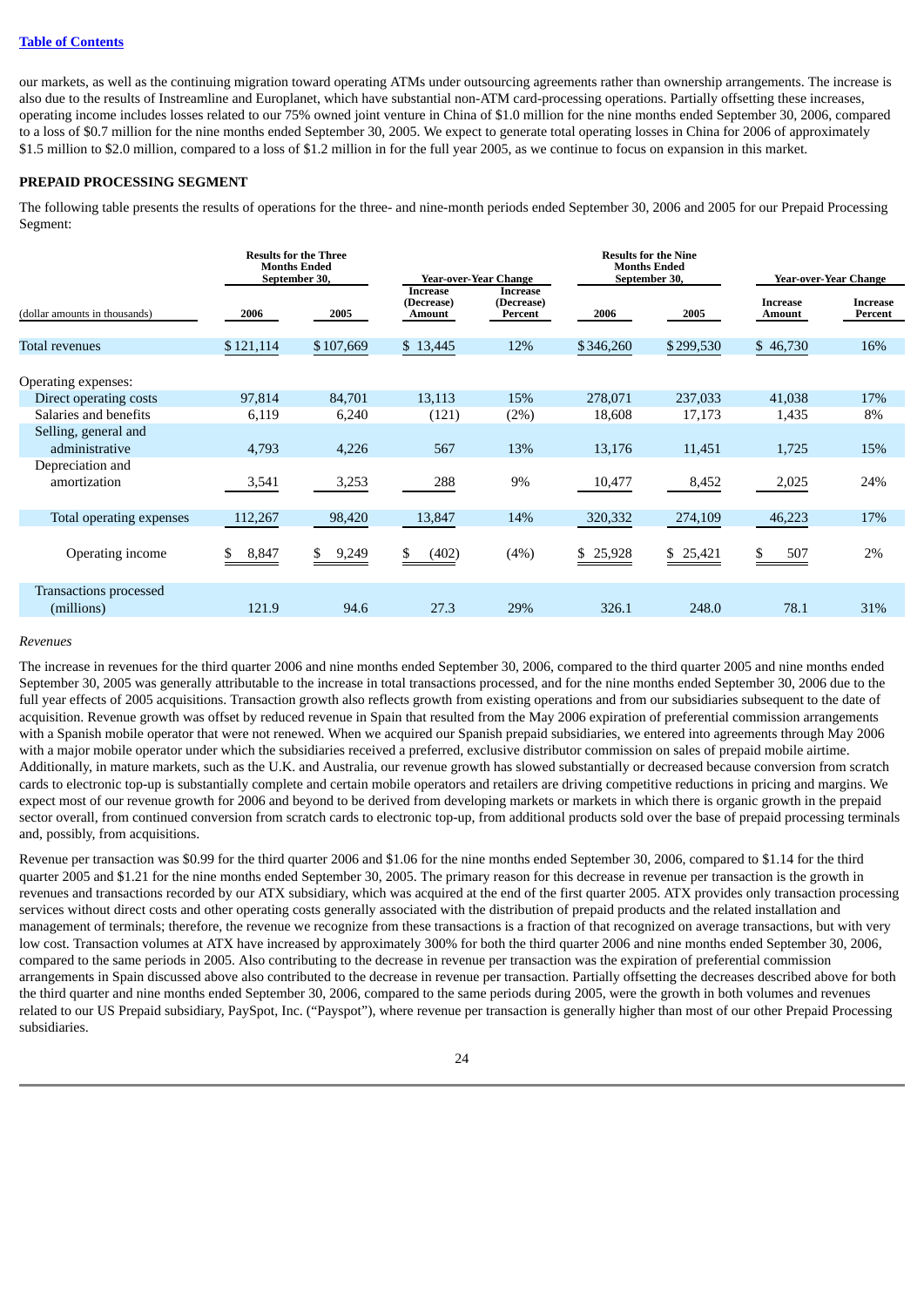#### *Direct operating costs*

Direct operating costs in the Prepaid Processing Segment include the commissions we pay to retail merchants for the distribution and sale of prepaid mobile airtime and other prepaid products, as well as communication and paper expenses required to operate POS terminals. Because of their nature, these expenditures generally fluctuate directly with revenues and processed transactions. The increase in direct operating costs is generally attributable to the increase in total transactions processed over the prior year. Direct costs as a percentage of revenue are slightly higher in our mature markets, such as the U.K. and Spain. These higher costs have been partially offset during the third quarter and nine months ended September 30, 2006 by lower direct costs as a percentage of revenue in other markets and by ATX. As discussed above, ATX is a transaction processor, with very few direct costs and, accordingly, a high gross margin percentage.

#### *Gross margin*

Gross margin, which represents revenue less direct costs, was \$23.3 million for the third quarter 2006 and \$68.2 million for the nine months ended September 30, 2006, compared to \$23.0 million for the third quarter 2005 and \$62.5 million for the nine months ended September 30, 2005. Gross margin as a percentage of revenue was 19% for the third quarter 2006 and 20% for the nine months ended September 30, 2006, compared to 21% for both the third quarter 2005 and nine months ended September 30, 2005. Gross margin per transaction was \$0.19 for the third quarter 2006 and \$0.21 for the nine months ended September 30, 2006, compared to \$0.24 per transaction for the third quarter 2005 and \$0.25 for the nine months ended September 30, 2005. The majority of the reduction in gross margin per transaction is due to the growth of revenues and transactions at our ATX subsidiary and the expiration of preferential commission arrangements in Spain discussed above. Although we had the right to pass through our commission reduction in Spain to the retailers under our contracts with them by paying a lower distribution commission, we chose to pass through only a portion of the reduction to guard against the loss of retailers. Also during the nine months ended September 30, 2006, we commenced distribution of additional products and prepaid airtime from the two other mobile operators in Spain. As a result of the expiration of preferential commission arrangements in Spain, partially offset by the distribution of products from the other mobile operators in Spain, gross margin for the third quarter 2006 was approximately \$1.7 million lower than the third quarter 2005. The impact of these developments in Spain on gross margin for the nine-months ended September 30, 2006 compared to the nine-months ended September 30, 2005 was not meaningful because of the completion of a significant acquisition in Spain during March 2005. Additional decreases in gross margin per transaction were experienced across certain of our other countries and were partially offset by increased transaction volumes in markets with higher margins, such as Australia, New Zealand and the U.S.

#### *Salaries and benefits*

The increase in salaries and benefits for the nine months ended September 30, 2006, compared to the same period in 2005 is the result of increased investments in Euronet Payments & Remittance, our money transfer and bill payment subsidiary established during the second quarter 2005, and the full year effects of 2005 acquisitions. Salaries and benefits expense for the nine months ended September 30, 2006 includes an increase of approximately \$1.6 million, or 0.5% of revenues, incurred in connection with Euronet Payments & Remittance. As a percentage of revenue, salaries and benefits have decreased slightly to 5.4% for the nine months ended September 30, 2006, from 5.7% for the nine months ended September 30, 2005. The decrease in salaries and benefits as a percentage of revenue reflects our growing leverage and scalability in our markets.

#### *Selling, general and administrative*

The increase in selling, general and administrative expenses generally is the result of increased investments in Euronet Payments & Remittance and the full year effects of 2005 acquisitions. Selling, general and administrative expenses for the nine months ended September 30, 2006 includes an increase of approximately \$1.1 million incurred in connection with Euronet Payments & Remittance. As a percentage of revenue these selling, general and administrative expenses have remained relatively flat at 4.0% of revenue and 3.8% of revenue for the third quarter 2006 and 2005, respectively, and were 3.8% of revenue for both the nine months ended September 30, 2006 and 2005.

# *Depreciation and amortization*

Depreciation and amortization expense primarily represents amortization of acquired intangibles and the depreciation of POS terminals we install in retail stores. The increase for the nine-months ended September 30, 2006, compared to the same period in 2005, is due to the full year effects of amortization of intangible assets recorded in connection with 2005 acquisitions. As a percentage of revenues, depreciation and amortization was 2.9% for the third quarter 2006 and 3.0% for the nine months ended September 30, 2006, compared to 3.0% for the third quarter 2005 and 2.8% for the nine months ended September 30, 2005. A portion of this increase in depreciation and amortization as a percentage of revenue is due to higher depreciation and amortization expense as a percentage of revenue related to our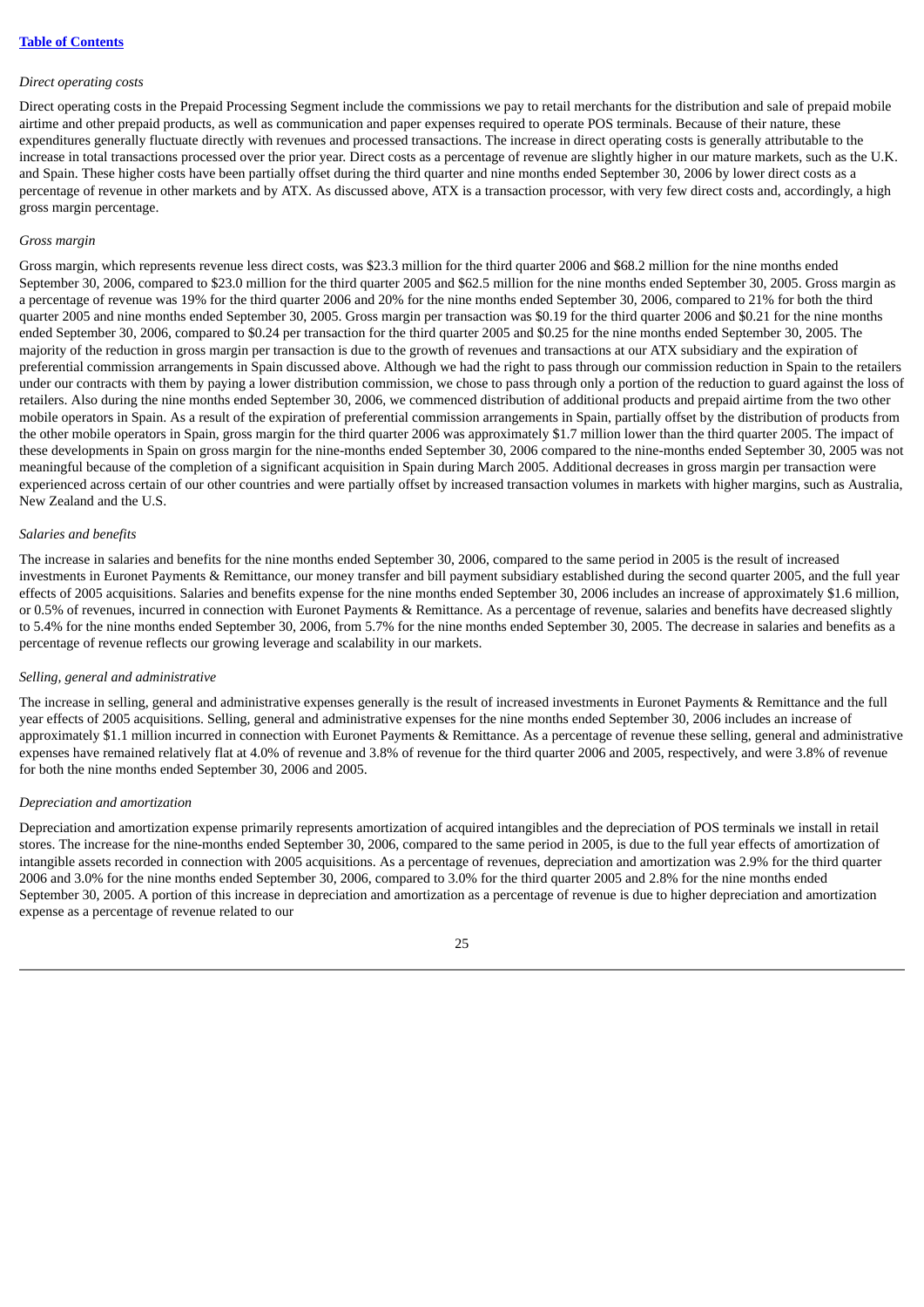# **Table of [Contents](#page-2-0)**

subsidiaries in the U.S., Spain and Poland, some of which were acquired or established during 2005, because each of these entities owns a majority of its POS terminals.

# *Operating income*

Operating income for the third quarter 2006 decreased by 4%, compared to the third quarter 2005, and increased by 2% for the nine months ended September 30, 2006 compared to the same period in 2005. Operating income for the third quarter 2006 and nine months ended September 30, 2006 includes increased operating losses of \$0.5 million and \$1.5 million, respectively, compared to the same periods in 2005, related to Euronet Payments & Remittance. Also, as a result of the developments in Spain discussed above, operating income for the third quarter 2006 was approximately \$1.7 million lower than the third quarter 2005. Exclusive of losses related to Euronet Payments & Remittance and Spain, the improvement in operating income for the third quarter 2006 and nine months ended September 30, 2006, over the same periods in 2005 was due to the growth in revenues and transactions processed, contributions from our 2005 acquisitions and increased leverage and scalability in our markets.

Operating income as a percentage of revenues decreased to 7.3% for the third quarter 2006 and 7.5% for the nine months ended September 30, 2006, from 8.6% for the third quarter 2005 and 8.5% for the nine months ended September 30, 2005. Operating income per transaction decreased to \$0.07 for the third quarter 2006 and \$0.08 for the nine months ended September 30, 2006, from \$0.10 for both the third quarter 2005 and nine months ended September 30, 2005. As discussed above, these decreases in operating income as a percentage of revenue and per transaction are the result of losses incurred by Euronet Payments & Remittance, the developments in Spain, the growth in revenues and transactions associated with ATX, as it relates to operating income per transaction, and gross margin declines across certain of our other countries. These decreases were partially offset by increased transactions in markets with higher operating margins, such as Australia, New Zealand and the U.S.

# **SOFTWARE SOLUTIONS SEGMENT**

The following table presents the results of operations for the three- and nine-month periods ended September 30, 2006 and 2005 for the Software Solutions Segment:

|                               | <b>Results for the Three</b><br><b>Months Ended</b><br>September 30, |             | Year-over-Year Change     |                     | <b>Results for the Nine</b><br><b>Months Ended</b><br>September 30, |              | Year-over-Year Change     |                     |
|-------------------------------|----------------------------------------------------------------------|-------------|---------------------------|---------------------|---------------------------------------------------------------------|--------------|---------------------------|---------------------|
| (dollar amounts in thousands) | 2006                                                                 | 2005        | <b>Increase</b><br>Amount | Increase<br>Percent | 2006                                                                | 2005         | <b>Increase</b><br>Amount | Increase<br>Percent |
| <b>Total revenues</b>         | 7,339                                                                | 3,632<br>\$ | 3,707<br>\$               | 102%                | \$21,255                                                            | \$11,292     | \$<br>9,963               | 88%                 |
| Operating expenses:           |                                                                      |             |                           |                     |                                                                     |              |                           |                     |
| Direct operating costs        | 393                                                                  | 203         | 190                       | 94%                 | 1,233                                                               | 810          | 423                       | 52%                 |
| Salaries and benefits         | 4,238                                                                | 2,056       | 2,182                     | 106%                | 12,620                                                              | 6,335        | 6,285                     | 99%                 |
| Selling, general and          |                                                                      |             |                           |                     |                                                                     |              |                           |                     |
| administrative                | 1,200                                                                | 162         | 1,038                     | 641%                | 3,268                                                               | 738          | 2,530                     | 343%                |
| Depreciation and              |                                                                      |             |                           |                     |                                                                     |              |                           |                     |
| amortization                  | 546                                                                  | 251         | 295                       | 118%                | 1,441                                                               | 792          | 649                       | 82%                 |
|                               |                                                                      |             |                           |                     |                                                                     |              |                           |                     |
| Total operating expenses      | 6,377                                                                | 2,672       | 3,705                     | 139%                | 18,562                                                              | 8,675        | 9,887                     | 114%                |
| Operating income              | 962                                                                  | \$<br>960   |                           | $-$ %               | \$<br>2,693                                                         | 2,617<br>\$. | 76<br>\$                  | 3%                  |

*Revenues, operating expenses and operating income*

The increases in the Software Segment's revenues and operating expenses for the third quarter and nine months ended September 30, 2006 is primarily due to the acquisition of Euronet Essentis ("Essentis") in January 2006. Essentis contributed \$3.8 million in revenue and \$3.5 million in operating expenses for the third quarter 2006, and \$10.5 million in revenue and \$9.6 million in operating expenses for the nine months ended September 30, 2006.

# *Software sales backlog*

As of September 30, 2006, we had a contract backlog of approximately \$10.3 million, compared to approximately \$4.1 million as of September 30, 2005. Such backlog represents software sales based on signed contracts under which we continue to have performance milestones before the sale will be complete. The increase over prior year is primarily due to the inclusion of Essentis contract backlog. We recognize revenue on a percentage of completion method, based on certain milestone conditions, for our software solutions. As a result, we have not recognized all the revenue associated with these sales contracts. We cannot give assurances that the milestones under the contracts will be completed within one year or that we will be able to recognize the related revenue within the one-year period.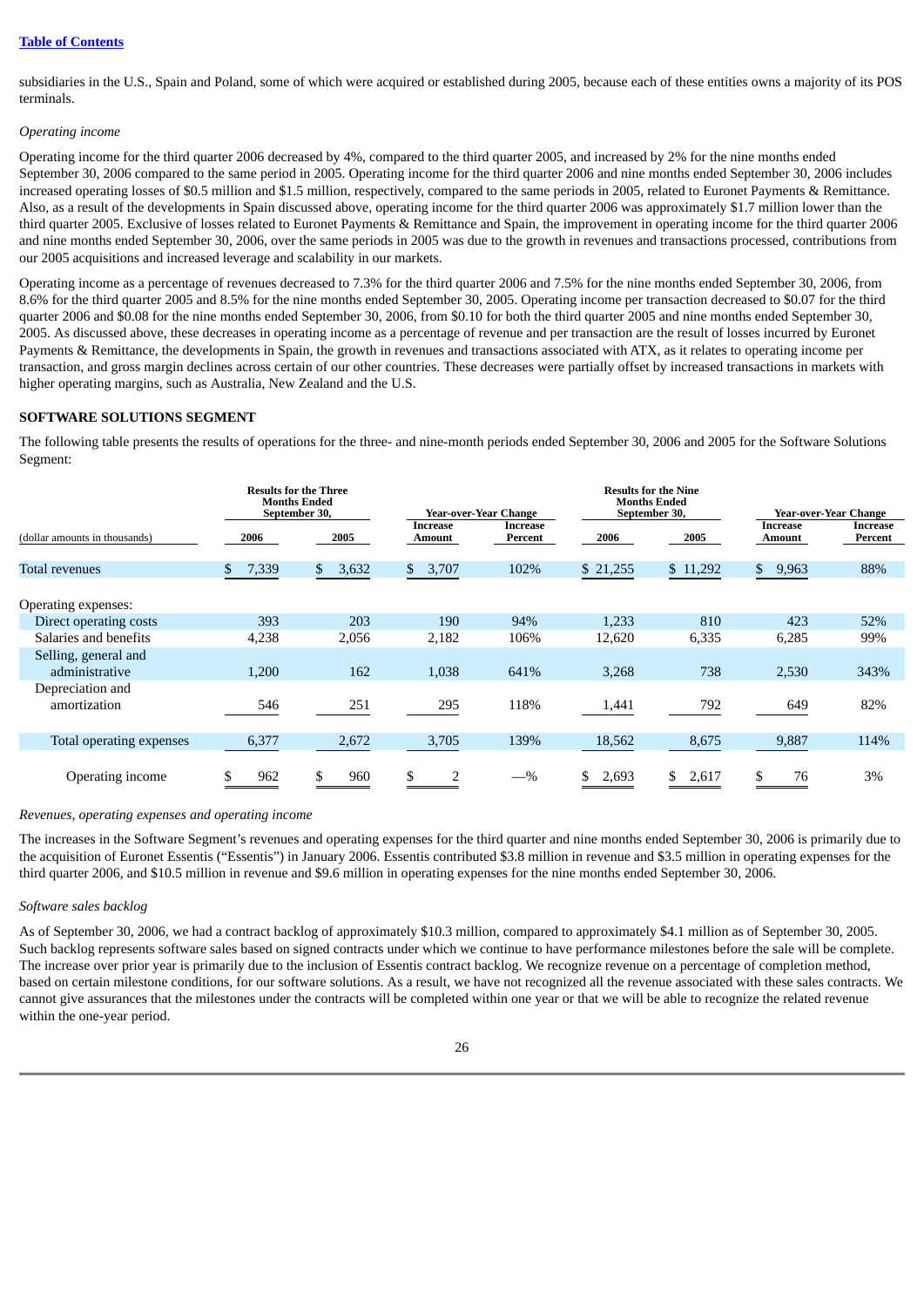# **CORPORATE SERVICES**

The following table presents the operating expenses for the three- and nine-month periods ended September 30, 2006 and 2005 for Corporate Services:

|                                        |       | <b>Results for the Three</b><br><b>Months Ended</b><br>September 30, |                                  | <b>Results for the Nine</b><br><b>Months Ended</b><br>Year-over-Year Change<br>September 30, |          |             |                                  | Year-over-Year Change             |  |
|----------------------------------------|-------|----------------------------------------------------------------------|----------------------------------|----------------------------------------------------------------------------------------------|----------|-------------|----------------------------------|-----------------------------------|--|
| (dollar amounts in thousands)          | 2006  | 2005(1)                                                              | Increase<br>(Decrease)<br>Amount | Increase<br>(Decrease)<br>Percent                                                            | 2006     | 2005(1)     | Increase<br>(Decrease)<br>Amount | Increase<br>(Decrease)<br>Percent |  |
| Salaries and benefits                  | 3,593 | 2.624<br>\$                                                          | 969                              | 37%                                                                                          | \$10,913 | \$<br>7.723 | 3,190<br>\$                      | 41%                               |  |
| Selling, general and<br>administrative | .208  | 1,505                                                                | (297)                            | (20%)                                                                                        | 2,997    | 4.284       | (1, 287)                         | (30%)                             |  |
| Depreciation and amortization          | 56    | 57                                                                   |                                  | (2%)                                                                                         | 144      | 107         | 37                               | 35%                               |  |
| Total operating expenses               | 4,857 | 4,186                                                                | 671                              | 16%                                                                                          | \$14,054 | \$12,114    | 1,940                            | 16%                               |  |

(1) As discussed previously, in connection with the adoption of SFAS No. 123R, the Company adjusted its previously reported results to include the impact of share-based compensation expense. As a result of the adjustment, an additional \$1.3 million and \$3.8 million in expense related to stock options was included in salaries and benefits for the third quarter and nine months ended September 30, 2005, respectively.

#### *Corporate operating expenses*

The increase in salaries and benefits expense for Corporate Services is primarily attributable to additional expense recorded for share-based compensation in the third quarter and nine months ended September 30, 2006 compared to the third quarter and nine months ended September 30, 2005. Share-based compensation expense increased to \$2.0 million for the third quarter and \$5.8 million for the nine months ended September 30, 2006, compared to \$1.3 million for the third quarter 2006 and \$4.0 million for the nine months ended September 30, 2005. Share-based compensation expense for 2006 is comprised of \$3.0 million related to the unvested portion of stock options granted prior to 2005 and \$2.8 million for restricted stock awards granted primarily during 2005 and 2006. Share-based compensation expense for 2005 is mainly the result of the adjustment for stock option expense discussed above. The increase of \$1.8 million in share-based compensation expense for the nine months ended September 30, 2006 compared to the nine months ended September 30, 2005 is due mainly to: i) \$0.8 million in expense due to the issuance of performance-based restricted stock awards that require expense to be recognized over a "graded" attribution schedule, rather than a "straight-line" attribution schedule, resulting in more expense in the early years of an award; and ii) \$1.0 million in increased expense due to additional performance-based awards to certain executives during the third quarter 2006 and additional awards to employees resulting overall Company growth, including acquired businesses. The remaining increase in salaries and benefits expense is due to incremental expense from overall Company growth.

The decrease in selling, general and administrative expenses for the third quarter and nine months ended September 30, 2006, compared to the third quarter and nine months ended September 30, 2005 is due to lower professional fees and other expenses associated with acquisition analysis during the third quarter and nine months ended September 30, 2006 compared to the third quarter and nine months ended September 30, 2005.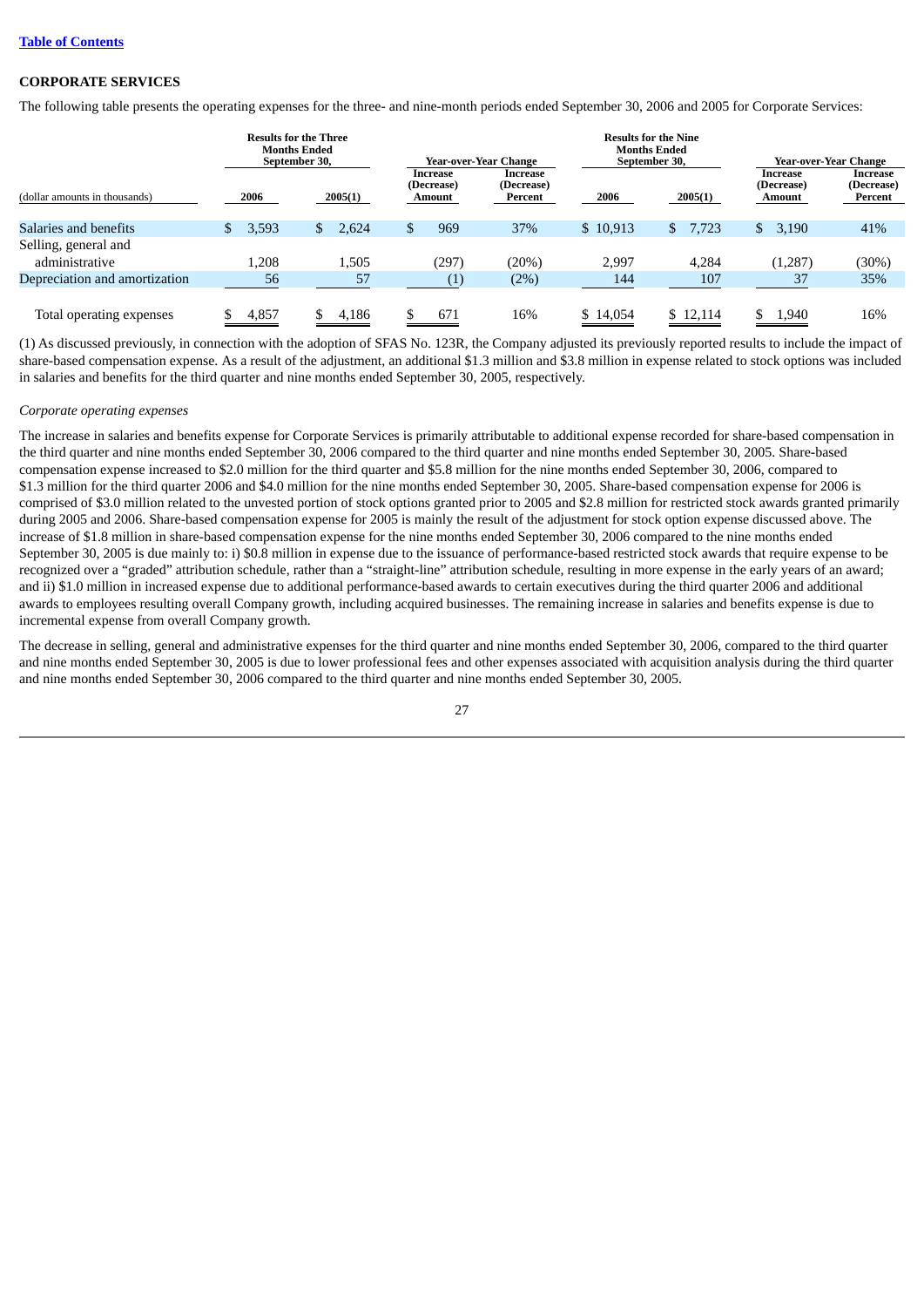# **OTHER INCOME (EXPENSE)**

|                                               | <b>Results for the Three</b><br><b>Months Ended</b><br>September 30, |             | <b>Year-over-Year Change</b>     |                                   | <b>Results for the Nine</b><br><b>Months Ended</b><br>September 30, |                       | <b>Year-over-Year Change</b>     |                                   |
|-----------------------------------------------|----------------------------------------------------------------------|-------------|----------------------------------|-----------------------------------|---------------------------------------------------------------------|-----------------------|----------------------------------|-----------------------------------|
| (dollar amounts in thousands)                 | 2006                                                                 | 2005        | Increase<br>(Decrease)<br>Amount | Increase<br>(Decrease)<br>Percent | 2006                                                                | 2005                  | Increase<br>(Decrease)<br>Amount | Increase<br>(Decrease)<br>Percent |
| Interest income                               | 3,682<br>\$.                                                         | \$<br>1,013 | 2,669<br>\$                      | 263%                              | \$9,791                                                             | $\mathbb{S}$<br>3,325 | \$<br>6,466                      | 194%                              |
| Interest expense                              | (3,802)                                                              | (1,695)     | 2,107                            | 124%                              | (11,055)                                                            | (4,900)               | 6,155                            | 126%                              |
| Income from unconsolidated<br>affiliates      | 197                                                                  | 254         | (57)                             | (22%)                             | 555                                                                 | 906                   | (351)                            | (39%)                             |
| Foreign currency exchange<br>gain (loss), net | 1,090                                                                | 854         | 236                              | n/m                               | 5,420                                                               | (6,703)               | 12,123                           | n/m                               |
| Total other income<br>(expense)               | 1,167                                                                | 426<br>\$   |                                  |                                   | 4,711                                                               | \$(7,372)             |                                  |                                   |

#### n/m — Not meaningful.

#### *Interest income*

Interest income for 2006 increased over 2005 mainly as a result of interest earned on the unused proceeds from the \$175 million October 2005 convertible debt issuance and cash generated from operations.

#### *Interest expense*

Interest expense for 2006 increased over 2005 primarily due to the October 2005 issuance of \$175 million in convertible debt. However, due to the relatively low rates of interest we pay on our convertible debt, our weighted average interest rate was approximately 4% for the nine months ended September 30, 2006 and 2005.

## *Net foreign exchange gain (loss)*

Assets and liabilities denominated in currencies other than the local currency of each of our subsidiaries give rise to foreign exchange gains and losses. Exchange gains and losses that result from re-measurement of these assets and liabilities are recorded in determining net income. The foreign exchange gain or loss recorded is a result of the impact of fluctuations in foreign exchange rates on the recorded value of these assets and liabilities. We attempt to match local currency receivables and payables, thereby minimizing exposure to foreign currency fluctuations. Throughout the nine months ended September 30, 2006, the U.S. dollar weakened against most European-based currencies, primarily the euro and British pound, as compared to the nine months ended September 30, 2005, during which time the U.S. dollar strengthened against these currencies.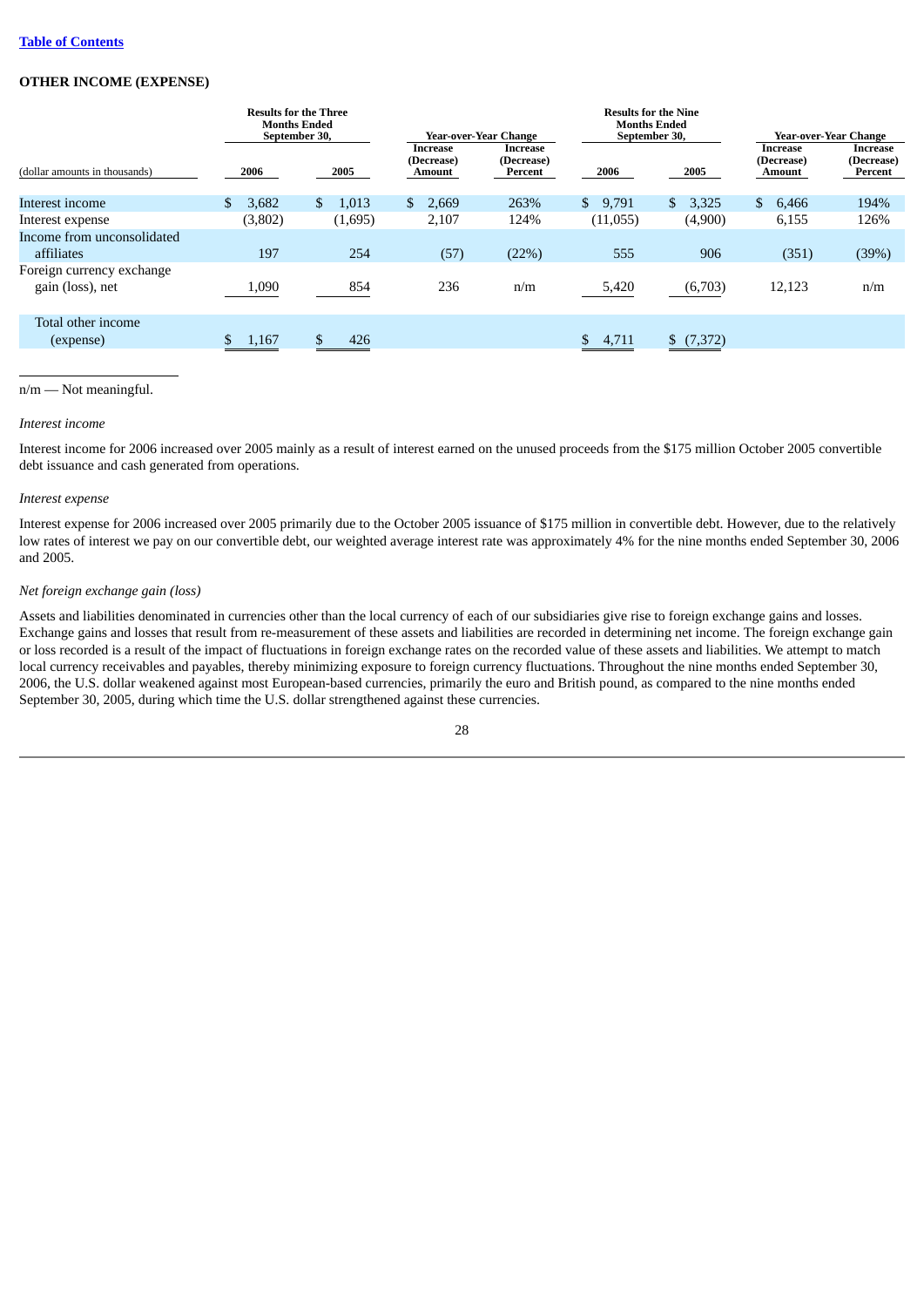# **INCOME TAX EXPENSE**

| (dollar amounts in thousands)                                          | 2006     | <b>Results for the Three Months</b><br><b>Ended September 30,</b><br>2005 | 2006      | <b>Results for the Nine Months</b><br><b>Ended September 30,</b><br>2005 |
|------------------------------------------------------------------------|----------|---------------------------------------------------------------------------|-----------|--------------------------------------------------------------------------|
|                                                                        |          |                                                                           |           |                                                                          |
| Income before income taxes and minority interest                       | \$14,297 | \$13,015                                                                  | \$42,417  | \$26,951                                                                 |
| Minority interest                                                      | (243)    | (182)                                                                     | (716)     | (583)                                                                    |
| Income before income taxes                                             | 14,054   | 12,833                                                                    | 41,701    | 26,368                                                                   |
| Income tax expense                                                     | 3,638    | 3,929                                                                     | 10,807    | 11,230                                                                   |
| Net income                                                             | \$10,416 | 8,904                                                                     | \$ 30,894 | \$15,138                                                                 |
| Effective income tax rate                                              | 26%      | 31%                                                                       | 26%       | 43%                                                                      |
| Income before income taxes                                             | \$14,054 | \$12,833                                                                  | \$41,701  | \$26,368                                                                 |
| Adjust: Foreign exchange gain (loss), net                              | 1,090    | 854                                                                       | 5,420     | (6,703)                                                                  |
| Income before income taxes and foreign exchange gain (loss), net       | \$12,964 | \$11,979                                                                  | \$36,281  | \$ 33,071                                                                |
| Effective income tax rate, excluding foreign exchange gain (loss), net | 28%      | 33%                                                                       | 30%       | 34%                                                                      |

We are in a net operating loss position for our U.S. operations and, accordingly have valuation allowances to reserve for net deferred tax assets. Therefore, we do not currently recognize the tax benefit or expense associated with foreign currency gains or losses incurred by our U.S. operations. While we did not record a tax benefit for foreign exchange losses incurred by our U.S. operations during the nine-month period ended September 30, 2005, the effective tax rate for the current year period is comparatively lower because tax expense was not recorded on foreign exchange gains earned by our U.S. operations. This improvement is offset in part by increases in share-based compensation expense incurred for U.S. personnel, for which we are unable to record a tax benefit due to our U.S. net operating loss position.

The decrease in the effective tax rates, excluding foreign currency gains and losses, for the nine months ended September 30, 2006, compared to the nine months ended September 30, 2005 was largely attributable to the increased profitability of individual companies located in lower than average tax rate jurisdictions, particularly Hungary, Poland, Serbia, and Romania.

We determine income tax expense and remit income taxes based upon enacted tax laws and regulations applicable in each of the taxing jurisdictions where we conduct business. Based on our interpretation of such laws and regulations, and considering the evidence of available facts and circumstances and baseline operating forecasts, we have accrued the estimated tax effects of certain transactions, business ventures, contractual and organizational structures, projected business unit performance, and the estimated future reversal of timing differences. Should a taxing jurisdiction change its laws and regulations or dispute our conclusions, or should management become aware of new facts or other evidence that could alter our conclusions, the resulting impact to our estimates could have a material adverse effect to our consolidated financial statements.

#### *Net income*

We recorded net income of \$10.4 million for the third quarter and \$30.9 million for the nine months ended September 30, 2006, compared to \$8.9 million for the third quarter and \$15.1 million for the nine months ended September 30, 2005. As more fully discussed above, the increase of \$15.8 million for the nine months ended September 30, 2006 over the nine months ended September 30, 2005 was primarily the result of improvement in the amount of foreign exchange gain/loss recorded of \$12.1 million, an increase in operating income of \$3.4 million, a decrease in net interest expense of \$0.3 million and a decrease in income tax expense of \$0.4 million. These improvements in net income were partially offset by a decrease in income from unconsolidated affiliates of \$0.4 million.

# **LIQUIDITY AND CAPITAL RESOURCES**

#### *Working capital*

As of September 30, 2006, we had working capital, which is the difference between total current assets and total current liabilities, of \$232.9 million, compared to working capital of \$181.6 million as of December 31, 2005. Our ratio of current assets to current liabilities was 1.70 at September 30, 2006, compared to 1.55 as of December 31, 2005. This improvement is primarily due to operating cash flows

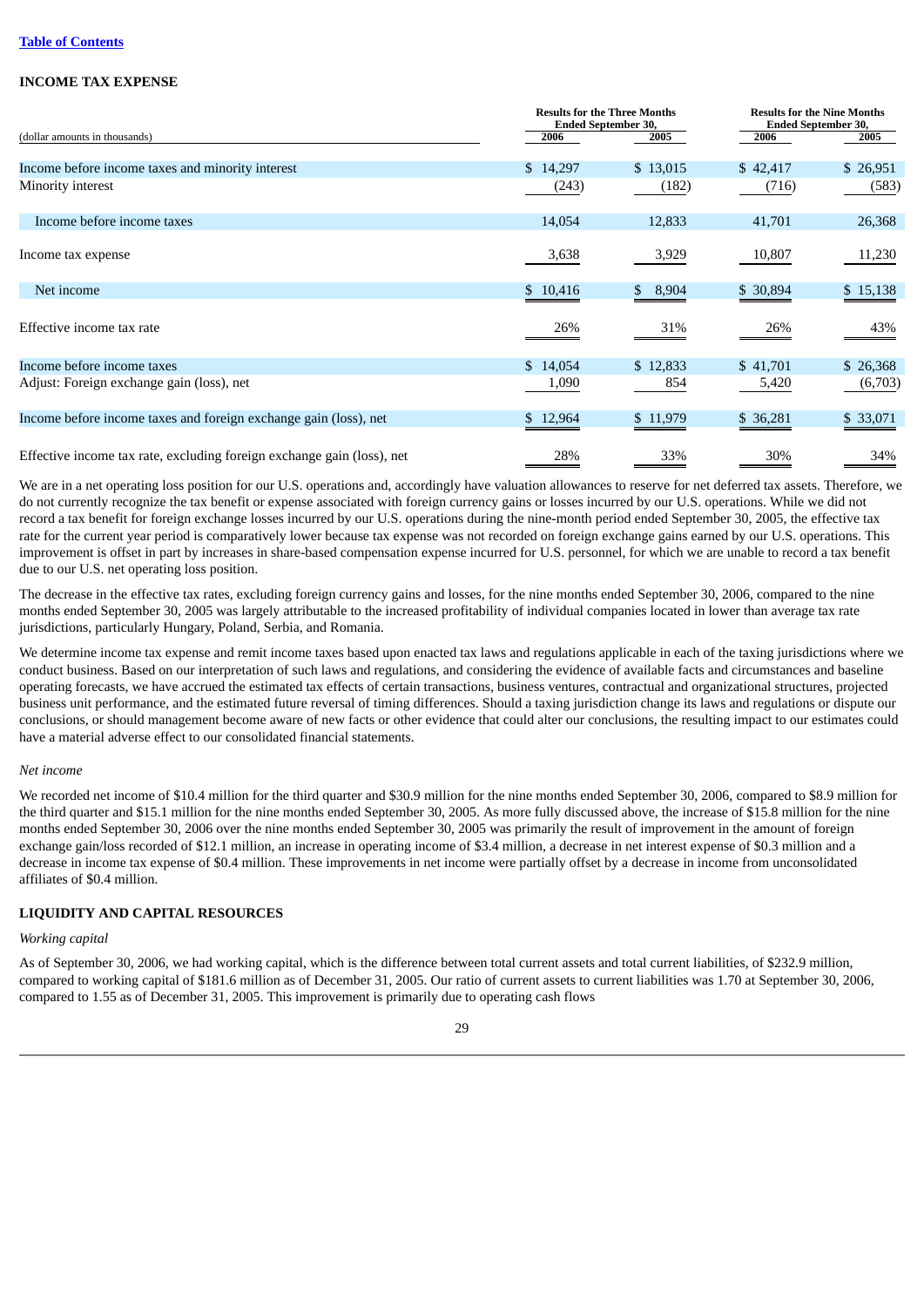for the nine months ended September 30, 2006, without significant investments in acquisitions or purchases of property and equipment. Working capital is also impacted by changes in foreign currency exchange rates as further discussed in Item 3 — Quantitative and Qualitative Disclosures About Market Risk.

# *Operating cash flows*

Cash flows provided by operating activities increased to \$50.6 million for the nine months ended September 30, 2006, compared to \$39.3 million for the nine months ended September 30, 2005. The \$11.3 million increase from 2005 is due primarily to increases in cash flows from operations.

# *Investing activity cash flow*

Cash flows used in investing activities were \$20.3 million for the nine months ended September 30, 2006, compared to \$111.4 million for the nine months ended September 30, 2005. The decrease in investing activities is primarily related to reduced acquisition activity in 2006. Our investing activities for the nine months ended September 30, 2006 consist of \$1.8 million in cash paid related to the acquisition of Essentis, \$0.9 million of which represents cash paid in settlement of assumed liabilities, and \$0.5 million in dividends to the former owners of Europlanet related to their share of 2005 results. Additionally, cash outflows for purchases of property and equipment and other investing activities totaled \$18.0 million. Our investing activities for the nine months ended September 30, 2005 were \$99.3 million in aggregate for the acquisition of Telerecarga, Movilcarga, ATX, TelecommUSA and Europlanet, as well as the earnout payment to the former owners of Transact. Our fixed asset purchases and other investing activities for the nine months ended September 30, 2005 totaled \$12.1 million.

## *Financing activity cash flows*

Cash flows provided by financing activities were \$1.7 million for the nine months ended September 30, 2006, compared to \$3.6 million for the nine months ended September 30, 2005. Our financing activities for the nine months ended September 30, 2006 consisted primarily of proceeds from the exercise of stock options and employee share purchases of \$12.5 million, mostly offset by payments on capital lease obligations totaling \$4.6 million and net repayments on short-term borrowing and revolving credit agreements of \$5.9 million. Financing activity for the nine months ended September 30, 2005 include proceeds from the exercise of stock options and employee share purchases of \$7.5 million, partially offset by net repayments of obligations under short-term borrowings and capital leases totaling \$2.9 million. The increase in proceeds from the exercise of stock options during the nine months ended September 30, 2006 compared to the nine months ended September 30, 2005 was due to the exercise of a number of stock options during the first quarter 2006 that were nearing the end of their ten year expiration, combined with the impact of our Common Stock trading at or near historical highs during the first quarter 2006.

Expected future financing and investing cash requirements primarily depend on our acquisition activity and the related financing needs.

# *Other sources of capital*

Convertible debt — We have \$315 million in convertible debt, consisting of two issuances. The first issuance represents \$140 million in principal amount of 1.625% Convertible Senior Debentures Due 2024 having an interest rate of 1.625% and convertible into a total of 4.2 million shares of Euronet Common Stock. The debentures may not be redeemed for five years from issuance but are redeemable by the Company at any time thereafter at par. Holders of the debentures have the option to require us to purchase their debentures at par on December 15, 2009, 2014 and 2019, and upon a change in control of the Company. The second issuance represents \$175 million in principal amount of 3.50% Convertible Debentures Due 2025 having an annual interest rate of 3.50% and convertible into a total of 4.3 million shares of Euronet Common Stock. The debentures may not be redeemed for seven years but are redeemable at par at any time thereafter. Holders of the debentures have the option to require us to purchase their debentures at par on October 15, 2012, 2015 and 2020, or upon a change in control of the Company. When due, these debentures can be settled in cash or Euronet Common Stock, at our option, at predetermined conversion rates.

Revolving credit agreements — As discussed in more detail in Note 6 — Debt Obligations to the unaudited consolidated financial statements, during the second quarter 2006 we amended our October 2004 \$50 million revolving credit agreement to extend the maturity date to May 26, 2009, established a new credit facility in India and expand the participating financial institutions from one to three. The amended and new agreements allow the Company to elect to increase the aggregate commitments under the credit facility from \$50 million to \$65 million. The borrowings under the agreements may be used to refinance debt, for working capital needs, for permitted acquisitions and for other general corporate purposes. The agreements place certain restrictions on the use of the facility to finance investments in, or operations of, "money services businesses" such as those engaged in money transfer activities. As disclosed in Note 6 -Debt Obligations to the unaudited consolidated financial statements, certain of our subsidiaries have pledged all or a portion of their share capital as security for borrowings under the agreements.

As of September 30, 2006, we have borrowings of \$4.0 million and stand-by letters of credit totaling \$6.3 million outstanding against the revolving credit agreements; the remaining \$39.7 million (\$54.7 million remaining if we elect to increase the facility to \$65 million) was available for borrowing. Borrowings under these agreements are being used to fund short-term working capital requirements in Spain,

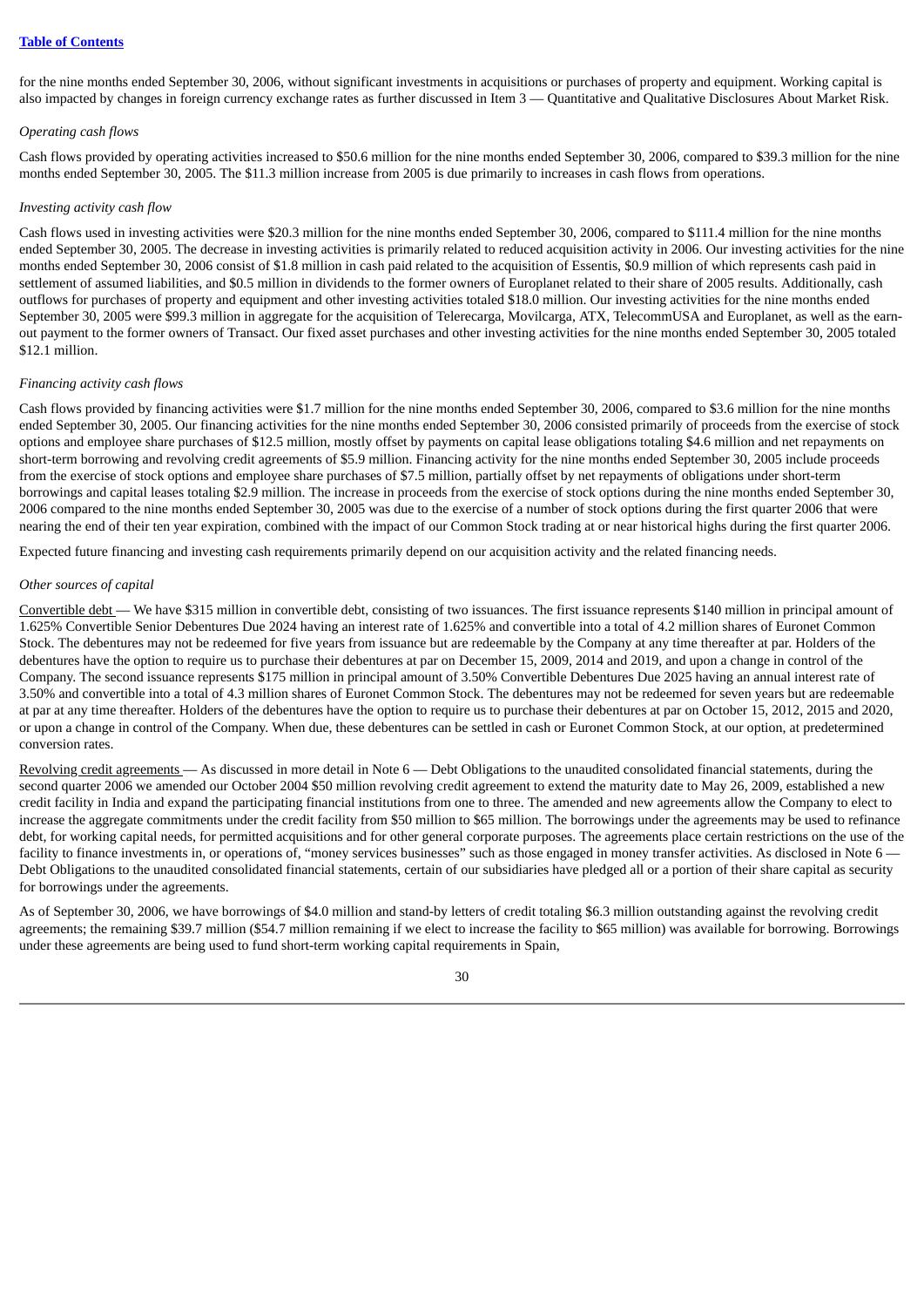Germany and India. We also have borrowings of \$2.7 million at Euronet Card Services Greece (formerly Instreamline) recorded as long-term obligations.

Short-term debt obligations — Short-term debt obligations consist primarily of credit lines, overdraft facilities and short-term loans to support ATM cash needs and supplement short-term working capital requirements. As of September 30, 2006, we had \$9.2 million in short-term debt obligations borrowed by our subsidiaries in Greece, India, Spain and the Czech Republic. These borrowings are being used to fund short-term working capital requirements.

Our Prepaid Processing Segment subsidiaries in Spain enter into agreements with financial institutions to receive cash in advance of collections on customers' accounts. These arrangements can be with or without recourse and the financial institutions charge the Spanish subsidiaries transaction fees and/or interest in connection with these advances. Cash received can be up to 40 days prior to the customer invoice due dates. Accordingly, the Spanish subsidiaries remain obligated to the banks on the cash advances until the underlying account receivable is ultimately collected. Where the risk of collection remains with Euronet, the receipt of cash continues to be carried on the consolidated balance sheet in each of trade accounts receivable and accrued expenses and other current liabilities. Our outstanding borrowings under these arrangements normally are approximately \$2 million.

We believe that the short-term debt obligations can be refinanced at terms acceptable to us. However, if acceptable refinancing options are not available, we believe that amounts due under these obligations can be funded through cash generated from operations, together with cash on hand.

#### *Other uses of capital*

Payment obligations related to acquisitions - As provided in our asset purchase agreement with the sellers of the assets of Dynamic Telecom, during the nine months ended September 30, 2006, we issued 109,542 shares of Euronet Common Stock, valued at \$4.1 million, in settlement of an earn-out obligation that was based on the achievement of certain performance criteria.

We also have other potential contingent obligations estimated to total between zero and  $\epsilon$ 3 million to the former owners of the net assets of Movilcarga. This obligation has not been recorded in the accompanying consolidated financial statements because the final amounts cannot be estimated beyond a reasonable doubt.

Leases — We lease ATMs and other property and equipment under capital lease arrangements that expire between 2006 and 2011. The leases bear interest between 2.5% and 12.5% per year. As of September 30, 2006, we owed \$18.9 million under these capital lease arrangements. The majority of these lease agreements are entered into in connection with long-term outsourcing agreements where, generally, we purchase a bank's ATMs and simultaneously sell the ATMs to an entity related to the bank and lease back the ATMs for purposes of fulfilling the ATM outsourcing agreement with the bank. We fully recover the related lease costs from the bank under the outsourcing agreements. Generally, the leases may be canceled without penalty upon reasonable notice in the unlikely event the bank or we were to terminate the related outsourcing agreement. We expect that, if terms were acceptable, we would acquire more ATMs from banks under such outsourcing and lease agreements.

Capital expenditures and needs — Total capital expenditures for the nine months ended September 30, 2006 were \$17.5 million, of which \$1.9 million were funded through capital leases. We expect total capital expenditures to be approximately \$25 million to \$30 million for the full year 2006, primarily for the purchase of ATMs to meet contractual requirements in Poland and India, the purchase and installation ATMs in key under-penetrated markets, the purchase of POS terminals for the Prepaid Processing Segment and office and data center computer equipment and software. We expect approximately \$6.0 million of the capital expenditures will be funded through capital leases in conjunction with ATM outsourcing agreements where we already have signed agreements with banks. We expect the balance of these capital expenditures will be funded through cash generated from operations, together with cash on hand.

In the Prepaid Processing Segment, approximately 83,000 of the more than 265,000 POS devices that we operate are Company-owned, with the remaining terminals being operated as integrated cash register devices of our major retail customers or owned by the retailers. As our Prepaid Processing Segment expands, we will continue to add terminals in certain independent retail locations at a price of approximately \$300 per terminal. We expect the proportion of owned terminals to total terminals operated to remain relatively constant.

We are required to maintain ATM hardware for Euronet-owned ATMs and software for all ATMs in our network in accordance with certain regulations and mandates established by local country regulatory and administrative bodies as well as EMV (Europay, MasterCard and Visa) chip card support. Accordingly, we expect additional capital expenditures over the next few years to maintain compliance with these regulations and/or mandates. While we do not currently have plans to increase capital expenditures to expand our network of owned ATMs, we expect that if strategic opportunities were available to us, we would consider increasing future capital expenditures to expand this network in new or existing markets. Upgrades to our ATM software and hardware were required in 2005 to meet EMV mandates such as Triple DES (Data Encryption Standard) and "micro-chip" card technology for smart cards. We completed a plan for implementation and delivery of the hardware and software modifications; the remaining capital expenditures necessary to complete these upgrade requirements are estimated to be approximately \$2.8 million.

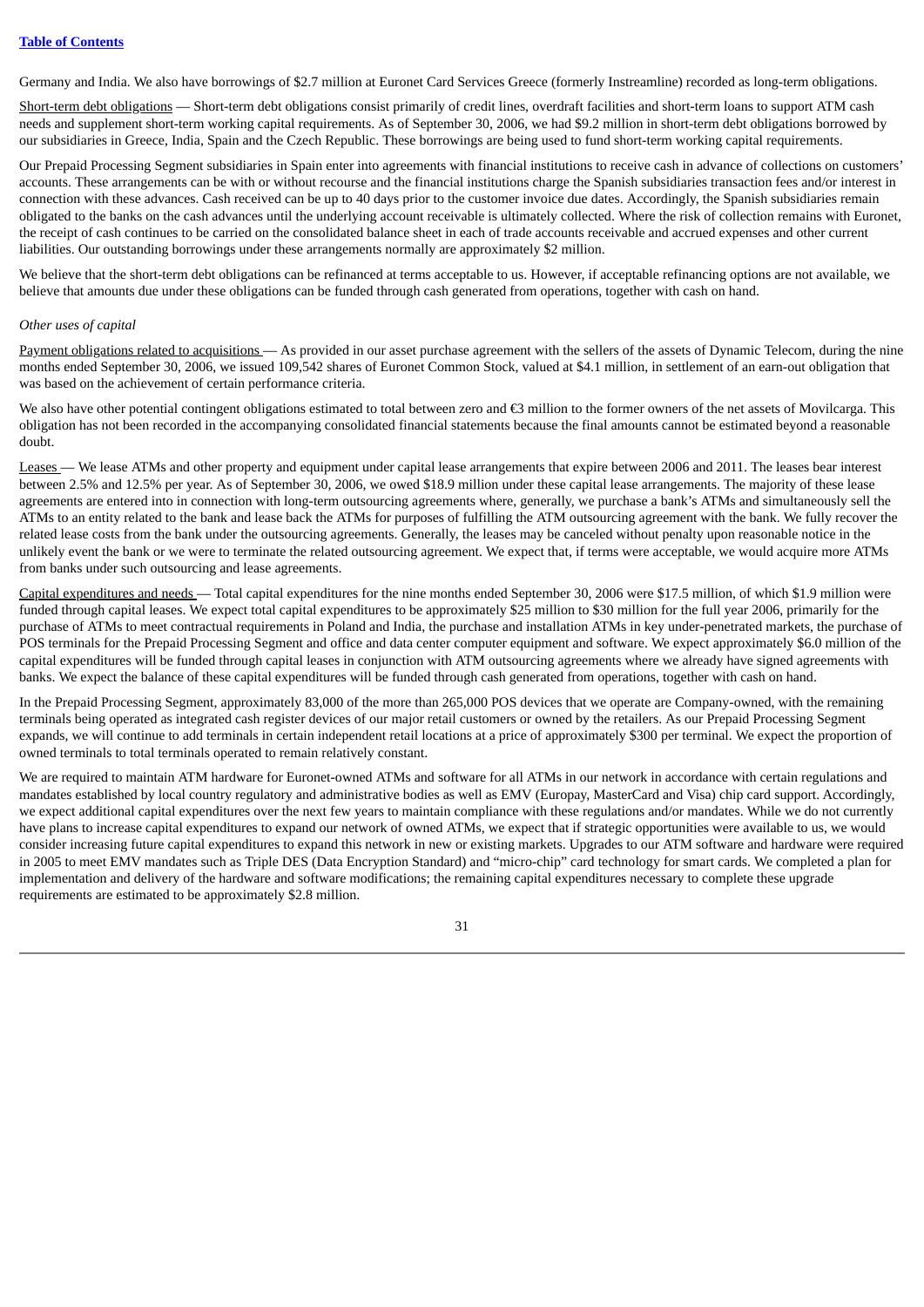At current and projected cash flow levels, we anticipate that our cash generated from operations, together with cash on hand and amounts available under our recently amended revolving credit agreements and other existing financing will be sufficient to meet our debt, leasing, acquisition earn-out and capital expenditure obligations. If our cash is insufficient to meet these obligations, we will seek to refinance our debt under terms acceptable to us. However, we can offer no assurances that we will be able to obtain favorable terms for the refinancing of any of our debt or obligations.

# *Contingencies*

During 2005, a former cash supply contractor in Central Europe (the "Contractor") claimed that the Company owed it approximately \$2.0 million for the provision of cash during the fourth quarter 1999 and first quarter 2000 that has not been returned. This claim, based on events that purportedly occurred over five years ago, was made more than a year after the Company had terminated its business with the Contractor and established a cash supply agreement with another supplier. In the first quarter 2006, the Contractor initiated legal action in Budapest, Hungary regarding the claim. The claim has been referred to arbitration and the first hearing took place during the third quarter 2006. No substantive decisions or findings were made at that hearing. Management believes it has strong defenses to this action and, accordingly has not recorded any liability or expense related to this claim. The Company will continue to monitor and assess this claim until ultimate resolution.

From time to time, we are a party to litigation arising in the ordinary course of business. Currently, there are no other contingencies that we believe, either individually or in the aggregate, would have a material adverse effect upon our consolidated results of operations or financial condition.

#### *Other trends and uncertainties*

Euronet Payments & Remittance — During 2005 we acquired TelecommUSA, now Euronet Payments & Remittance. In connection with the expected future expansion of our card-based money transfer and bill payment product through our existing POS terminals, we expect to incur potentially significant costs for technical development and marketing. We also expect to incur total operating expenses of approximately \$2.5 million to \$3.5 million during 2006 related to our money transfer and bill payment business. During the third quarter 2006, the money transfer and bill payment business operating expenses exceeded revenues by \$0.8 million. These losses are expected to remain relatively constant over the next couple of quarters.

EFT Processing Segment expansion in China — In January 2006, through Jiayintong (Beijing) Technology Development Co. Ltd., our 75% owned joint venture with Ray Holdings in China, we entered into an ATM outsourcing pilot agreement with Postal Savings and Remittance Bureau ("PSRB") a financial institution located and organized in China. Under the pilot agreement we will deploy, and provide all of the day-to-day outsourcing services, for a total of 90 ATMs in Beijing, Shanghai and Guangdong, the three largest commercial centers in China. As of September 30, 2006, we have deployed 59 of the 90 ATMs, with the remaining 31 ATMs expected to be deployed by or about October 31, 2006. If this pilot agreement meets certain success criteria, we have agreed to take over additional existing ATMs and install new ATMs, at PSRB's request. We have established a processing center in Beijing to drive these ATMs. During 2006, before consideration of minority interest, we expect the joint venture to incur total operating losses of approximately \$1.5 million to \$2.0 million. During the third quarter 2006, we signed an ATM outsourcing agreement with a leading multinational bank to deploy 50 ATMs over the next 12 months.

#### *Inflation and functional currencies*

Generally, the countries in which we operate have experienced low and stable inflation in recent years. Therefore, the local currency in each of these markets is the functional currency. Although Croatia has maintained relatively stable inflation and exchange rates, the functional currency of our Croatian subsidiary is the U.S. dollar due to the significant level of U.S. dollar denominated revenues and expenses. Due to these factors, we do not believe that inflation will have a significant effect on our results of operations or financial position. We continually review inflation and the functional currency in each of the countries where we operate.

# **OFF BALANCE SHEET ARRANGEMENTS**

We regularly grant guarantees of the obligations of our wholly-owned subsidiaries and we sometimes enter into agreements with unaffiliated parties that contain indemnification provisions, the terms of which may vary depending on the negotiated terms of each respective agreement. Our liability under such indemnification provision may be subject to time and materiality limitations, monetary caps and other conditions and defenses. As of September 30, 2006, there were no material changes from the disclosure in our Annual Report on Form 10-K for the year ended December 31, 2005. To date, we are not aware of any significant claims made by the indemnified parties or parties to guarantee agreements with us and, accordingly, no liabilities have been recorded as of September 30, 2006.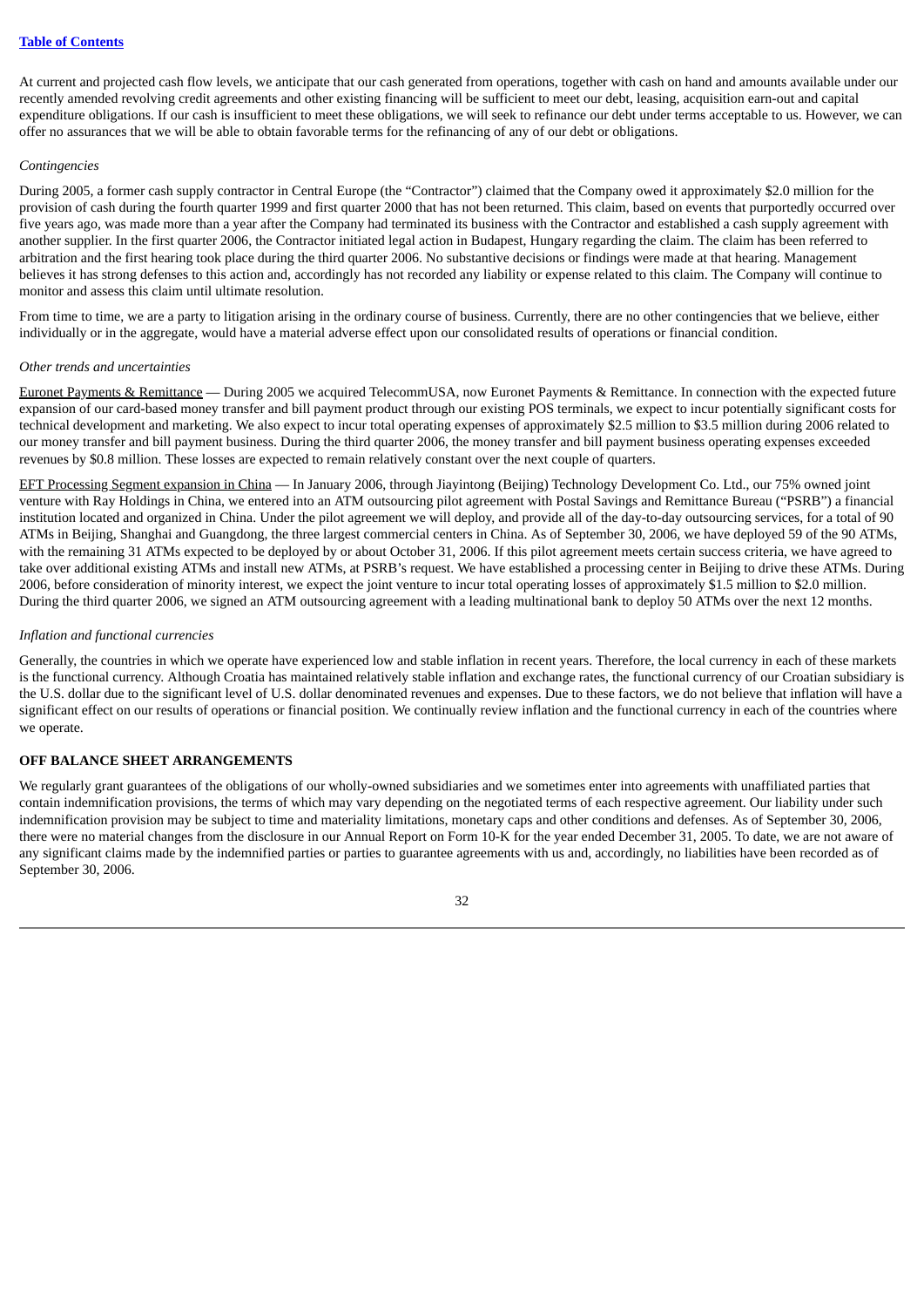# **BALANCE SHEET ITEMS**

#### *Cash and cash equivalents*

Cash and cash equivalents increased to \$255.4 million at September 30, 2006 from \$219.9 million at December 31, 2005. This increase is due to cash flows from operating activities of \$50.6 million, cash flows from financing activities of \$1.7 million and the effect of exchange differences on cash of \$3.4 million, offset by cash used for investing activities of \$20.3 million. Cash flows used in investing activities primarily represent purchases of property and equipment, the acquisition of Essentis and additional payments to the former owners of Europlanet. Cash flows from financing activities primarily represent proceeds from the exercise of stock options and employee share purchases, offset by repayments on capital lease obligations, repayments of short-term borrowings and repayments of amounts borrowed under revolving credit agreements. For more information, see the Unaudited Consolidated Statement of Cash Flows for the nine-month period ended September 30, 2006.

#### *Restricted cash*

Restricted cash increased to \$88.3 million at September 30, 2006 from \$73.9 million at December 31, 2005, and primarily represents \$74.9 million as of September 30, 2006 held in trust and/or cash held on behalf of others in connection with the administration of the customer collection and vendor remittance activities in the Prepaid Processing Segment. Amounts collected from customers that are due to the mobile operators are deposited into a restricted cash account held by our Prepaid Processing Segment subsidiaries on behalf of the mobile operators for which we process transactions. These balances are used in connection with the administration of customer collection and vendor remittance activities and can fluctuate significantly based on the timing of the settlement process for our Prepaid Processing Segment subsidiaries. The remaining balances of restricted cash represent primarily collateral on bank guarantees and ATM network cash.

#### *Inventory — PINs and other*

Inventory — PINs and other increased to \$35.3 million at September 30, 2006 from \$25.6 million at December 31, 2005. Inventory — PINs and other includes prepaid personal identification number ("PIN") inventory for prepaid mobile airtime purchases related to the Prepaid Processing Segment. This category also includes smaller amounts for POS terminals, mobile phone handsets and ATMs held for sale. The increase from December 31, 2005 is primarily the result of our Prepaid Processing subsidiary in Australia holding \$7.4 million in PIN inventory as of September 30, 2006 in connection with a mobile operator's change from a "consignment" practice to a "billable-with-terms" practice during the second quarter 2006. The remaining increase was due to net increases across our other Prepaid Processing subsidiaries. We generally sell our PIN inventory within a very short timeframe, thereby limiting our exposure to overall reductions in the market value of PINs or other obsolescence issues.

#### *Trade accounts receivable, net*

Net trade accounts receivable decreased slightly to \$164.2 million at September 30, 2006 from \$166.5 million at December 31, 2005. The primary component of our trade accounts receivable represents amounts to be collected on behalf of mobile operators for the full value of the prepaid mobile airtime sold in connection with the growing Prepaid Processing Segment. Generally, these balances are collected and remitted to the mobile operators within two weeks. The September 30, 2006 balance includes \$2.5 million in accounts receivable related to Essentis, which was acquired during January 2006. The offsetting decrease of \$4.8 million is primarily due to the timing of the settlement process with mobile operators for our Prepaid Processing Segment subsidiaries, as well as the impact of seasonality.

#### *Prepaid expenses and other current assets*

Prepaid expenses and other current assets decreased to \$19.5 million as of September 30, 2006 from \$21.2 million as of December 31, 2005. During the third quarter 2006, the Company's prepaid processing subsidiaries in Spain received a refund of Value Added Tax ("VAT") receivable of \$12.0 million. Partially offsetting this decrease is \$1.6 million related to Essentis, which was acquired in January 2006 and \$3.5 million related to a prepayment for PINs in transit in Poland. The remaining \$5.2 million increase in this balance is primarily the result of the timing of prepaid expenses across all of our operations.

#### *Net property and equipment*

Net property and equipment increased to \$51.6 million as of September 30, 2006 from \$44.9 million as of December 31, 2005. Of this \$6.7 million increase, \$2.4 million is due to the acquisition of Essentis in January 2006 and the identification of assets under capital lease arrangements at Instreamline. Capital additions were \$17.5 million during the nine months ended September 30, 2006, \$1.9 million of which were funded through capital leases. The majority of the capital additions were ATMs in Poland, Germany and India; POS terminals in the U.S., Germany, Poland and the U.K.; and additions of computer equipment and software for our processing centers in Hungary, Germany, Greece and India. Offsetting these increases, were depreciation and amortization expense of \$14.1 million and net disposals of property and equipment of \$0.6 million during the nine months ended September 30, 2006. The remaining increase of \$1.5 million was mainly due to the impact of fluctuations in exchange rates relative to the U.S. dollar during the nine months ended September 30, 2006.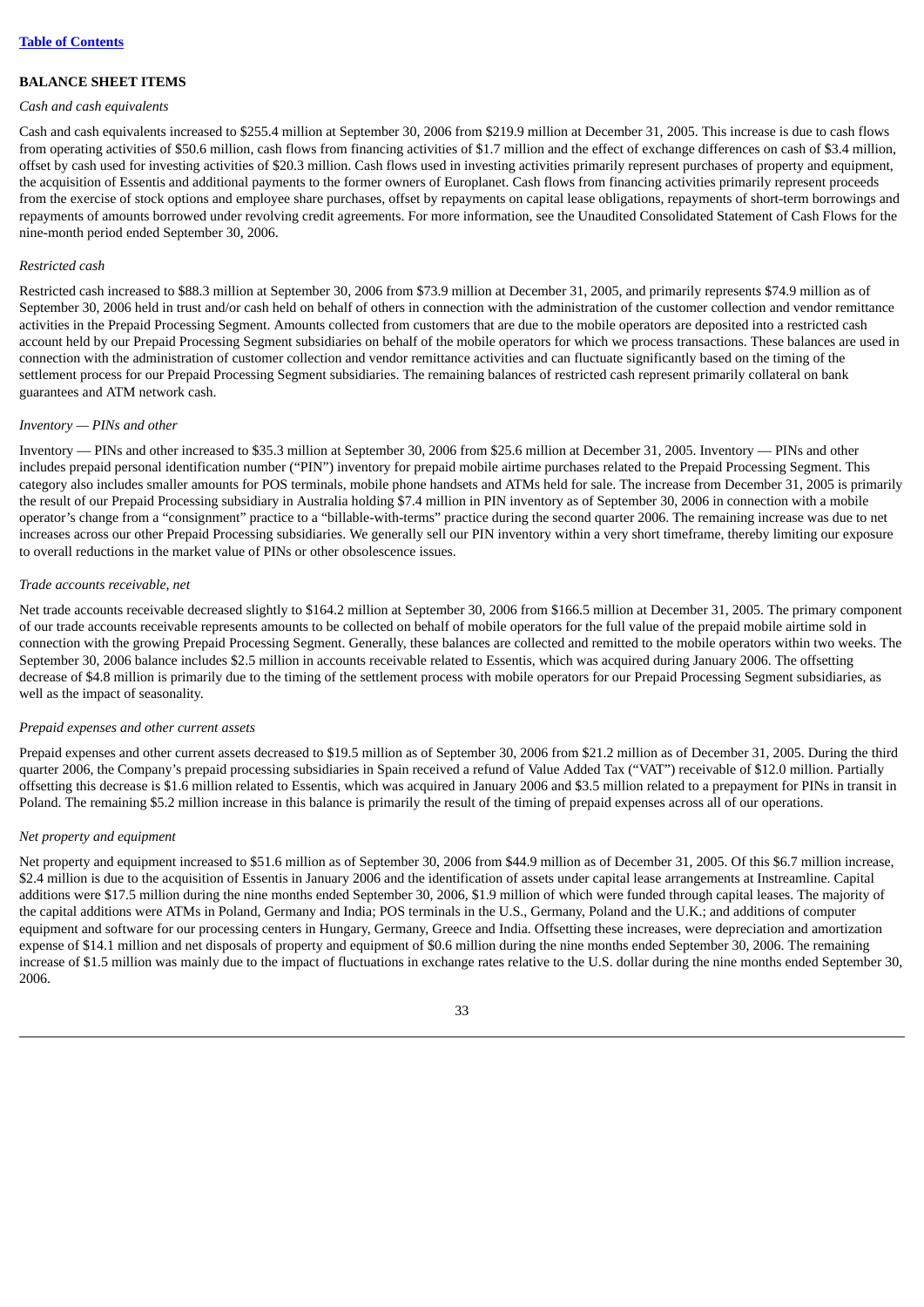## *Goodwill and intangible assets*

Net intangible assets and goodwill increased to \$323.6 million as of September 30, 2006 from \$317.9 million as of December 31, 2005 due primarily to the acquisition of Essentis and the earn-out for the Dynamic Telecom acquisition finalized during the nine months ended September 30, 2006. The following table summarizes the activity for the nine-month period ended September 30, 2006:

| (in thousands):                                              | <b>Amortizable</b><br>Intangible<br>Assets | Goodwill  | <b>Total</b><br>Intangible<br>Assets |
|--------------------------------------------------------------|--------------------------------------------|-----------|--------------------------------------|
| Balance as of January 1, 2006                                | \$50,724                                   | \$267,195 | \$317,919                            |
| Increases (decreases):                                       |                                            |           |                                      |
| 2006 acquisitions                                            | 2,467                                      |           | 2,467                                |
| Earn-out payment related to 2005 acquisition                 |                                            | 4.126     | 4,126                                |
| Adjustments to other 2005 acquisitions                       | 234                                        | (707)     | (473)                                |
| Amortization                                                 | (6,229)                                    |           | (6,229)                              |
| Other (primarily changes in foreign currency exchange rates) | 1,516                                      | 4,304     | 5,820                                |
| Balance as of September 30, 2006                             | 48,712                                     | \$274,918 | \$323,630                            |

# *Other assets*

Other assets increased to \$16.6 million at September 30, 2006 from \$15.6 million at December 31, 2005. The increase is due to the capitalization of \$2.0 million in software development costs in our Software Solutions Segment, partially offset by \$1.0 million in amortization of deferred financing costs.

#### *Trade accounts payable*

Accounts payable increased slightly to \$204.7 million at September 30, 2006 from \$202.7 million at December 31, 2005. The primary component of our trade accounts payable represents payables to mobile operators in connection with the timing of the settlement process for the growing Prepaid Processing Segment. During the nine-months ended September 30, 2006, this balance decreased by \$4.1 million due to the timing of settlements for PIN inventory in Poland at the end of 2005 and \$6.2 million due to reduced sales activity with a mobile operator in Spain. The offsetting increase was due mainly to the timing of the settlement process with mobile operators, mainly our e-pay subsidiaries in the U.K. and Australia.

## *Accrued expenses and other current liabilities*

Accrued expenses and other current liabilities increased to \$89.2 million at September 30, 2006 from \$77.1 million at December 31, 2005. The December 31, 2005 balance included \$3.2 million in accruals for the purchase of the remaining 6.25% ownership share of our subsidiary in India and the remaining 34% of our subsidiary in Serbia, Europlanet, which were settled during the first quarter 2006. Partially offsetting this decrease was \$2.3 million in additional accruals related to Essentis at September 30, 2006, which was acquired in January 2006. The remaining increase of \$13.0 million is primarily due the timing of the settlement process with mobile operators in our Prepaid Processing Segment subsidiaries in the U.K., Australia, Poland and New Zealand.

# *Income taxes payable*

Income taxes payable increased to \$11.0 million at September 30, 2006 from \$8.2 million at December 31, 2005. This increase relates to difference between the timing of accruals for income taxes payable and the related tax payments. The amount of income tax payments that we make in certain jurisdictions is based on our profitability for 2005, while our accruals for income taxes are based on estimated profitability for the current year. Since the profitability of our operations is generally expected to increase for 2006 as compared to 2005, accruals for income taxes exceeded amounts paid during the nine months ended September 30, 2006.

#### *Deferred revenue*

Deferred revenue increased to \$9.9 million as of September 30, 2006 from \$8.0 million as of December 31, 2005. The increase is primarily due to the January 2006 acquisition of Essentis, a U.K.-based software solutions company that sells a leading card issuing and merchant acquiring software package. Deferred revenue generally results from unearned software maintenance that is billed in advance and from reaching contractual billing milestones ahead of earnings recognition for certain agreements. Deferred revenue primarily relates to our Software Solutions Segment and to the EFT Segment where contractual pre-payments are collected from customers in advance of providing services.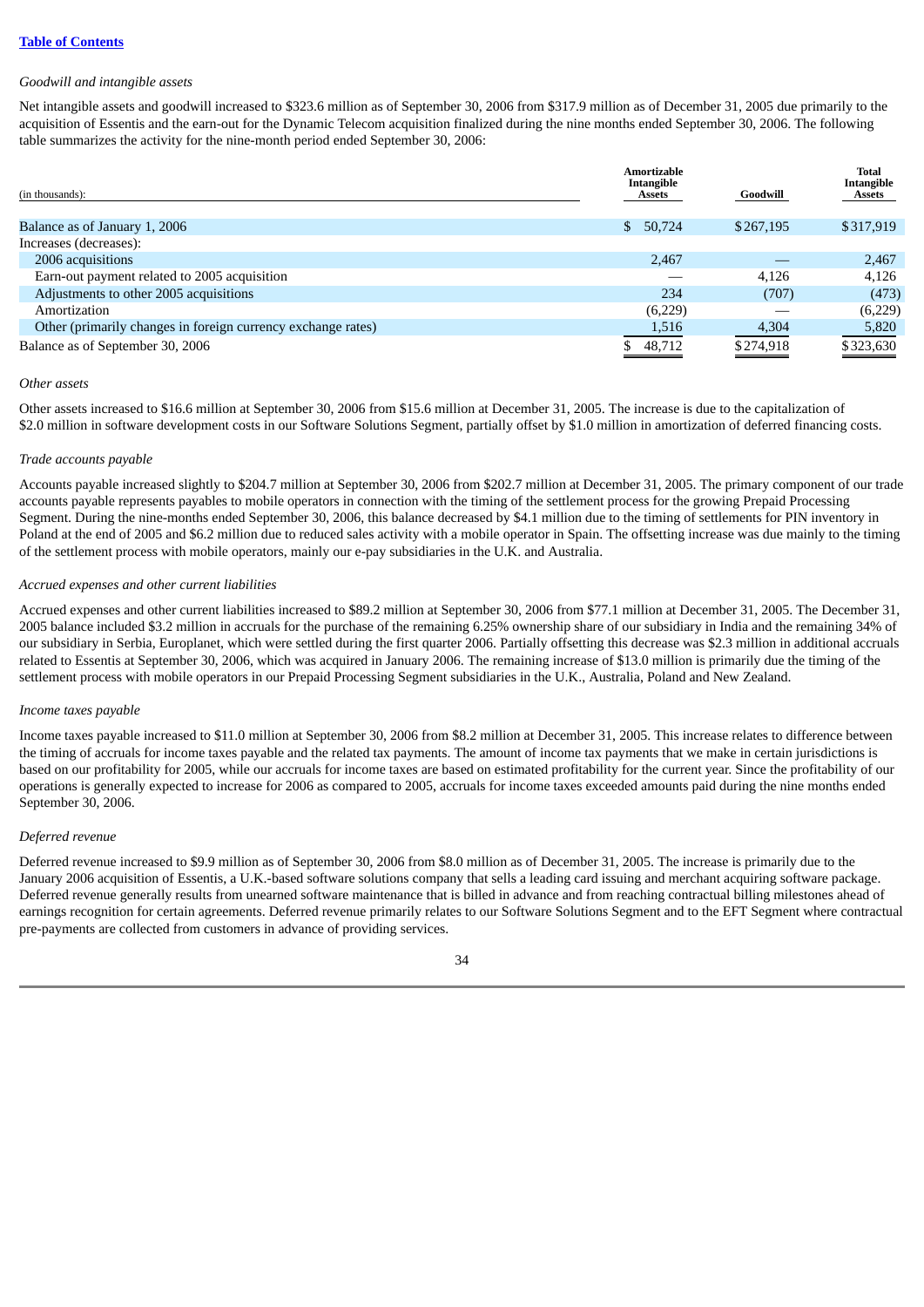## **Table of [Contents](#page-2-0)**

#### *Debt obligations and capital leases*

As of September 30, 2006, total indebtedness decreased to \$349.8 million from \$355.6 million as of December 31, 2005. During the second quarter 2006 we amended our October 2004, \$50 million revolving credit agreement to extend the maturity date to May 26, 2009, established a new credit facility in India and expand the participating financial institutions from one to three. The amended and new agreements allow the Company to elect to increase the aggregate commitments under the credit facility from \$50 million to \$65 million. Accordingly, balances outstanding under this facility are classified as long-term debt obligations. The \$5.8 million decrease in debt obligations is primarily due to repayments of borrowings that were used to fund short-term working capital requirements, primarily in Spain. A summary of the activity in our debt obligations for the nine months ended September 30, 2006 is summarized in the table below:

| (in thousands)                                 | <b>Revolving</b><br>Credit<br><b>Facilities</b> | Other Debt<br><b>Obligations</b> | Capital<br>Leases | 1.625%<br>Convertible<br><b>Debentures</b><br><b>Due 2024</b> | 3.50%<br>Convertible<br><b>Debentures</b><br><b>Due 2025</b> | Total     |
|------------------------------------------------|-------------------------------------------------|----------------------------------|-------------------|---------------------------------------------------------------|--------------------------------------------------------------|-----------|
| Balance at January 1, 2006                     | \$7,343                                         | \$15,550                         | \$17,660          | \$140,000                                                     | \$175,000                                                    | \$355,553 |
| Increases (decreases):                         |                                                 |                                  |                   |                                                               |                                                              |           |
| Indebtedness incurred                          | 9,146                                           | 1,548                            | 5,290             |                                                               |                                                              | 15,984    |
| Repayments                                     | (12,761)                                        | (5,704)                          | (5,993)           |                                                               |                                                              | (24, 458) |
| Capital lease interest accrued                 |                                                 |                                  | 1,354             |                                                               |                                                              | 1,354     |
| Foreign exchange loss                          | 251                                             | 502                              | 608               |                                                               |                                                              | 1,361     |
| Balance at September 30, 2006                  | 3,979                                           | 11,896                           | 18,919            | 140,000                                                       | 175,000                                                      | 349,794   |
| $Less$ — current maturities                    |                                                 | (9,232)                          | (6,170)           |                                                               |                                                              | (15, 402) |
| Long-term obligations at September 30,<br>2006 | 3,979                                           | 2,664                            | \$12,749          | \$140,000                                                     | \$175,000                                                    | \$334,392 |
|                                                |                                                 |                                  |                   |                                                               |                                                              |           |

#### *Total stockholders' equity*

Total stockholders' equity increased to \$263.4 million at September 30, 2006 from \$206.4 million at December 31, 2005. This \$57.0 million increase is the result of:

- **•** \$30.9 million in net income for the nine months ended September 30, 2006;
- **•** \$4.1 million in common stock issued in settlement of the Dynamic Telecom earn-out;
- **•** \$12.5 million from stock issued under employee stock plans;
- **•** \$5.8 million in share-based compensation; and
- **•** \$3.7 million change in accumulated other comprehensive income (loss).

As discussed in the Notes to the Unaudited Consolidated Financial Statements, we adopted the provisions of SFAS No. 123R on January 1, 2006. We elected to adopt SFAS No. 123R utilizing the modified retrospective application method as provided by SFAS No. 123R and, accordingly, financial statement amounts for the prior periods presented in this Form 10-Q have been adjusted to reflect the fair value method of expensing prescribed by SFAS No. 123R. See Note 1 — General, Note 2 — Significant Accounting Policies and Practices and Note 7 — Stock Plans to the Unaudited Consolidated Financial Statements for further discussion. These adjustments included an increase of \$32.7 million to the January 1, 2006 balance of additional paid-in capital and an offsetting increase of \$32.7 million to the January 1, 2006 balance of our accumulated deficit, for the amount of share-based compensation relating to the years 1996 through 2005. Total stockholders' equity was not impacted by these adjustments.

# **RECENTLY ISSUED ACCOUNTING PRONOUNCEMENTS**

In March 2006, the Emerging Issues Task Force ("EITF") issued EITF 06-3, "How Taxes Collected and Remitted to Governmental Authorities Should Be Presented in the Income Statement (That Is, Gross versus Net Presentation)." If significant, this issue requires companies to disclose the policy of presenting such taxes in the income statement on either a gross or net basis. The provisions of this issue will be effective for Euronet beginning January 1, 2007.

In July 2006, the Financial Accounting Standards Board ("FASB") issued FASB Interpretation No. 48 ("FIN 48"), "Accounting for Uncertainty in Income Taxes." FIN 48 is an interpretation of SFAS No. 109, "Accounting for Income Taxes," and seeks to reduce the diversity in practice associated with certain aspects of the measurement and recognition related to accounting for income taxes. This interpretation also requires expanded disclosure with respect to uncertain tax positions. The provisions of FIN 48 will be effective for Euronet beginning January 1, 2007.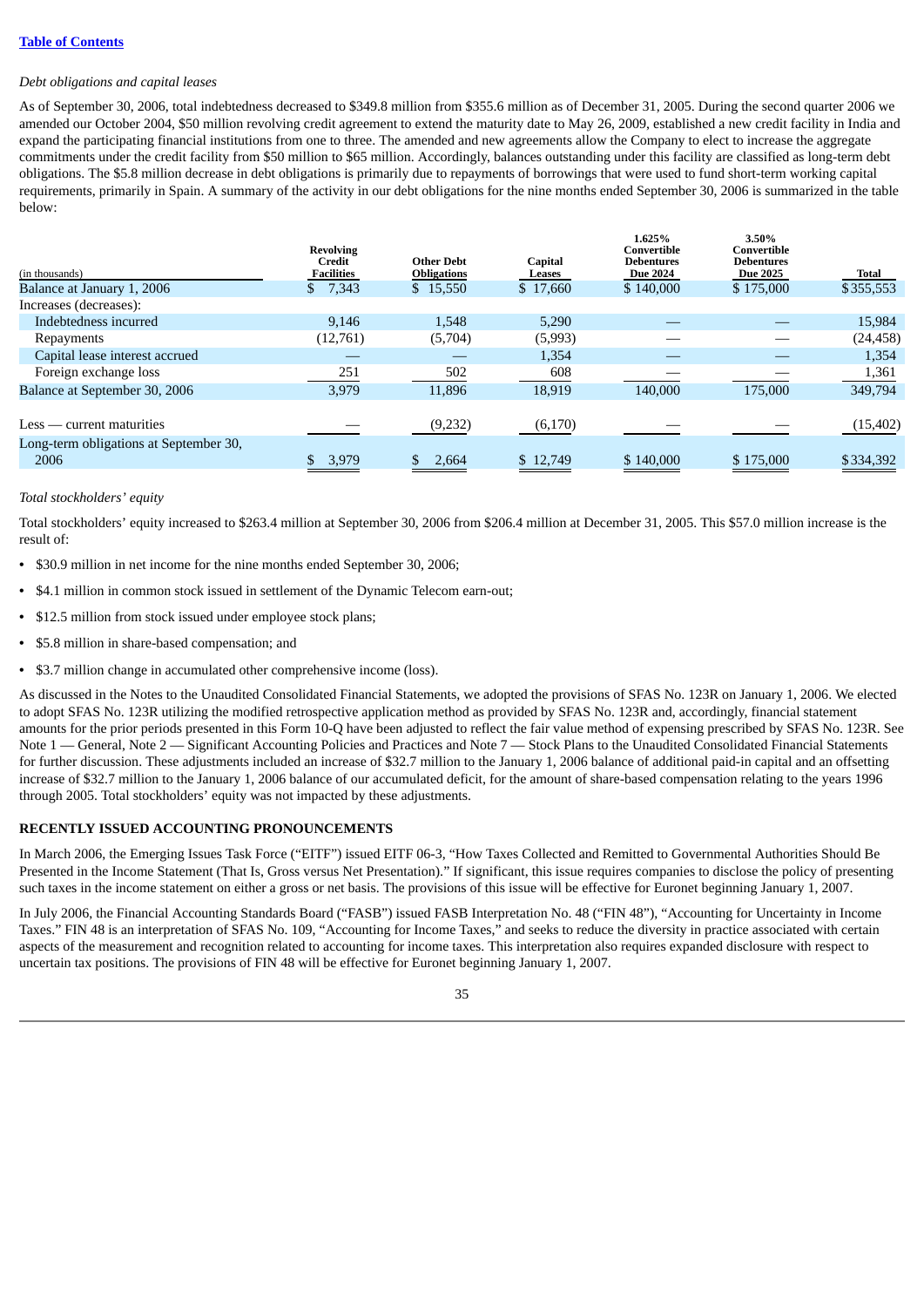In September 2006, the FASB issued SFAS No. 157, "Fair Value Measurements." This Statement defines fair value, establishes a framework for measuring fair value and expands disclosures about fair value measurements. The Statement applies whenever other accounting pronouncements require or permit fair value measurements. Accordingly, this Statement does not require any new fair value measurements. The provisions of SFAS No. 157 will be effective for Euronet beginning January 1, 2008.

We are in the process of determining the effect, if any, that the adoption of the above accounting pronouncements will have on our financial statements.

#### **FORWARD-LOOKING STATEMENTS**

This document contains statements that constitute forward-looking statements within the meaning of section 27A of the Securities Act of 1933 and section 21E of the Securities Exchange Act of 1934. All statements other than statements of historical facts included in this document are forward-looking statements, including statements regarding the following:

- **•** trends affecting our business plans, financing plans and requirements;
- **•** trends affecting our business;
- **•** the adequacy of capital to meet our capital requirements and expansion plans;
- **•** the assumptions underlying our business plans;
- **•** business strategy;
- **•** government regulatory action;
- **•** technological advances; and
- **•** projected costs and revenues.

Although we believe that the expectations reflected in these forward-looking statements are reasonable, we can give no assurance that these expectations will prove to be correct. Forward-looking statements are typically identified by the words believe, expect, anticipated, intend, estimate and similar expressions.

Investors are cautioned that any forward-looking statements are not guarantees of future performance and involve risks and uncertainties. Actual results may materially differ from those in the forward-looking statements as a result of various factors, including, but not limited to, those referred to above and as set forth and more fully described in Part II, Item 1A — Risk Factors.

# <span id="page-36-0"></span>**ITEM 3. QUANTITATIVE AND QUALITATIVE DISCLOSURES ABOUT MARKET RISK**

*Foreign currency exchange rate risk*

For the nine months ended September 30, 2006, 84% of our revenues were generated in non-U.S. dollar countries compared to 86% for the nine months ended September 30, 2005. This slight decrease in revenues from non-U.S. dollar countries, compared to prior year is due to increased revenues of our U.S. based Prepaid Processing Segment operations. We expect to continue generating a significant portion of our revenues in countries with currencies other than the U.S. dollar.

We are particularly vulnerable to fluctuations in exchange rates of the U.S. dollar to the currencies of countries in which we have significant operations. We estimate that a 10% depreciation in these foreign currency exchange rates would have the combined effect on reported net income and working capital of a \$3.6 million decrease. A 10% appreciation in these foreign currency exchange rates would have the combined effect on reported net income and working capital of a \$3.6 million increase. This effect was estimated by segregating revenues, expenses and working capital by currency and applying a 10% currency depreciation and appreciation to the non-U.S. dollar amounts. We believe this quantitative measure has inherent limitations and does not take into account any governmental actions or changes in either customer purchasing patterns or our financing or operating strategies.

As a result of continued European economic convergence, including the increased influence of the euro as opposed to the U.S. dollar on the Central European currencies, we expect that the currencies of the markets where we invest will fluctuate less against the euro and the British pound than against the U.S. dollar.

We are also exposed to foreign currency exchange rate risk in our money transfer subsidiary, Euronet Payments & Remittance, that was established during the second quarter 2005. This portion of our business is currently insignificant; however, we expect that it will grow rapidly. A majority of this business involves receiving and disbursing different currencies, in which we earn a foreign currency spread based on the difference between buying currency at wholesale exchange rates and selling the currency to consumers at retail exchange

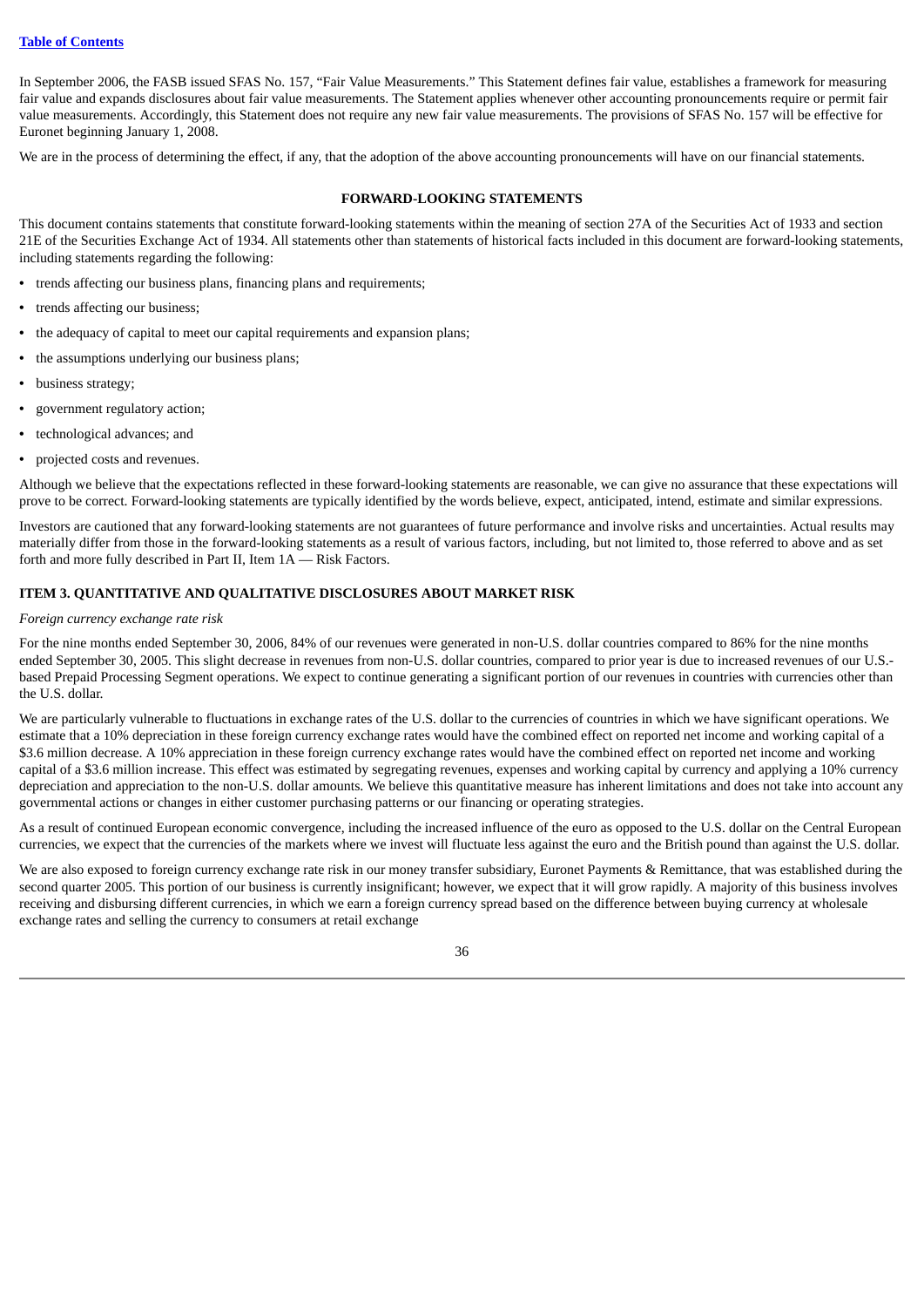rates. This spread provides some protection against currency fluctuations that occur while we are holding the foreign currency. Additionally, our exposure to changes in foreign currency exchange rates is limited by the fact that disbursement occurs for the majority of transactions shortly after they are initiated.

## *Interest rate risk*

As of September 30, 2006, we do not have significant exposure to interest rate volatility. Of the total outstanding debt of \$349.8 million, approximately 90% relates to contingent convertible debentures having fixed coupon rates. Our \$175 million contingent convertible debentures, issued in October 2005, accrue interest at a rate of 3.50% per annum. The \$140 million contingent convertible debentures, issued in December 2004, accrue interest at a rate of 1.625% per annum. Interest expense, including amortization of deferred debt issuance costs, for these contingent convertible debentures is expected to total approximately \$10.1 million per year, or a weighted average interest rate of 3.2% annually.

The remaining 10% of total debt outstanding relates to debt obligations and capitalized leases with fixed payment and interest terms that expire between 2006 and 2011. We also have \$50 million in revolving credit facilities that accrue interest at variable rates, which can be increased to \$65 million at our option. Should we borrow this full \$65 million under the revolving credit facility, in addition to approximately \$11.9 million borrowed under other debt arrangements as of September 30, 2006, and maintain the balance for a full year, a 1% increase in the applicable interest rate would result in additional interest expense to the Company of approximately \$0.8 million.

# <span id="page-37-0"></span>**ITEM 4. CONTROLS AND PROCEDURES**

We maintain disclosure controls and procedures (as defined in Rules 13a-15(e) and 15d-15(e) under the Exchange Act) that are designed to ensure that information required to be disclosed in our reports under the Exchange Act is recorded, processed, summarized and reported within the time periods specified in the rules and forms of the SEC, and that such information is accumulated and communicated to our management, including our Chief Executive Officer and Chief Financial Officer, as appropriate, to allow timely decisions regarding required disclosures. Any controls and procedures, no matter how well designed and operated, can provide only reasonable assurance of achieving the desired control objectives.

Our executive management, including our Chief Executive Officer and Chief Financial Officer, evaluated the effectiveness of the design and operation of our disclosure controls and procedures as of September 30, 2006. Based on this evaluation, our Chief Executive Officer and Chief Financial Officer have concluded that the design and operation of these disclosure controls and procedures were effective as of such date.

# **CHANGE IN INTERNAL CONTROLS**

<span id="page-37-1"></span>There has been no change in our internal control over financial reporting during the nine-month period ended September 30, 2006 that has materially affected, or is reasonably likely to materially affect, our internal control over financial reporting.

# **PART II—OTHER INFORMATION**

# <span id="page-37-2"></span>**ITEM 1. LEGAL PROCEEDINGS**

The Company is from time to time a party to litigation arising in the ordinary course of its business.

During 2005, a former cash supply contractor in Central Europe (the "Contractor") claimed that the Company owed it approximately \$2.0 million for the provision of cash during the fourth quarter 1999 and first quarter 2000 that has not been returned. This claim, based on events that purportedly occurred over five years ago, was made more than a year after the Company had terminated its business with the Contractor and established a cash supply agreement with another supplier. In the first quarter 2006, the Contractor initiated legal action in Budapest, Hungary regarding the claim. Management believes it has strong defenses to this action and, accordingly has not recorded any liability or expense related to this claim. The Company will continue to monitor and assess this claim until ultimate resolution.

Currently, there are no other legal proceedings that management believes, either individually or in the aggregate, would have a material adverse effect upon the consolidated results of operations or financial condition of the Company.

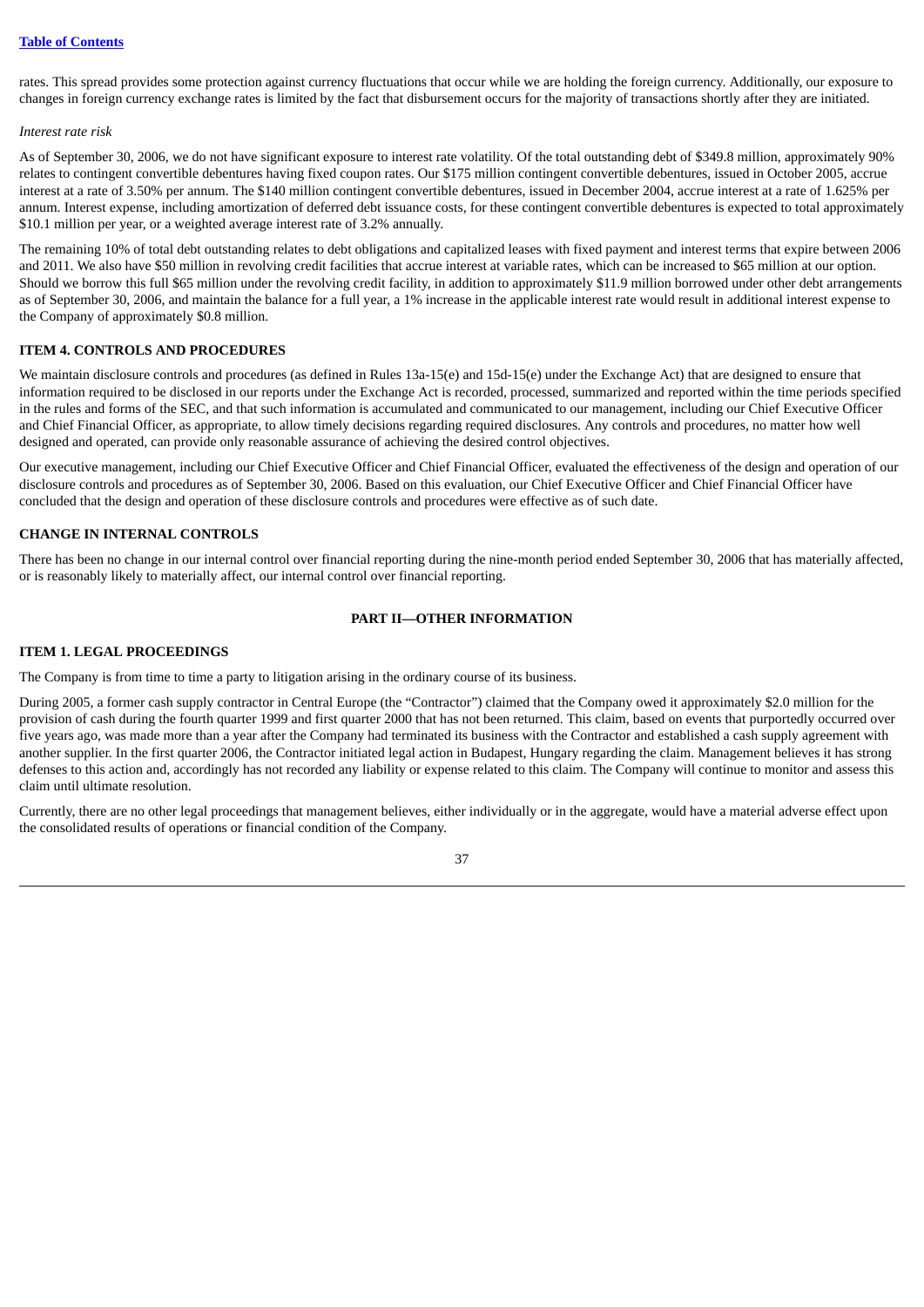# <span id="page-38-0"></span>**ITEM 1A. RISK FACTORS**

You should carefully consider the risks described below before making an investment decision. The risks and uncertainties described below are not the only ones facing our company. Additional risks and uncertainties not presently known to us or that we currently deem immaterial may also impair our business *operations.*

If any of the following risks actually occurs, our business, financial condition or results of operations could be materially adversely affected. In that case, the *trading price of our common stock could decline substantially.*

This Quarterly Report also contains forward-looking statements that involve risks and uncertainties. Our actual results could differ materially from those anticipated in the forward-looking statements as a result of a number of factors, including the risks described below and elsewhere in this Quarterly Report.

Other than as set forth below, there have been no material changes from the risk factors previously disclosed in the Company's Annual Report on Form 10-K *for the year ended December 31, 2005, as filed with the SEC.*

#### **Risks Related to Our Business**

#### We may be required to recognize impairment charges related to long-lived assets and goodwill recorded in connection with our acquisitions.

Our total assets include approximately \$323.6 million, or 34% of total assets, in goodwill and acquired intangible assets recorded as a result of acquisitions. We assess our goodwill, intangible assets and other long-lived assets as and when required by U.S. GAAP to determine whether they are impaired. If operating results in any of our key markets, including the U.K., Germany, Spain, Australia, New Zealand or the U.S. deteriorate or our plans do not progress as expected when we acquired these entities, we may be required to record an impairment write-down of goodwill, intangible assets or other long-lived assets. Impairment charges would reduce reported earnings for the periods in which they are recorded. This could have a material adverse effect on our results of operations and financial condition.

# An additional 30 million shares of Common Stock was authorized for issuance by stockholders, which could result in additional shares of our Common Stock being issued, potentially diluting equity ownership of current holders and the share price of our Common Stock.

At the May 18, 2006 annual meeting of stockholders, stockholders approved an amendment to our Certificate of Incorporation to increase the aggregate number of shares of Common Stock that we have the authority to issue from sixty million (60,000,000) shares of Common Stock to ninety million (90,000,000) shares of Common Stock. Further, stockholders approved a new equity compensation plan ("2006 Stock Incentive Program") under which an additional 4 million shares would be reserved.

Although we have no plans or commitments to issue the additional authorized shares of Common Stock, our Board of Directors believes it was necessary to increase the number of shares of our authorized Common Stock in order to provide us with the flexibility to issue Common Stock for business purposes that may arise as deemed advisable by our Board. These purposes could include, among other things, (i) to declare future stock dividends or stock splits, which may increase the liquidity of our shares; (ii) the sale of stock to obtain additional capital or to acquire other companies or businesses, which could enhance our growth strategy or allow us to reduce debt if needed; (iii) for use in additional stock incentive programs and (iv) for other bona fide purposes. Our Board of Directors may issue the additional authorized shares of Common Stock without notice to, or further action by, our stockholders, unless stockholder approval is required by law or the rules of the NASDAQ Stock Market. The issuance of additional shares of Common Stock may significantly dilute the equity ownership of the current holders of our Common Stock. Further, over the course of time, all of the issued shares have the potential to be publicly traded, perhaps in large blocks. This may result in dilution of the market price of the Common Stock.

# An additional 12.2 million shares of Common Stock, representing 33% of the shares outstanding as of September 30, 2006, could be added to our total Common Stock outstanding through the exercise of options or the issuance of additional shares of our Common Stock pursuant to existing agreements. Once issued, these shares of Common Stock could be traded into the market and result in a decrease in the market price of our **Common Stock.**

As of September 30, 2006, we had an aggregate of 3.2 million options and restricted stock awards outstanding held by our directors, officers and employees, which entitles these holders to acquire an equal number of shares of our Common Stock upon exercise. Of this amount, 1.4 million options are currently vested, which means they can be exercised at any time. Approximately 0.3 million additional shares of our Common Stock may be issued in connection with our employee stock purchase plan. Additionally, based on current estimates, we may be required to issue up to 0.2 million shares of our Common Stock to the former owners of the Movilcarga Assets under contingent "earn-out" payments. The number of shares issued under the earn-out will depend upon the performance of Movilcarga and the trading price of our Common Stock at the time we make the earn-out payment. Another 8.5 million shares of Common Stock could be issued upon conversion of the Company's Convertible Debentures issued in December 2004 and October 2005.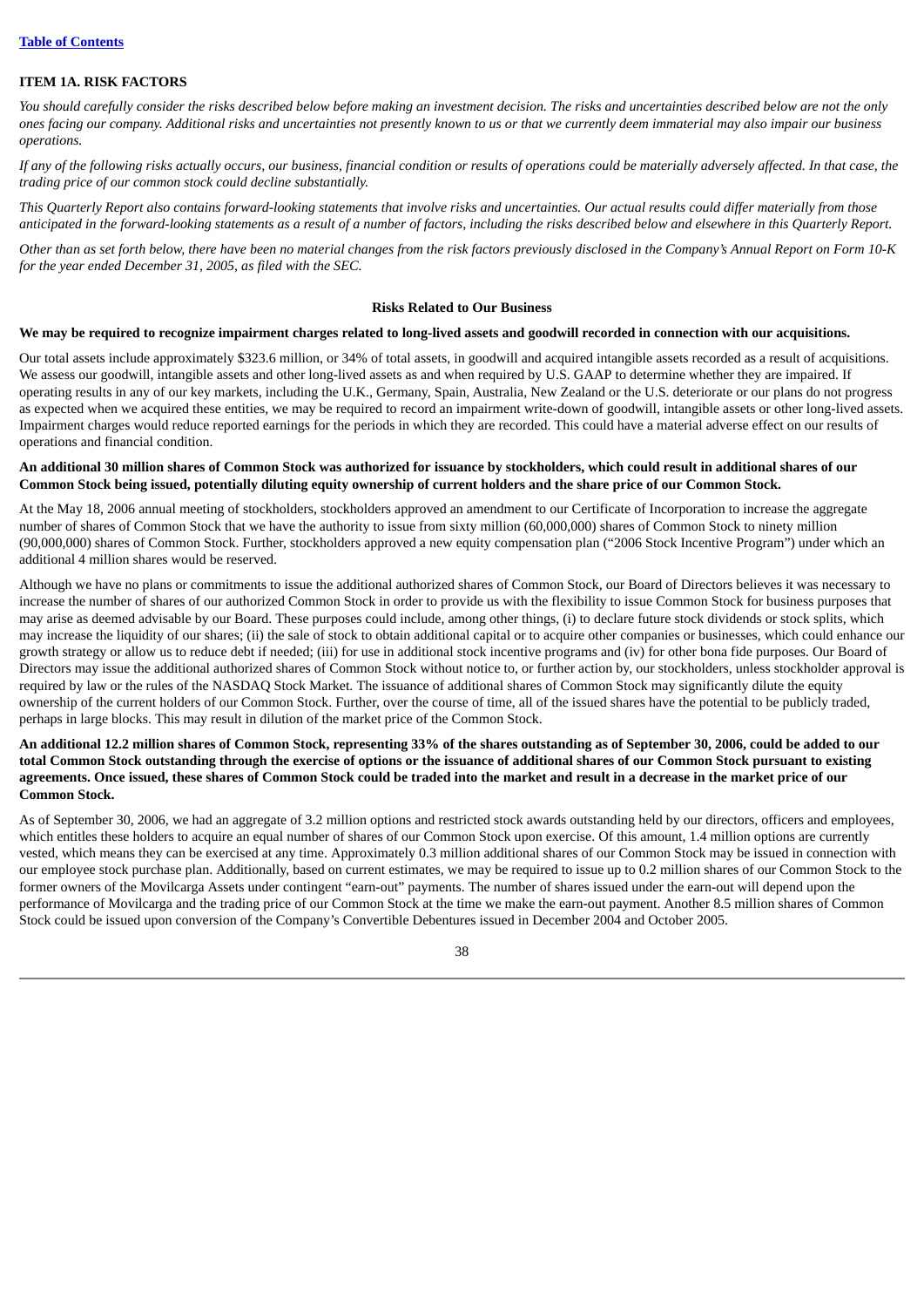Accordingly, approximately 12.2 million shares (based on current prices and estimated earn-out payments) could potentially be added to our total current Common Stock outstanding through the exercise of options or the issuance of additional shares, which could adversely impact the trading price for our stock. The actual number of shares issuable could be higher depending upon the actual amounts of the earn-outs and our stock price at the time of payment (i.e. more shares could be issuable if our share price declines).

Of the 3.2 million total options and restricted stock awards outstanding, an aggregate of 1.3 million options and restricted shares are held by persons who may be deemed to be our affiliates and who would be subject to Rule 144. Thus, upon exercise of their options, these affiliates'shares would be subject to the trading restrictions imposed by Rule 144. The remainder of the common shares issuable under options or as earn-outs described above would be freely tradable in the public market. Over the course of time, all of the issued shares have the potential to be publicly traded, perhaps in large blocks.

# <span id="page-39-0"></span>**ITEM 6. EXHIBITS**

a) Exhibits

The exhibits that are required to be filed or incorporated herein by reference are listed on the Exhibit Index below.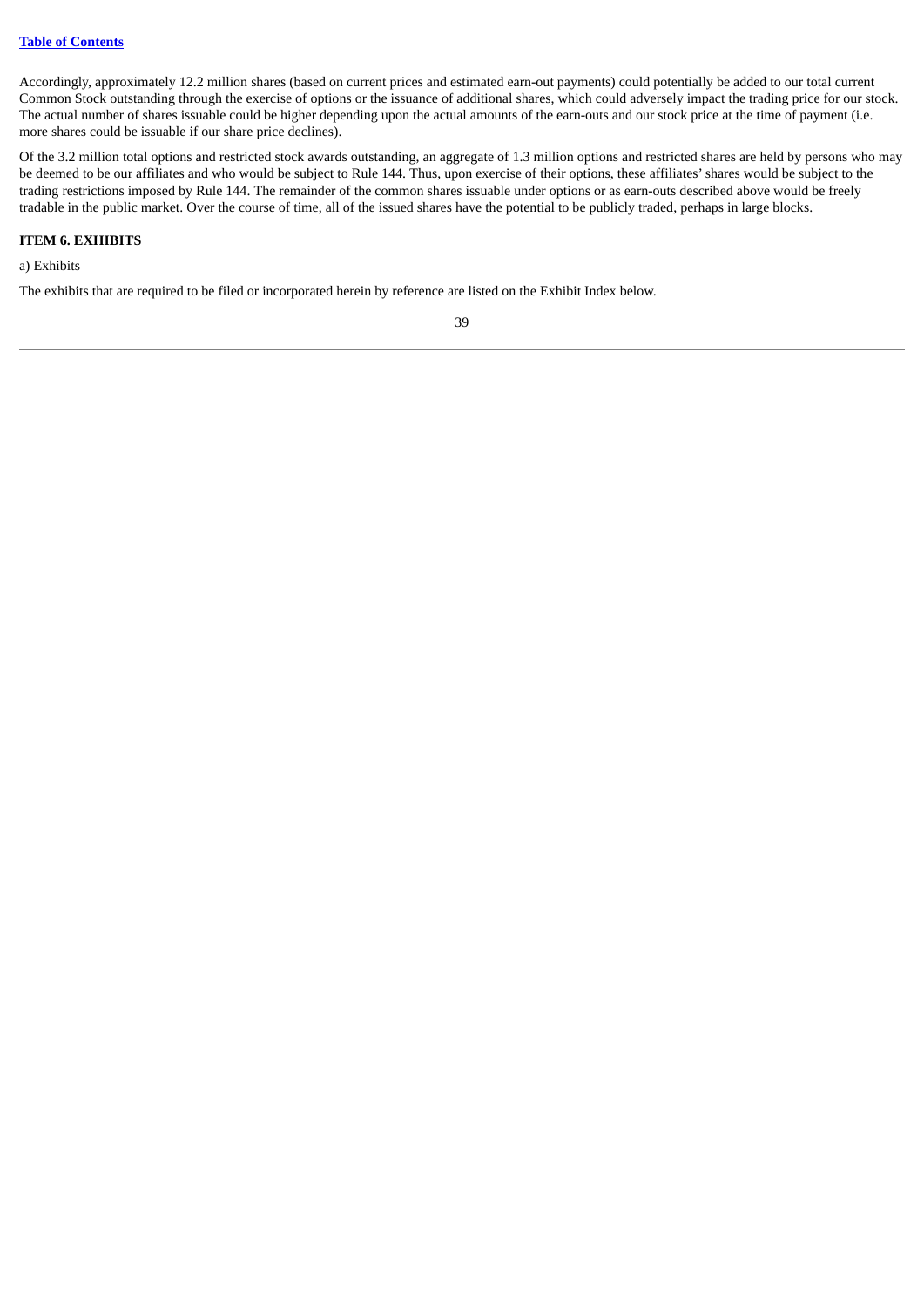# **SIGNATURES**

Pursuant to the requirements of the Securities Exchange Act of 1934, the registrant has duly caused this report to be signed on its behalf by the undersigned, thereunto duly authorized.

November 3, 2006

| By: | /s/ MICHAEL J. BROWN    |
|-----|-------------------------|
|     | Michael J. Brown        |
|     | Chief Executive Officer |

By: /s/ RICK L. WELLER Rick L. Weller Chief Financial Officer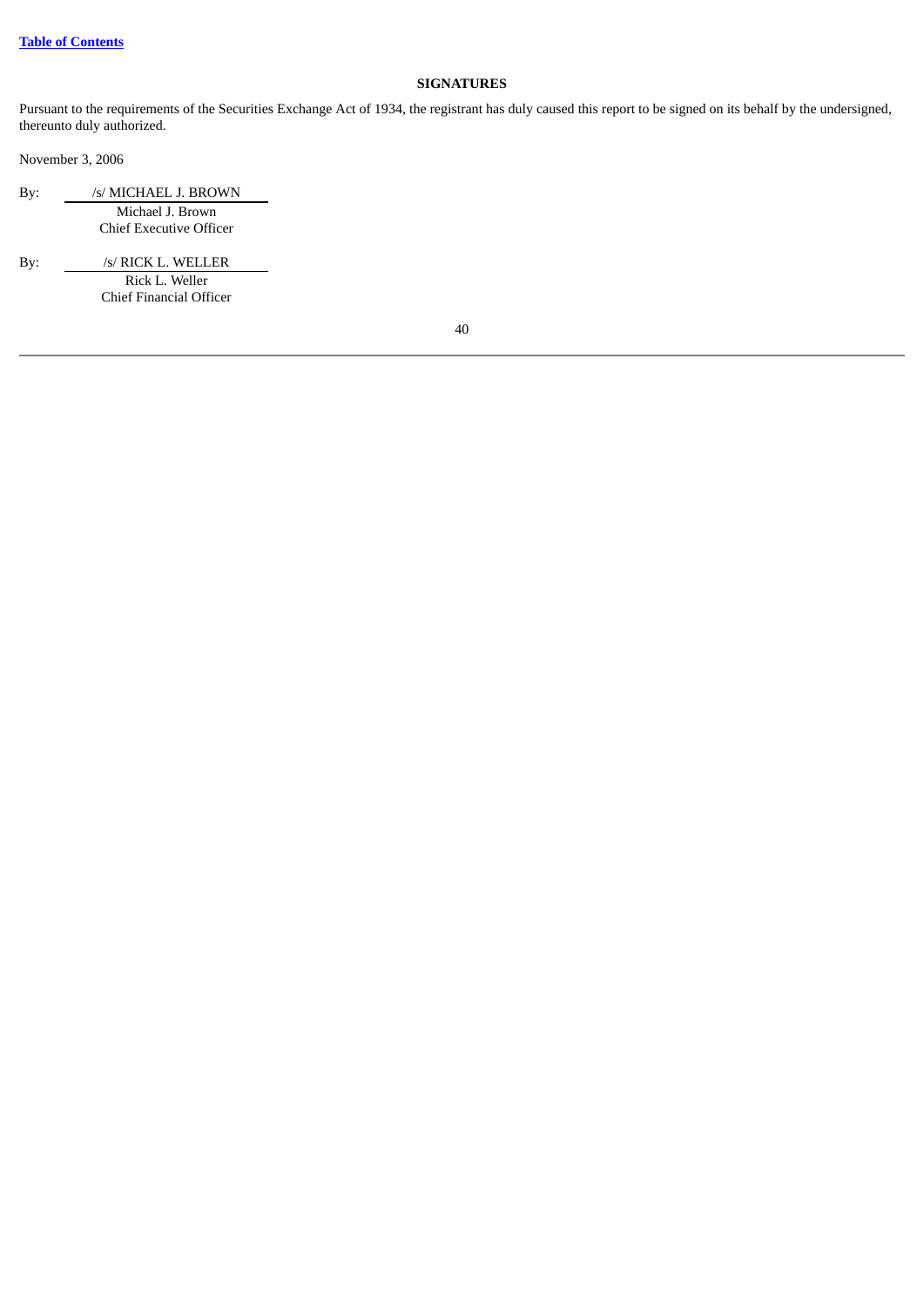# **Table of [Contents](#page-2-0)**

#### **Exhibit Index**

| Exhibit | <b>Description</b>                                                                                                                                                                                                                                                                                                                                                                                               |
|---------|------------------------------------------------------------------------------------------------------------------------------------------------------------------------------------------------------------------------------------------------------------------------------------------------------------------------------------------------------------------------------------------------------------------|
| 10.1    | Amendment No. 7 dated November 17, 2005 to \$10,000,000 U.S. Credit Agreement dated October 25, 2004 among Euronet Worldwide, Inc.,<br>Payspot, Inc., Euronet USA, Inc., Call Processing, Inc. and TelecommUSA, Inc. (as Borrowers) and Bank of America, N.A. (as Lender) (filed as<br>exhibit 10.1 to the Company's Quarterly Report on Form 10-Q filed on August 4, 2006 and incorporated by reference herein) |
| 10.2    | Amendment No. 8 dated November 17, 2005 to the \$40,000,000 Euro/GBP Credit Agreement dated October 25, 2004 among Euronet Worldwide,<br>Inc., e-pay Holdings Ltd. and Delta Euronet GmbH (as Borrowers) and Bank of America N.A. (as Lender) (filed as exhibit 10.2 to the Company's<br>Quarterly Report on Form 10-Q filed on August 4, 2006 and incorporated by reference herein)                             |
| 10.3    | Amendment No. 8 dated May 26, 2006 to the \$10,000,000 U.S. Credit Agreement dated October 25, 2004 among Euronet Worldwide, Inc., Payspot,<br>Inc., Euronet USA, Inc. and Call Processing, Inc. (as Borrowers) and Bank of America, N.A. (as Lender) (filed as exhibit 10.3 to the Company's<br>Quarterly Report on Form 10-Q filed on August 4, 2006 and incorporated by reference herein)                     |
| 10.4    | Amendment No. 9 dated May 26, 2006 to the \$30,000,000 Euro/GBP Credit Agreement dated October 25, 2004 among Euronet Worldwide, Inc., e-<br>pay Holdings Ltd. and Delta Euronet GmbH (as Borrowers) and Bank of America, N.A. (as Lender) (filed as exhibit 10.4 to the Company's<br>Quarterly Report on Form 10-Q filed on August 4, 2006 and incorporated by reference herein)                                |
| 10.5    | Euro/GBP Credit Facility Guaranty Agreement dated May 26, 2006 in favor of Bank of America by our U.S. subsidiaries (filed as exhibit 10.5 to the<br>Company's Quarterly Report on Form 10-Q filed on August 4, 2006 and incorporated by reference herein)                                                                                                                                                       |
| 10.6    | Rupee Credit Agreement dated May 26, 2006 among Euronet Worldwide, Inc. and Euronet India Pvt. Ltd. (as Borrowers) and Bank of America,<br>N.A. acting through its Mumbai, India branch (filed as exhibit 10.6 to the Company's Quarterly Report on Form 10-Q filed on August 4, 2006 and<br>incorporated by reference herein)                                                                                   |

- 10.7 Rupee Credit Facility Guaranty Agreement dated May 26, 2006 in favor of Bank of America, N.A. by Euronet Worldwide, Inc. (filed as exhibit 10.7 to the Company's Quarterly Report on Form 10-Q filed on August 4, 2006 and incorporated by reference herein)
- 10.8 Form of Employee Restricted Stock Grant Agreement pursuant to Euronet Worldwide, Inc. 2006 Stock Incentive Plan (filed as exhibit 10.8 to the Company's Quarterly Report on Form 10-Q filed on August 4, 2006 and incorporated by reference herein)
- 31.1 Section 302 Certifications of Chief Executive Officer
- 31.2 Section 302 Certifications of Chief Financial Officer
- 32.1 Section 906 Certification of Chief Executive Officer and Chief Financial Officer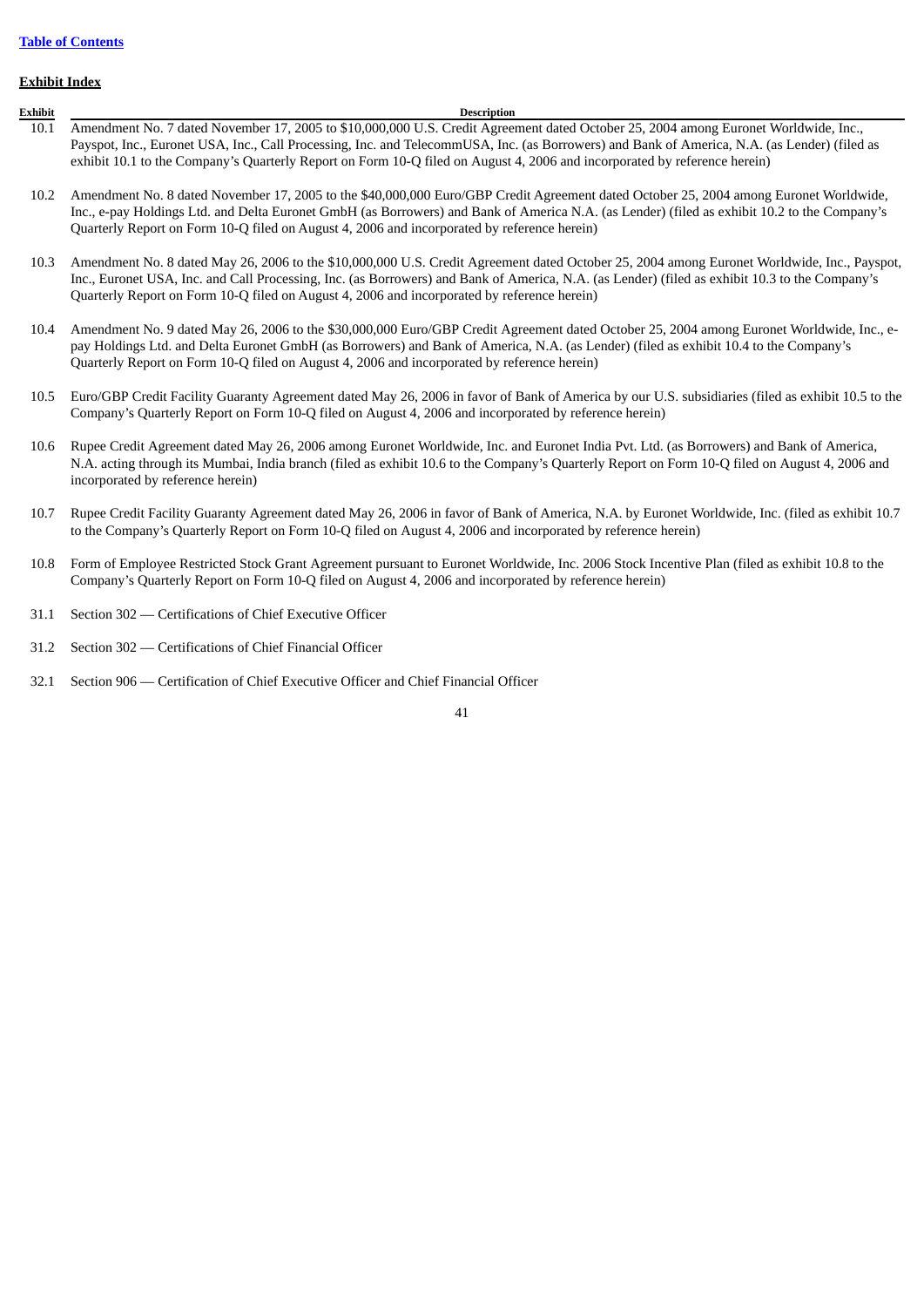#### **CERTIFICATIONS OF CHIEF EXECUTIVE OFFICER**

I, Michael J. Brown, Chairman and Chief Executive Officer, certify that:

1) I have reviewed this Quarterly Report on Form 10-Q of Euronet Worldwide, Inc.;

2) Based on my knowledge, this report does not contain any untrue statement of a material fact or omit to state a material fact necessary to make the statements made, in light of the circumstances under which such statements were made, not misleading with respect to the period covered by this quarterly report;

3) Based on my knowledge, the financial statements, and other financial information included in this report, fairly present in all material respects the financial condition, results of operations and cash flows of the registrant as of, and for, the periods presented in this report;

4) The registrant's other certifying officers and I are responsible for establishing and maintaining disclosure controls and procedures (as defined in Exchange Act Rules 13a-15(e) and 15d-15(e)) and internal control over financial reporting (as defined in Exchange Act Rules 13a-15(f) and 15d-15(f)) for the registrant and have:

a) designed such disclosure controls and procedures, or caused such disclosure controls and procedures to be designed under our supervision, to ensure that material information relating to the registrant, including its consolidated subsidiaries, is made known to us by others within those entities, particularly during the period in which this report is being prepared;

b) designed such internal control over financial reporting, or caused such internal control over financial reporting to be designed under our supervision, to provide reasonable assurance regarding the reliability of financial reporting and the preparation of financial statements for external purposes in accordance with generally accepted accounting principles;

c) evaluated the effectiveness of the registrant's disclosure controls and procedures and presented in this report our conclusions about the effectiveness of the disclosure controls and procedures, as of the end of the period covered by this report based on such evaluation; and

d) disclosed in this report any change in the registrant's internal control over financial reporting that occurred during the registrant's most recent fiscal quarter (the registrant's fourth fiscal quarter in the case of an annual report) that has materially affected, or is reasonably likely to materially affect, the registrant's internal control over financial reporting.

5) The registrant's other certifying officers and I have disclosed, based on our most recent evaluation of internal control over financial reporting, to the registrant's auditors and the audit committee of registrant's Board of Directors (or persons performing the equivalent function):

a) all significant deficiencies and material weaknesses in the design or operation of internal controls over financial reporting, which are reasonably likely to adversely affect the registrant's ability to record, process, summarize and report financial data; and

b) any fraud, whether or not material, that involves management or other employees who have a significant role in the registrant's internal controls over financial reporting.

Date: November 3, 2006

/s/ MICHAEL J. BROWN **Michael J. Brown Chairman and Chief Executive Officer**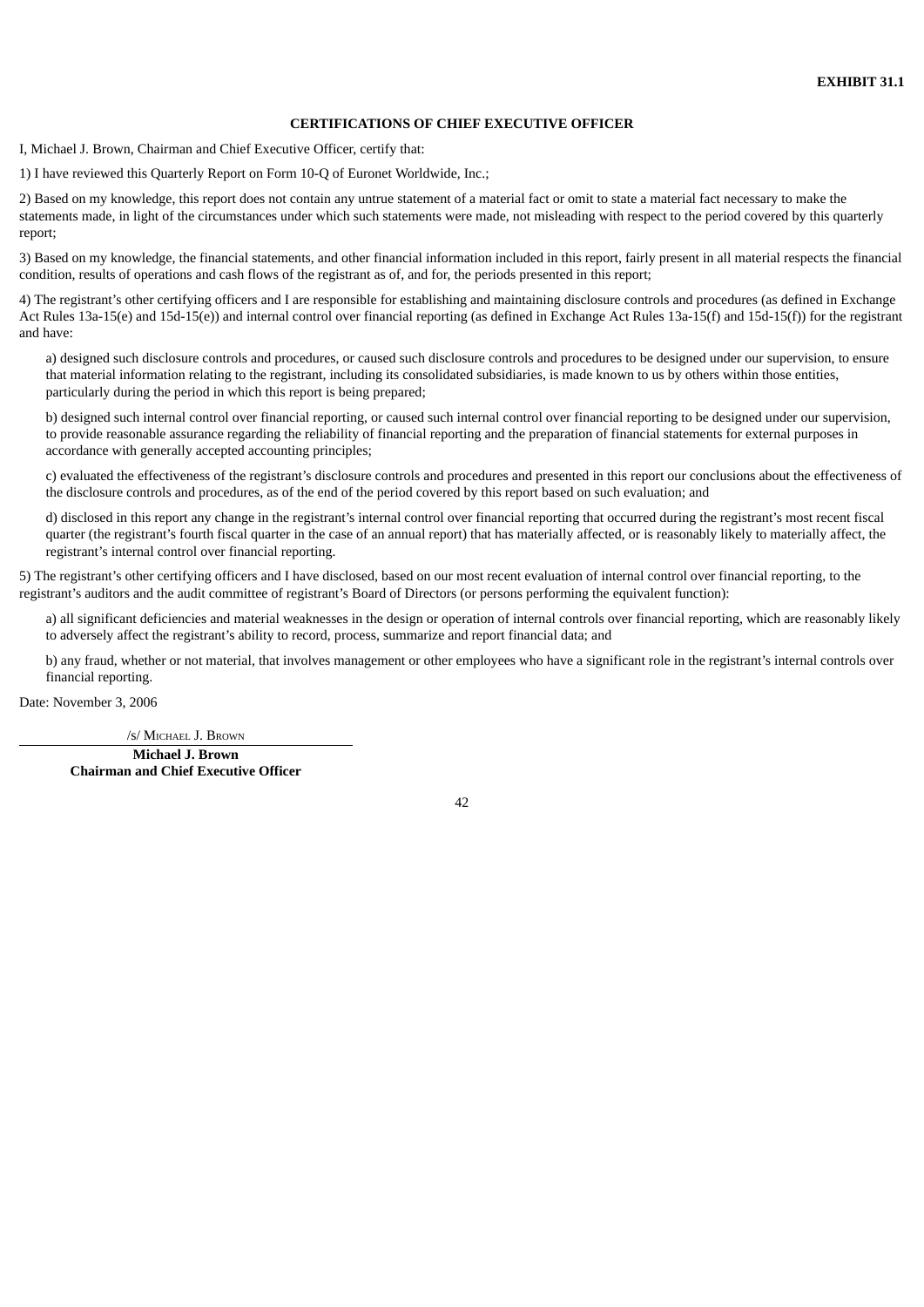# **CERTIFICATIONS OF CHIEF FINANCIAL OFFICER**

I, Rick L. Weller, Chief Financial Officer and Principal Accounting Officer, certify that:

1) I have reviewed this Quarterly Report on Form 10-Q of Euronet Worldwide, Inc.;

2) Based on my knowledge, this report does not contain any untrue statement of a material fact or omit to state a material fact necessary to make the statements made, in light of the circumstances under which such statements were made, not misleading with respect to the period covered by this report;

3) Based on my knowledge, the financial statements, and other financial information included in this report, fairly present in all material respects the financial condition, results of operations and cash flows of the registrant as of, and for, the periods presented in this report;

4) The registrant's other certifying officers and I are responsible for establishing and maintaining disclosure controls and procedures (as defined in Exchange Act Rules 13a-15e and 15d-15e) and internal control over financial reporting (as defined in Exchange Act Rules 13a-15(f) and 15d-15(f)) for the registrant and have:

a) designed such disclosure controls and procedures, or caused such disclosure controls and procedures to be designed under our supervision, to ensure that material information relating to the registrant, including its consolidated subsidiaries, is made known to us by others within those entities, particularly during the period in which this report is being prepared;

b) designed such internal control over financial reporting, or caused such internal control over financial reporting to be designed under our supervision, to provide reasonable assurance regarding the reliability of financial reporting and the preparation of financial statements for external purposes in accordance with generally accepted accounting principles;

c) evaluated the effectiveness of the registrant's disclosure controls and procedures and presented in this report our conclusions about the effectiveness of the disclosure controls and procedures, as of the end of the period covered by this report based on such evaluation; and

d) disclosed in this report any change in the registrant's internal control over financial reporting that occurred during the registrant's most recent fiscal quarter (the registrant's fourth fiscal quarter in the case of an annual report) that has materially affected, or is reasonably likely to materially affect, the registrant's internal control over financial reporting.

5) The registrant's other certifying officers and I have disclosed, based on our most recent evaluation of internal control over financial reporting, to the registrant's auditors and the audit committee of registrant's Board of Directors (or persons performing the equivalent function):

a) all significant deficiencies and material weaknesses in the design or operation of internal controls over financial reporting, which are reasonably likely to adversely affect the registrant's ability to record, process, summarize and report financial data; and

b) any fraud, whether or not material, that involves management or other employees who have a significant role in the registrant's internal controls.

Date: November 3, 2006

/s/ RICK L. WELLER

**Rick L. Weller Chief Financial Officer and Chief Accounting Officer**